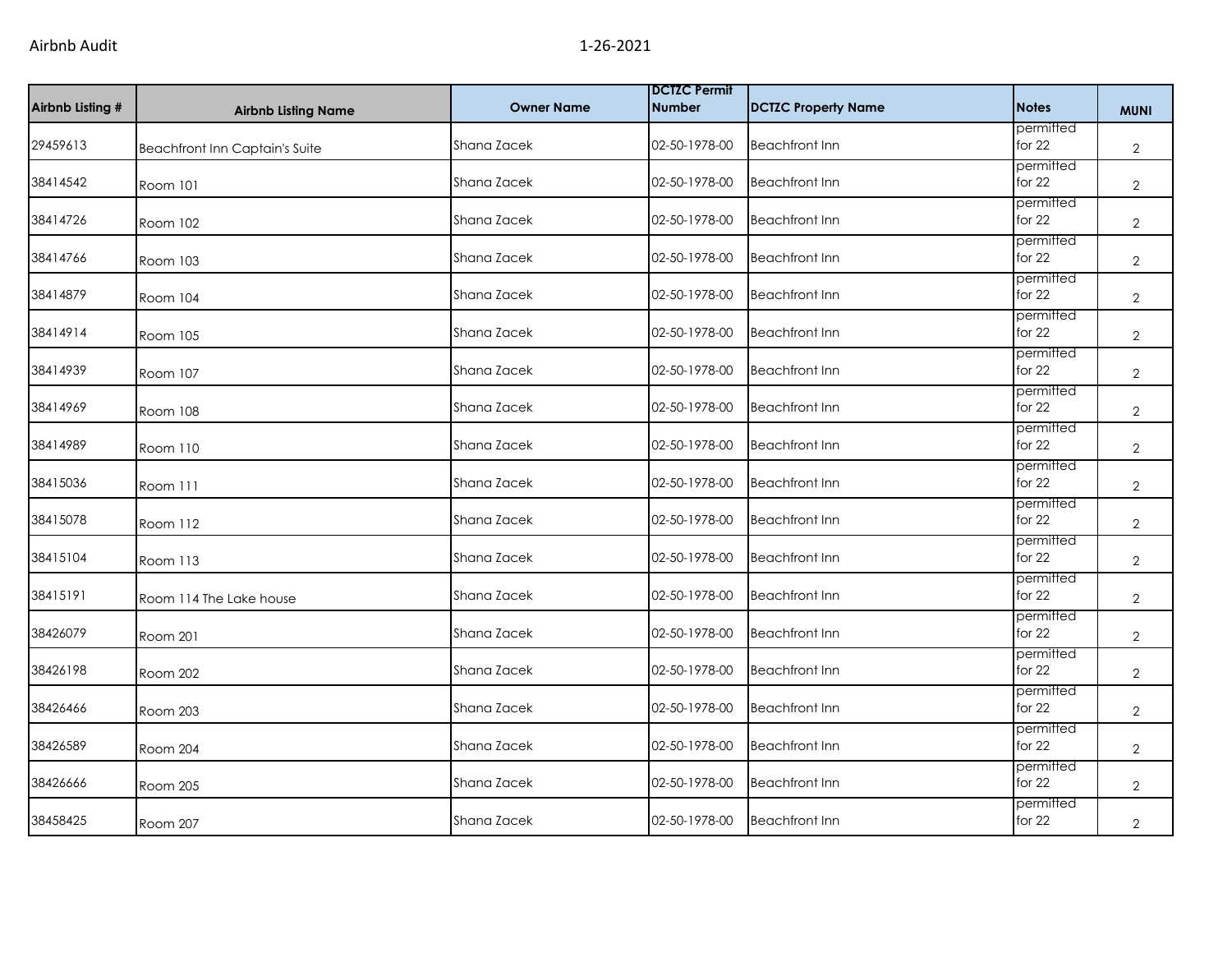| Airbnb Listing # | <b>Airbnb Listing Name</b>                                                    | <b>Owner Name</b>                               | <b>DCTZC Permit</b><br><b>Number</b> | <b>DCTZC Property Name</b>                            | <b>Notes</b>          | <b>MUNI</b>    |
|------------------|-------------------------------------------------------------------------------|-------------------------------------------------|--------------------------------------|-------------------------------------------------------|-----------------------|----------------|
| 38458726         | Room 209                                                                      | Shana Zacek                                     | 02-50-1978-00                        | <b>Beachfront Inn</b>                                 | permitted<br>for $22$ | $\overline{2}$ |
| 38458659         | The Movie Room                                                                | Shana Zacek                                     | 02-50-1978-00                        | <b>Beachfront Inn</b>                                 | permitted<br>for 22   | $\mathbf{2}$   |
| 32408138         | Delaware Suite - Mae Reilly's Guest House                                     | Mae Reilly Properties LLC -<br>Randall Krajenka | 02-52-2079-00                        | Mae Reilly's Guest House                              | permitted<br>for $4$  | $\overline{2}$ |
| 37559669         | Globe Hotel Door County-Baileys Harbor- Estb 1874                             | Karin Lukas                                     | 02-52-2094-00                        | Globe Hotel, The                                      |                       | $\overline{2}$ |
| 25349436         | Historic Baileys Harbor home on the wate                                      | Mary Spangler                                   | 02-52-0393-00                        | Cedar Beach Inn                                       | <b>DUPL</b>           | $\overline{2}$ |
| 33269522         | South Shore Suite - Mae Reilly's Guest House                                  | Mae Reilly Properties LLC -<br>Randall Krajenka | 02-52-2079-00                        | Mae Reilly's Guest House                              | permitted<br>for $4$  | $\overline{2}$ |
| 33225014         | Vermont Suite - Mae Reilly's Guest House                                      | Mae Reilly Properties LLC -<br>Randall Krajenka | 02-52-2079-00                        | Mae Reilly's Guest House                              | permitted<br>for $4$  | $\overline{2}$ |
| 33267878         | Wentworth Suite - Mae Reilly's Guest House                                    | Mae Reilly Properties LLC -<br>Randall Krajenka | 02-52-2079-00                        | Mae Reilly's Guest House                              | permitted<br>for $4$  | $\overline{2}$ |
| 8126599          | Baileys Harbor Condo, 3 BR, 2.5 Bath, Door County                             | Karen Berndt                                    | 02-53-2378-00                        | Baileys Harbor Condo-Berndt not avail<br>until 4/2021 |                       | $\overline{2}$ |
| 33794104         | **Relaxing, Historic and Hip Havngård House**                                 | Kurt Heggland                                   | 02-56-2104-00                        | <b>Havngard House</b>                                 |                       | $\overline{2}$ |
| 25126829         | A True Farm House Experience                                                  | Paul Gray                                       | 02-56-1930-00                        | A True Farm House Experience                          |                       | $\overline{2}$ |
| 28416543         | As seen on HGTV Lakefront Bargain Hunt Renovatio Phu Nguyen - Pelican Bay LLC |                                                 | 02-56-2016-00                        | Baileys Large Home for Families - Nguyen              |                       | $\overline{2}$ |
| 42067747         | Baileys Frogtown Bay View Home                                                | Particia Sloan                                  | 02-56-0540-21                        | <b>Baileys Frogtown</b>                               | Lindsley              | $\overline{2}$ |
| 20009178         | Baileys Harbor Near Kangaroo Lake                                             | Alyssa Lebakken                                 | 02-56-1782-00                        | Baileys Harbor Near Kangaroo Lake                     | permitted<br>for $2$  | $\overline{2}$ |
| 20697030         | Baileys Harbor Near Kangaroo Lake North Unit                                  | Alyssa Lebakken                                 | 02-56-1782-00                        | Baileys Harbor Near Kangaroo Lake                     | permitted<br>for $2$  | $\overline{2}$ |
| 23543488         | <b>Baileys Harbor Pioneer Log Cabin</b>                                       | Colin Doherty                                   | 02-56-1766-00                        | Roots Cabin in Baileys                                |                       | $\overline{2}$ |
| 22186390         | Baileys Harbor Yellow Home with a View                                        | Matt Horton                                     | 02-56-1826-00                        | <b>Baileys Harbor Yellow House</b>                    | permitted<br>for $4$  | $\overline{2}$ |
| 45780414         | Beautiful Newly *Remodeled* Home! Walk to the<br>beach at Kangaroo Lake!      | Adam Olinksi                                    | 02-56-2353-07                        | Roo Retreat                                           |                       | $\overline{2}$ |
| 38598698         | Carraig Beag Cottage - Charming Down Town Hon Carraig Cottages                |                                                 | 02-56-0652-09                        | Carraig Beag                                          | Carraig               | $\overline{2}$ |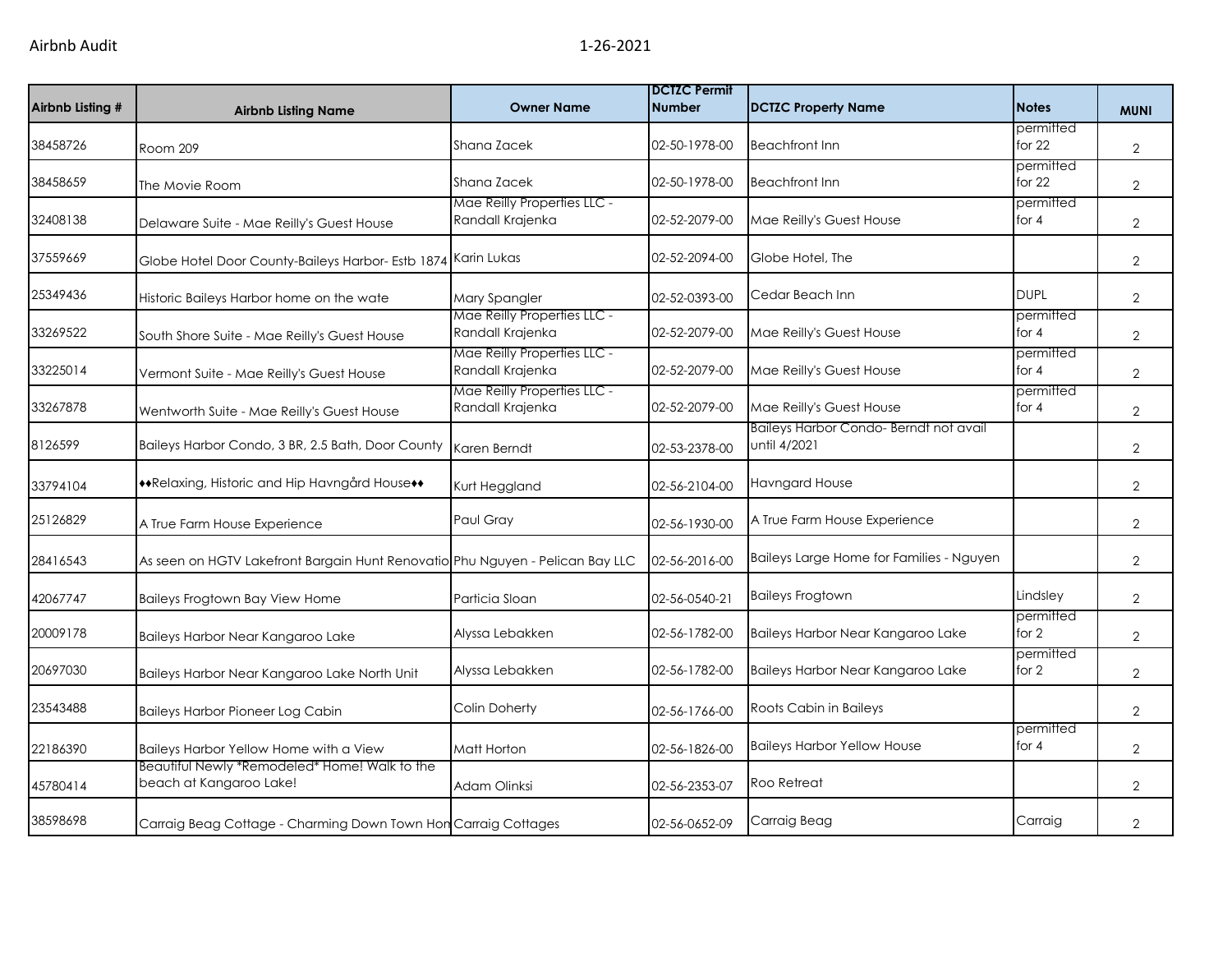| Airbnb Listing # | <b>Airbnb Listing Name</b>                                                | <b>Owner Name</b>                            | <b>DCTZC Permit</b><br><b>Number</b> | <b>DCTZC Property Name</b>            | <b>Notes</b>       | <b>MUNI</b>    |
|------------------|---------------------------------------------------------------------------|----------------------------------------------|--------------------------------------|---------------------------------------|--------------------|----------------|
| 33398744         | Carraig Mor Cottage - Awesome Downtown Cotta Carraig Cottages             |                                              | 02-56-0653-09                        | Carraig Mor                           | Carraig            | $\overline{2}$ |
| 37455372         | Carraigeen Cottage                                                        | <b>Carraig Cottages</b>                      | 02-56-1052-09                        | Carraigeen Cottage                    | Carraig            | $\overline{2}$ |
| 38024230         | Charming Orchard Cabin/Cottage on 5 Acres                                 | Leonard Pappone                              | 02-56-2207-00                        | Door County Orchard Cottage           |                    | $\overline{2}$ |
| 38175501         | Charming Wooded Cottage Minutes from Downtow                              | Pam Schmitz                                  | 02-56-2178-00                        | Baileys on the Rocks Cottages-Schmitz | permitted<br>for 2 | $\overline{2}$ |
| 38316622         | Cozy Lakeview, Walk to Town                                               | Pam Schmitz                                  | 02-56-2178-00                        | Baileys on the Rocks Cottages-Schmitz | permitted<br>for 2 | 2              |
| 8673729          | Door County Cabin in the Woods                                            | Karen Berndt                                 | 02-56-1564-00                        | Door County Cabin in the Woods        |                    | $\overline{2}$ |
| 25458028         | Door County Dreaming                                                      | Kate and Robert Lindsley                     | 02-56-1960-00                        | Door County Dream                     |                    | $\overline{2}$ |
| 17656602         | Door County Retreat on the "Quiet Side"                                   | Diana Wallace                                | 02-56-1734-00                        | Door County Retreat on the Quiet Side |                    | $\overline{2}$ |
| 20565326         | Door County Scotland Yard                                                 | Thomas and Michele Bronsky                   | 02-56-1794-00                        | Door County Scotland Yard Haven       | Permitted<br>for 2 | $\overline{2}$ |
| 20989165         | Door County Scotland Yard Haven-Native America Thomas and Michele Bronsky |                                              | 02-56-1794-00                        | Door County Scotland Yard Haven       | Permitted<br>for 2 | 2              |
| 11676845         | Door County Vacation Rental Home                                          | Dr. Phil Arnold                              | 02-56-1563-00                        | West Meadow Rental                    |                    | $\overline{2}$ |
| 4709576          | Heart of the Door Homestead                                               | Nicole Henquinet                             | 02-56-1455-00                        | Heart of the Door Homestead, LLC      |                    | $\overline{2}$ |
| 22163891         | Heggeland                                                                 | Dennis & Jeff Hickey                         | 02-56-0200-06                        | Heggeland                             | <b>DCPM</b>        | $\overline{2}$ |
| 41259246         | Howard House - New From Door County's #1 Host                             | Jacinda Dufin                                | 02-56-1935-20                        | <b>Howard House</b>                   | Vacation<br>Renals | $\overline{2}$ |
| 42384551         | Kangaroo East Shore Lodge                                                 | 7251 HWY 57 LLC - William and H02-56-2259-06 |                                      | Kangaroo East Shore                   | <b>DCOM</b>        | $\overline{2}$ |
| 22163915         | Kangaroo Lake Retreat                                                     | Will Anderson                                | 02-56-1543-06                        | Kangaroo Lake Retreat                 | <b>DCPM</b>        | 2              |
| 22163920         | Kangaroo Lake Road Cottage                                                | <b>Jeff Wiswell</b>                          | 02-56-1696-06                        | Kangaroo Lake House Wiswell           | <b>DCPM</b>        | $\overline{2}$ |
| 23877408         | Lakeview Cottage in Downtown Baileys Harbor                               | Christopher & Pamela Schmitz                 | 02-56-1876-00                        | Baileys Harbor Beach House - Schmitz  |                    | $\overline{2}$ |
| 23750440         | Lighthouse Cove                                                           | Maureen McGrath                              | 02-56-1614-00                        | <b>Best of Times</b>                  | Bacon              | 2              |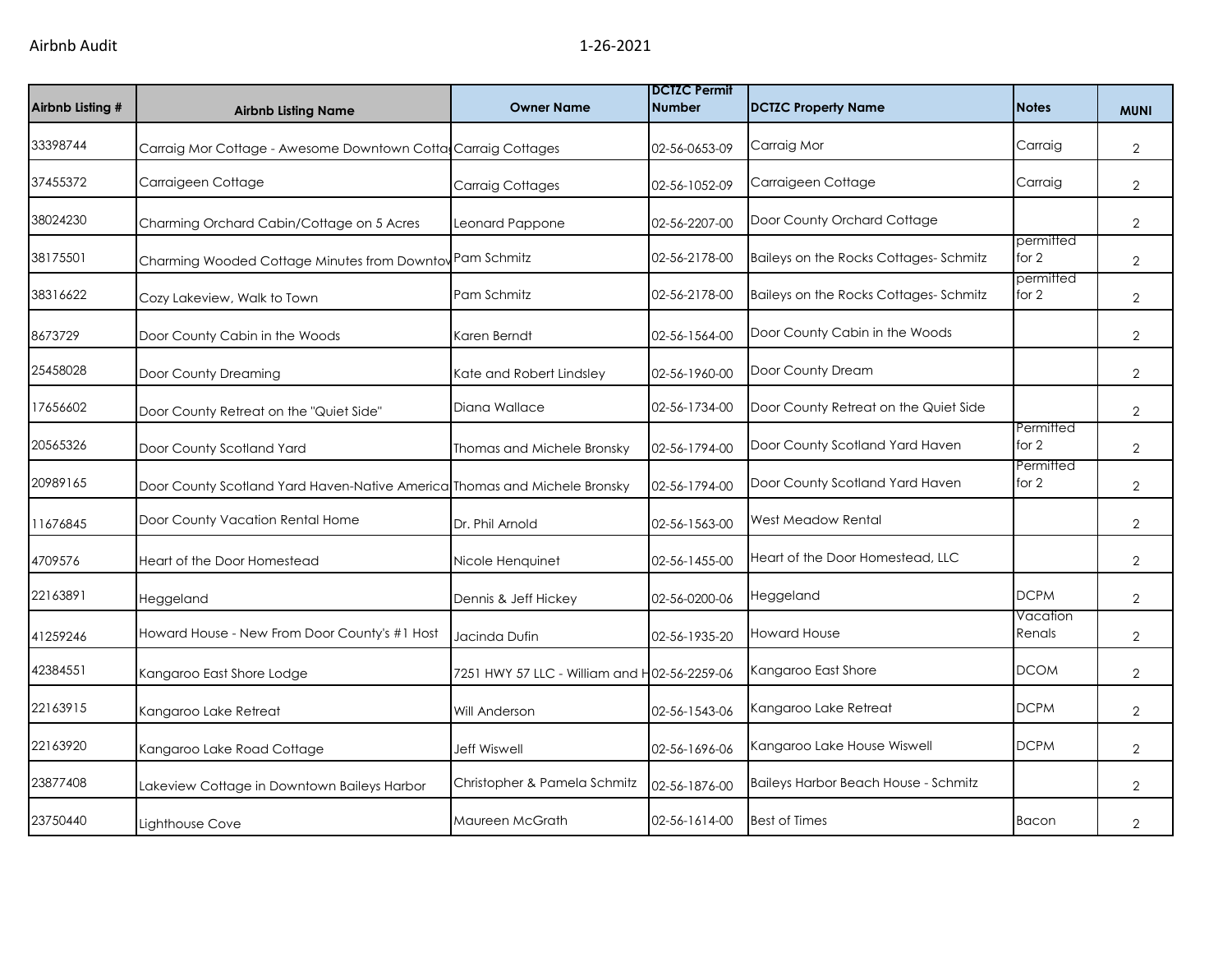| Airbnb Listing # | <b>Airbnb Listing Name</b>                                | <b>Owner Name</b>                             | <b>DCTZC Permit</b><br><b>Number</b> | <b>DCTZC Property Name</b>                                           | <b>Notes</b>         | <b>MUNI</b>    |
|------------------|-----------------------------------------------------------|-----------------------------------------------|--------------------------------------|----------------------------------------------------------------------|----------------------|----------------|
| 41374756         | Muirfield Flat Studio - Brand New Listing!                | Pinkmoto Revocable Trust - Kary 02-56-2235-07 |                                      | <b>Muirfield Flats</b>                                               | SImpleLife           | $\mathbf{2}$   |
| 43126066         | New Listing* Baileys Harbor Getaway                       | Laura Lane                                    | 02-56-1733-07                        | <b>Burnt Hollow</b>                                                  | SImpleLife           | 2              |
| 23205775         | NEW! Baileys Harbor Studio on Lake Michigan!              | James Dillenburg                              | 02-56-1257-00                        | <b>Shalom Stone</b>                                                  |                      | $\overline{2}$ |
| 22163978         | Our Place                                                 | <b>Family Style Contractor LLC</b>            | 02-56-0339-06                        | Our Place on Kangaroo Lake                                           | <b>DCPM</b>          | $\overline{2}$ |
| 19471677         | Raspberry Fields                                          | <b>Stewart Dawson</b>                         | 02-56-1741-00                        | Dawson Farm - Ahrens Road                                            |                      | $\overline{2}$ |
| 22163997         | Rocky Bottom Lodge                                        | Natalie & Terry McAllister                    | 02-56-0885-06                        | Rocky Bottom Lodge                                                   | <b>DCPM</b>          | $\overline{2}$ |
| 22164003         | <b>Schook Shack</b>                                       | Cole Family LLC                               | 02-56-1607-06                        | <b>Schook Shack</b>                                                  | <b>DCPM</b>          | $\overline{2}$ |
| 23698728         | Seculded Waterfront on North Bay                          | Eva McKee                                     | 02-56-1850-06                        | Seculded Waterfront on Northbay                                      | <b>DCPM</b>          | $\overline{2}$ |
| 34908317         | Shakespeare apartment with a view.                        | Matt Horton                                   | 02-56-1826-00                        | <b>Baileys Harbor Yellow Hse-South Ln</b><br>Cottage-Shakespeare Apt | permitted<br>for $4$ | $\overline{2}$ |
| 24420171         | South Lane Cottage #1                                     | Matt Horton                                   | 02-56-1826-00                        | <b>Baileys Harbor Yellow House</b>                                   | permitted<br>for $4$ | $\overline{2}$ |
| 24420991         | South Lane Cottage #2                                     | Matt Horton                                   | 02-56-1826-00                        | <b>Baileys Harbor Yellow House</b>                                   | permitted<br>for $4$ | $\mathbf{2}$   |
| 43175653         | Stunning Lake Michigan Home, sleeps 20! Dunes<br>abound!  | Rebecca Taylor                                | 02-56-2268-07                        | Dune Alright                                                         | SImpleLife           | $\overline{2}$ |
| 28100002         | The Stone House                                           | Emil & Mary Baukert                           | 02-56-1974-06                        | Stone House - 8112 STH 57                                            | <b>DCPM</b>          | $\mathbf{2}$   |
| 27594171         | Tranquility and Serenity/Family Retreat Lake House        | Michael Servais                               | 02-56-1893-00                        | <b>Islandview Lake House</b>                                         |                      | $\overline{2}$ |
| 32437206         | Waterfront Views in Moonlight Bay                         | David & Ashley Paplham                        | 02-56-2090-00                        | Sitting on the Dock of Moonlight Bay                                 |                      | $\overline{2}$ |
| 22164047         | Wildwood Beach Home                                       | Laura Thometz                                 | 02-56-1640-06                        | Wildwood Beach Home                                                  | <b>DCPM</b>          | $\overline{2}$ |
|                  |                                                           |                                               |                                      |                                                                      |                      |                |
| 3831684          | New-Private-Secluded Home                                 | Patrick Donley                                | 06-56-1521-00                        | Donely - 6058 CTH OO                                                 |                      | 6              |
| 45165358         | Quiet Door County cabin retreat on Lake Michigan Andy Low |                                               | 06-56-2350-00                        | Lake Michigan Cabin - Low                                            |                      | 6              |
|                  |                                                           |                                               |                                      |                                                                      |                      |                |
| 41376554         | ** Calmer Days - Resort.                                  | Lorie Scarborough - Swanky Pror 08-53-2007-00 |                                      | Landmark Resort - Zanky Properties LLC                               |                      | 8              |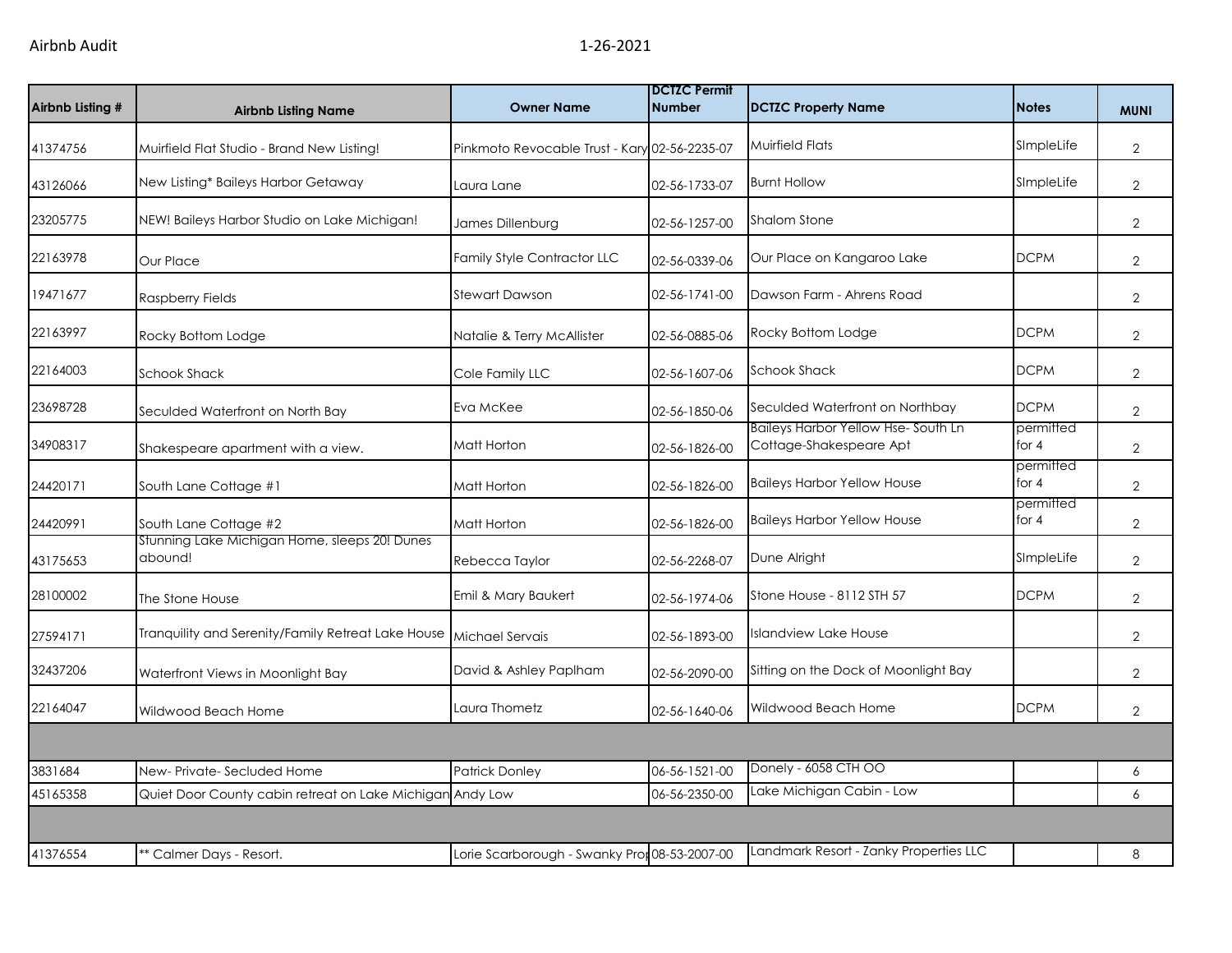| Airbnb Listing # | <b>Airbnb Listing Name</b>                                                                   | <b>Owner Name</b>                             | <b>DCTZC Permit</b><br><b>Number</b> | <b>DCTZC Property Name</b>                                      | <b>Notes</b>         | <b>MUNI</b> |
|------------------|----------------------------------------------------------------------------------------------|-----------------------------------------------|--------------------------------------|-----------------------------------------------------------------|----------------------|-------------|
| 26397865         | 2 Bedroom, 1 Bath Condo overlooking lake                                                     | Jon Pesek                                     | 08-53-1856-00                        | Landmark Resort Pesek                                           |                      | 8           |
| 33076453         | Bay and Breeze Door County 1 bedroom Water<br>view                                           | Christopher and Sara Spencer                  | 08-53-1686-00                        | Landmark Resort - Unit 1225 - Spencer                           |                      | 8           |
| 28553484         | <b>Bayview Escape</b>                                                                        | Lorie Scarborough - Swanky Pron08-53-2007-00  |                                      | Landmark Resort - Zanky Properties LLC                          |                      | 8           |
| 15951113         | <b>Beautiful Waterview Condo</b>                                                             | Kathlyn Geracie                               | 08-53-1689-00                        | Landmark Resort- Beautiful Water View<br>Condo                  |                      | 8           |
| 21595419         | Big discount off Landmark Rates on beautiful<br>condo                                        | Jewelette Neary                               | 08-53-1817-00                        | Landmark Resort-Neary                                           | permitted<br>for 2   | 8           |
| 22011733         | Big discount on Landmark Resort rates on IBR<br>condo                                        | Jewelette Neary                               | 08-53-1817-00                        | Landmark Resort-Neary                                           | permitted<br>for 2   | 8           |
| 36355412         | Door County Getaway @Landmark Resort                                                         | Michal & Monika Anna Chiu                     | 08-53-2031-00                        | Landmark Resort #2230-Peaceful one bed<br>bath - Chiu           |                      | 8           |
| 41775747         | Door County Getaway-2 Bedroom Condo                                                          | Jerold and Jennifer Schuetz                   | 08-53-2267-00                        | Landmark Resort - Schuetz - Unit 2332                           |                      | 8           |
| 34258383         | Door County Happy Place                                                                      | Michal & Monika Anna Chiu                     | 08-53-2031-00                        | Landmark Resort #2230-Peaceful one bed<br>bath - Chiu           |                      | 8           |
| 27784412         | Egg Harbor Sunset Bluff Condo                                                                | David Polich and Kristine Kappe 08-53-1997-00 |                                      | Egg Harbor Sunset Bluff Condo                                   |                      | 8           |
| 28494097         | Light & Bright Bay View Retreat                                                              | Nicholas David Barber                         | 08-53-1990-00                        | Landmark Resort - Nomad Ventures LLC -<br>#110                  | permitted<br>for 3   | 8           |
| 40424353         | NEW! 'The Landmark' Resort Condo - 1 Mi to<br>Beach!                                         | whitefishbayside llc                          | 08-53-2224-00                        | Landmark Resort - Whitfishbayside LLC -<br>Unit 2224            | evolve               | 8           |
| 40235291         | NEW! Condo w/Resort Amenities, 1Mi to Beach +<br>Golf                                        | John Jordan                                   | 08-53-2212-00                        | Landmark Resort- Mister Kaplan Invest<br>Unit 1220              |                      | 8           |
| 33578702         | NEW! Landmark Resort Condo w/ Spectacular View Good Faith Financial LLC - Tony 08-53-1970-00 |                                               |                                      | Landmark Resort - Good Faith Financial -<br><b>Unit 2324</b>    |                      | 8           |
| 35716622         | NEWLY LISTED - Our Other Piece of the Door                                                   | Roby Onan                                     | 08-53-1652-00                        | Landmark Resort - Our Piece of the Door -<br>Onan #3224         | permitted<br>for 2   | 8           |
| 33971518         | Newly Updated Lake View Escape                                                               | Nicholas David Barber                         | 08-53-1990-00                        | Landmark Resort - Nomad Ventures LLC -<br>#110                  | permitted<br>for $3$ | 8           |
| 13479701         | Our Piece of the Door                                                                        | Roby Onan                                     | 08-53-1652-00                        | Landmark Resort - Our Piece of the Door -<br>Onan #3224         | permitted<br>for 2   | 8           |
| 45469130         | Periwinkle Place > Resort + rate includes cleaning                                           | Our Door County Life LLC                      | 08-53-1626-00                        | Landmark Resort- Our Door County Life<br>LLC #1336 - Periwinkle |                      | 8           |
| 23238045         | <b>Quaint Door County Haven</b>                                                              | Mark Lorenzo                                  | 08-53-1832-00                        | Landmark Resort Lorenzo                                         |                      | 8           |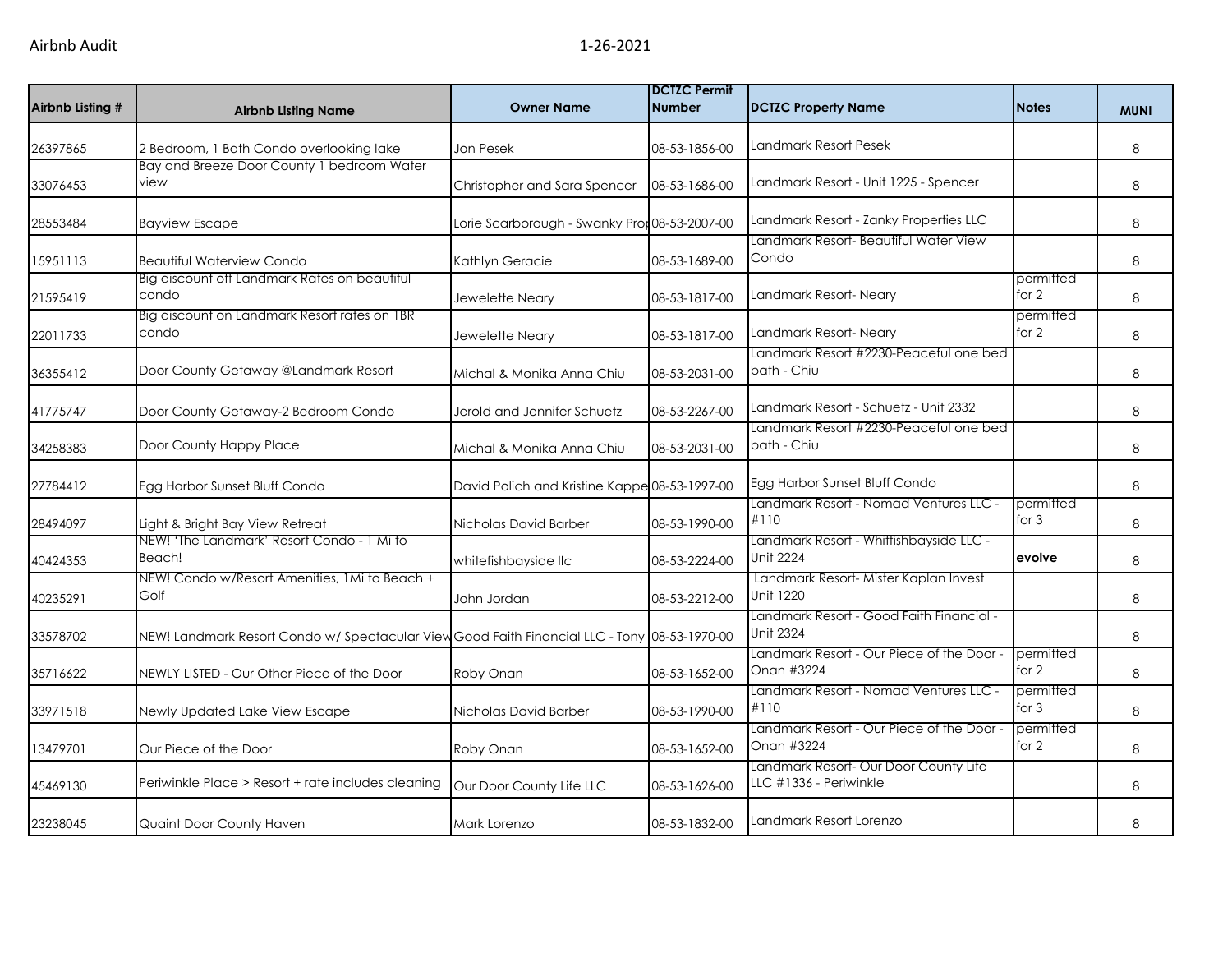| Airbnb Listing # | <b>Airbnb Listing Name</b>                                        | <b>Owner Name</b>                             | <b>DCTZC Permit</b><br><b>Number</b> | <b>DCTZC Property Name</b>                                      | <b>Notes</b>             | <b>MUNI</b> |
|------------------|-------------------------------------------------------------------|-----------------------------------------------|--------------------------------------|-----------------------------------------------------------------|--------------------------|-------------|
| 41347108         | Scenic and Spacious Condo in Landmark Resort                      | Dominion LLC                                  | 08-53-2239-00                        | Landmark Resort - Dominion LLC                                  |                          | 8           |
| 34414390         | Scenic Egg Harbor Get Away                                        | Noble Assets Inc.                             | 08-53-2123-00                        | Landmark Resort - Noble Assets Inc #1226                        |                          | $\,8\,$     |
| 30348557         | Seas the Bay - time for summer in Egg Harbor!                     | Michael White                                 | 08-53-1834-07                        | Landmark Resort White                                           | SImpleLife               | 8           |
| 26631795         | Serene Lake Retreat                                               | Natalia Luque                                 | 08-53-1929-00                        | Landmark Luque Unit 1232                                        |                          | 8           |
| 33972329         | Serene Lake View Condo                                            | Nicholas David Barber                         | 08-53-1990-00                        | Landmark Resort - Nomad Ventures LLC -<br>#110                  | permitted<br>for 3       | 8           |
| 45396187         | The Blue Whale > Resort + rate includes cleaning                  | Our Door County Life LLC                      | 08-53-2059-00                        | Landmark Resort - Our Door County Life<br>LLC #1334- Blue Whale |                          | 8           |
| 26360966         | *NEW listing* Shimmering Water cottage on the<br>Lake             | Robert Ray                                    | 08-56-2161-00                        | Shimmering Water Cottage                                        |                          | 8           |
| 24133770         | <b>Bluff Cottage Sunsets NEW CONSTRUCTION Egg</b><br>Harbor       | Gail Bergman                                  | 08-56-1874-00                        | <b>Bluff Cottage</b>                                            | permitted<br>for 4 units | 8           |
| 13606442         | Cozy Farmhouse Studio                                             | Renee Schwaller and Steve Bea 08-56-1649-00   |                                      | Farmhouse Studio                                                |                          | 8           |
| 26020119         | Door Haven                                                        | Ronald & Christine Puszynski                  | 08-56-0099-02                        | Door Haven                                                      | lundquist                | 8           |
| 43791403         | Egg Harbor White House                                            | James Schleicher                              | 08-56-2331-00                        | Egg Harbor White House                                          |                          | 8           |
| 44665788         | Farmhouse on Bluff with Expansive Bay Views!                      | <b>ACB Holdings LLC</b>                       | 08-56-2225-02                        | <b>Bluff House</b>                                              |                          | 8           |
| 47747224         | Horseshoe Bay Cottage Hideaway 3                                  | Patrick J. O'Flaherty                         | 08-53-2249-16                        | Club Cottages at Horseshoe Bay -<br>OFlaherty - #3              |                          | 8           |
| 41376611         | New Listing! Cabin in the Woods!                                  | David and Lynn Zawojski                       | 08-56-2148-07                        | Cabin in the woods                                              | SImpleLife               | 8           |
| 20123459         | NEW! 2BR Egg Harbor House on 2 Acres!                             | Kerri Zergoski                                | 08-56-1768-00                        | Lodge 42                                                        |                          | 8           |
| 22339046         | Ohlson Chateau                                                    | David Ohlson - Charles Chilcote 08-56-0729-06 |                                      | Ohlson Chateau                                                  | <b>DCPM</b>              | 8           |
| 20403760         | Pet friendly Applewood cottage in Egg Harbor                      | Sharon Hughes                                 | 08-55-0093-00                        | Applewood Cottage                                               |                          | 8           |
| 16987204         | Relaxing Nostalgic Log Home "Green Apple Lodge" Patricia Culliton |                                               | 08-56-1715-00                        | Green Apple Lodge                                               |                          | 8           |
| 15399898         | Relaxing Waterfront Door County Lake House                        | Brianne & Barry Tegel                         | 08-56-1707-00                        | Door County Lake House Tegel                                    |                          | 8           |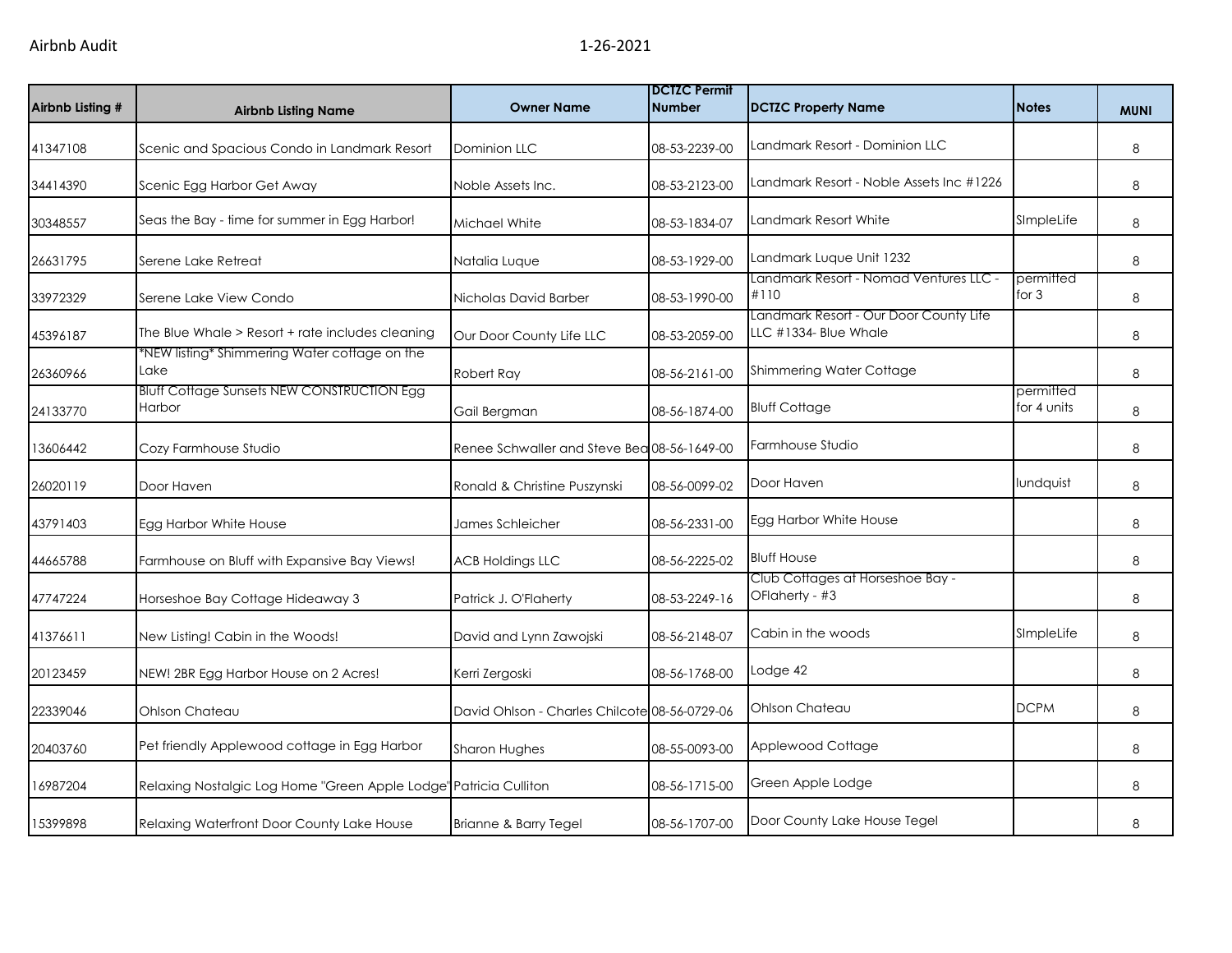| Airbnb Listing # | <b>Airbnb Listing Name</b>                                              | <b>Owner Name</b>                             | <b>DCTZC Permit</b><br><b>Number</b> | <b>DCTZC Property Name</b>                                         | <b>Notes</b>              | <b>MUNI</b> |
|------------------|-------------------------------------------------------------------------|-----------------------------------------------|--------------------------------------|--------------------------------------------------------------------|---------------------------|-------------|
| 46338794         | Serene, cozy cottage in the woods                                       | Scott and Terese Kraemer                      | 08-56-2373-00                        | Haven                                                              |                           | 8           |
| 29054697         | <b>Stones Throw</b>                                                     | <b>Jeff Garbers</b>                           | 08-56-1396-07                        | Stone's Throw                                                      | SImpleLife                | 8           |
| 29054699         | Stony Shore Cabin                                                       | <b>Jeff Garbers</b>                           | 08-56-1395-07                        | <b>Stony Shores</b>                                                | SImpleLife                | 8           |
| 6677520          | Sunset Bluff Getaway in Egg Harbor                                      | Michael & Christina Hauge                     | 08-53-0384-00                        | Sunset Bluff Condo - Unit 2- Hauge                                 |                           | 8           |
| 22164013         | Sunset Sanctuary                                                        | Daniel & Wanda Kupsco                         | 08-56-1566-06                        | <b>Sunset Sanctuary</b>                                            | <b>DCPM</b>               | 8           |
| 7340588          | The Cabin at Plum Bottom                                                | Chad Luberger/ Marlyn &<br>Pamela Moore       | 08-56-1284-00                        | The Treehouse at Plum Bottom/ The<br>Carriage House at Plum Bottom | for two units<br>owner is | 8           |
| 28614069         | The Cabin at Shady Grove                                                | Maureen Gribble                               | 08-56-1925-00                        | <b>Shady Grove Gribble</b>                                         |                           | 8           |
| 8163799          | The Cottage at Plum Bottom                                              | Chad Luberger/ Marlyn & Pame 08-56-1284-00    |                                      | The Treehouse at Plum Bottom/ The<br>Carriage House at Plum Bottom | for two units<br>owner is | 8           |
| 45640602         | The Hein Cottage-Beautiful hideaway in the $\heartsuit$ of<br><b>DC</b> | Julia Hein                                    | 08-56-2355-00                        | The Hein Cottage                                                   |                           | 8           |
| 43132537         | The Quiet Woods - Private Room and bath                                 | Joan Hutchinson                               | 08-56-2285-00                        | The Quiet Woods                                                    |                           | 8           |
| 4950769          | The Treehouse at Plum Bottom                                            | Chad Luberger/ Marlyn &<br>Pamela Moore       | 08-56-1284-00                        | The Treehouse at Plum Bottom/ The<br>Carriage House at Plum Bottom | for two units<br>owner is | 8           |
| 46870681         | Timber Lodge on Large Wooded Lot mid Door<br>County                     | Nicholas and Nicole Langer                    | 08-56-2372-00                        | Timber Lodge                                                       |                           | 8           |
| 30973479         | White Cliff Landing                                                     | Aymee and David Balison - Balis 08-56-2034-06 |                                      | White Cliff Landing                                                | <b>DCPM</b>               | 8           |
| 22164041         | Whitestone at the Water                                                 | Sara Steinhardt & Jon Chapmar 08-56-1316-06   |                                      | Whitestone at the Water                                            | <b>DCPM</b>               | 8           |
|                  |                                                                         |                                               |                                      |                                                                    |                           |             |
| 36691575         | Sunset View Apartment                                                   | Sarah Hastings-Sawyer                         | 09-50-0115-00                        | Egg Harbor Lodge                                                   | permitted<br>for $25$     | 9           |
| 44327727         | *INDOOR POOL* Egg Harbor Townhouse Condo<br>Unit 24                     | Ryan Herlache                                 | 09-53-2317-00                        | Meadow Ridge Units 21-24-Townhouse<br>Style Condo in Egg Harbor    |                           | 9           |
| 44338869         | *NEW LISTING* Egg Harbor Townhouse Condo Unit<br>52                     | Ryan Herlache                                 | 09-53-2318-00                        | Meadow Ridge Unit 52- Townhouse Style<br>Condo in Egg Harbor       |                           | 9           |
| 44323514         | *INDOOR POOL* Egg Harbor Townhouse condo-<br><b>Unit 21</b>             | Ryan Herlache                                 | 09-53-2317-00                        | Meadow Ridge Units 21-24-Townhouse<br>Style Condo in Egg Harbor    |                           | 9           |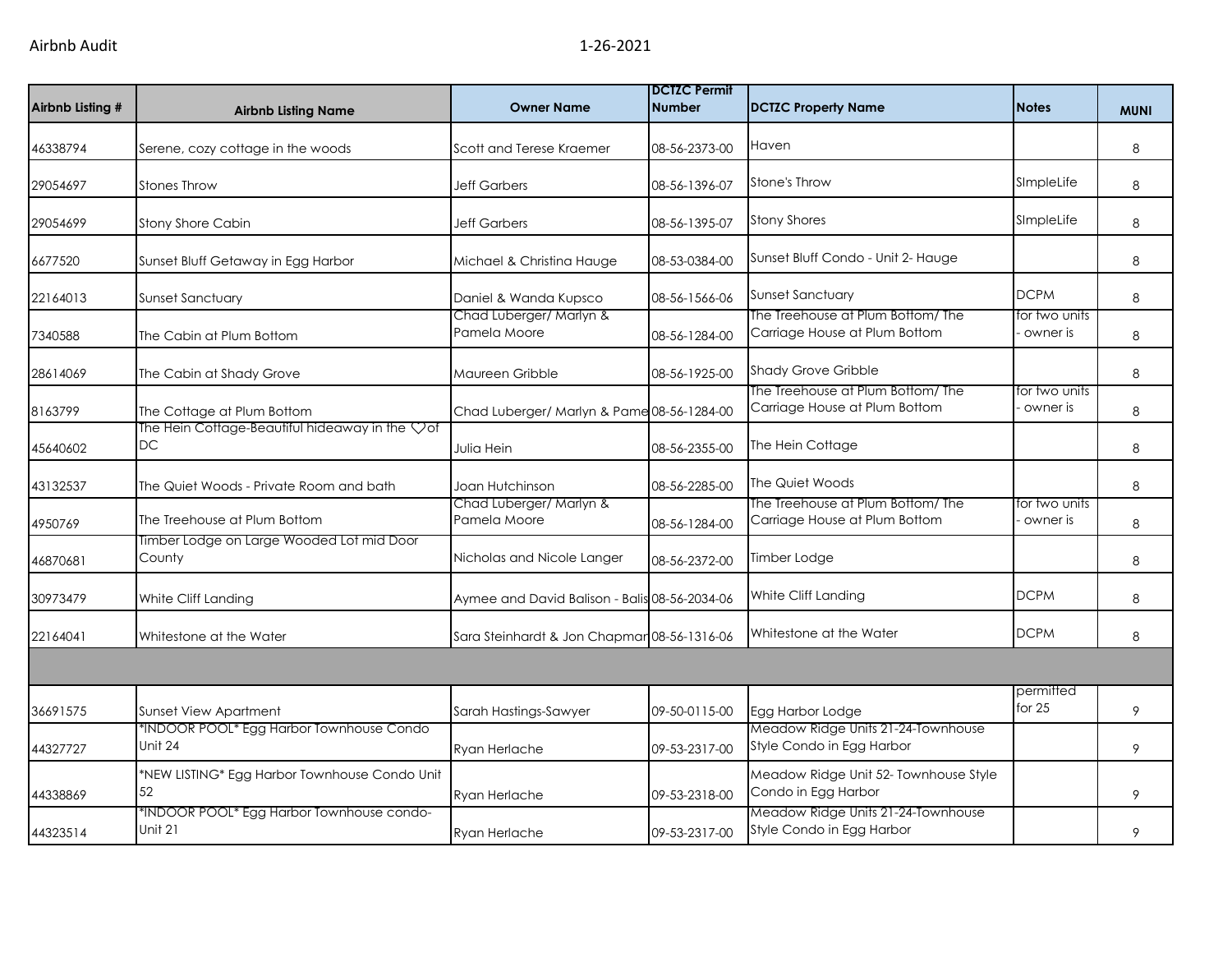| Airbnb Listing # | <b>Airbnb Listing Name</b>                            | <b>Owner Name</b>                            | <b>DCTZC Permit</b><br><b>Number</b> | <b>DCTZC Property Name</b>                          | <b>Notes</b>         | <b>MUNI</b> |
|------------------|-------------------------------------------------------|----------------------------------------------|--------------------------------------|-----------------------------------------------------|----------------------|-------------|
| 44380996         | Indoor pool/hottub Now open!! Egg Harbor<br>condo #51 | Scoot LeFevre                                | 09-53-2329-00                        | Meadow Ridge Unit 51 - LeFevre                      |                      | 9           |
|                  |                                                       |                                              |                                      | Meadow Ridge Unit 22 - Escape to Door               |                      |             |
| 45527394         | Entire Townhouse - Escape to Door County              | Escape to Door County LLC-Ma 09-53-2377-00   |                                      | County LLC                                          |                      | 9           |
| 44942245         | *Indoor Pool * Egg Harbor Townhouse Condo Unit<br>50. | Aaron Seubert                                | 09-53-2323-00                        | *NEW LISTING* Egg Harbor Townhouse<br>Condo Unit 50 |                      | 9           |
| 44032190         | Indoor/Outdoor Pool - Egg Harbor Meadow Ridge<br>#23  | Meadow Ridge F23 LLC                         | 09-53-2322-00                        | Meadow Ridge - Meadow Ridge F23 LLC                 |                      | 9           |
| 17121280         | Awesome Sunset Condo                                  | <b>Christine Crowley</b>                     | 09-53-0549-16                        | Awesome Sunset Condo - Ridgewood<br>Condo 5         | Lighthouse           | 9           |
| 19113075         | Awesome Sunset Condo TOO                              | Claire & Frank Murphy                        | 09-53-1445-16                        | Awesome Sunset Condo TOO                            | Lighthouse           | 9           |
| 9602336          | Downstown Sunset View Apartment                       | Kathy Navis                                  | 09-53-1576-00                        | <b>Sunset View Apartment</b>                        | permitted<br>for 4   | 9           |
| 11512240         | Gorgeous View ~ Walk to Town                          | Melanie and Richard Parsons                  | 09-53-1609-00                        | Ridgewood Bluff Condo - Parson                      |                      | 9           |
| 20770425         | Green Door Inn Unit #5                                | Kathy Navis                                  | 09-53-1576-00                        | <b>Sunset View Apartment</b>                        | permitted<br>for $5$ | 9           |
| 20771252         | Green Door Inn Unit #6                                | Kathy Navis                                  | 09-53-1576-00                        | <b>Sunset View Apartment</b>                        | permitted<br>for $5$ | 9           |
| 44168543         | Heart of Egg Harbor Apartment                         | Kathy Navis                                  | 09-53-1576-00                        | <b>Sunset View Apartment</b>                        | permitted<br>for $5$ | 9           |
| 25688306         | Modern, updated, Door County condo with pool!         | Michael and Georgina Styke                   | 09-53-1959-00                        | Anchorage Condo - Style                             |                      | 9           |
| 15922477         | Treehouse Appartment                                  | Kathy Navis                                  | 09-53-1576-00                        | <b>Sunset View Apartment</b>                        | permitted<br>for $5$ | 9           |
| 22846687         | <b>Bay Tree Loft</b>                                  | Jill Sommers                                 | 09-56-1839-00                        | <b>Bay Tree Loft</b>                                |                      | 9           |
| 42581351         | Carla's House Egg Harbor                              | <b>Bob Dickson</b>                           | 09-56-1453-00                        | Falun House-Bluffside - Carla's House               |                      | 9           |
| 23769295         | Church Street House                                   | Kaaren Northrup - SWNKCN LLC 09-56-1881-16   |                                      | <b>Church Street House</b>                          | Lighthouse           | 9           |
| 43893210         | Door County Cottage Retreat, Walk to Beach &<br>Town  | Country Cottage Properties LLC 09-56-2312-00 |                                      | Door County Cottage Retreat of Egg<br>Harbor        |                      | 9           |
| 28027474         | Door County Designer Cottage, wooded yard by<br>beach | Shawn and Sonny Hennessy                     | 09-56-2010-00                        | Cottage - Hennessy                                  |                      | 9           |
| 34708260         | Door County Retreat, Sunset Views, Egg Harbor         | Mark and Elizabeth Sternig                   | 09-56-2146-00                        | Door County Retreat-Sunset Views- Egg<br>Harbor     |                      | 9           |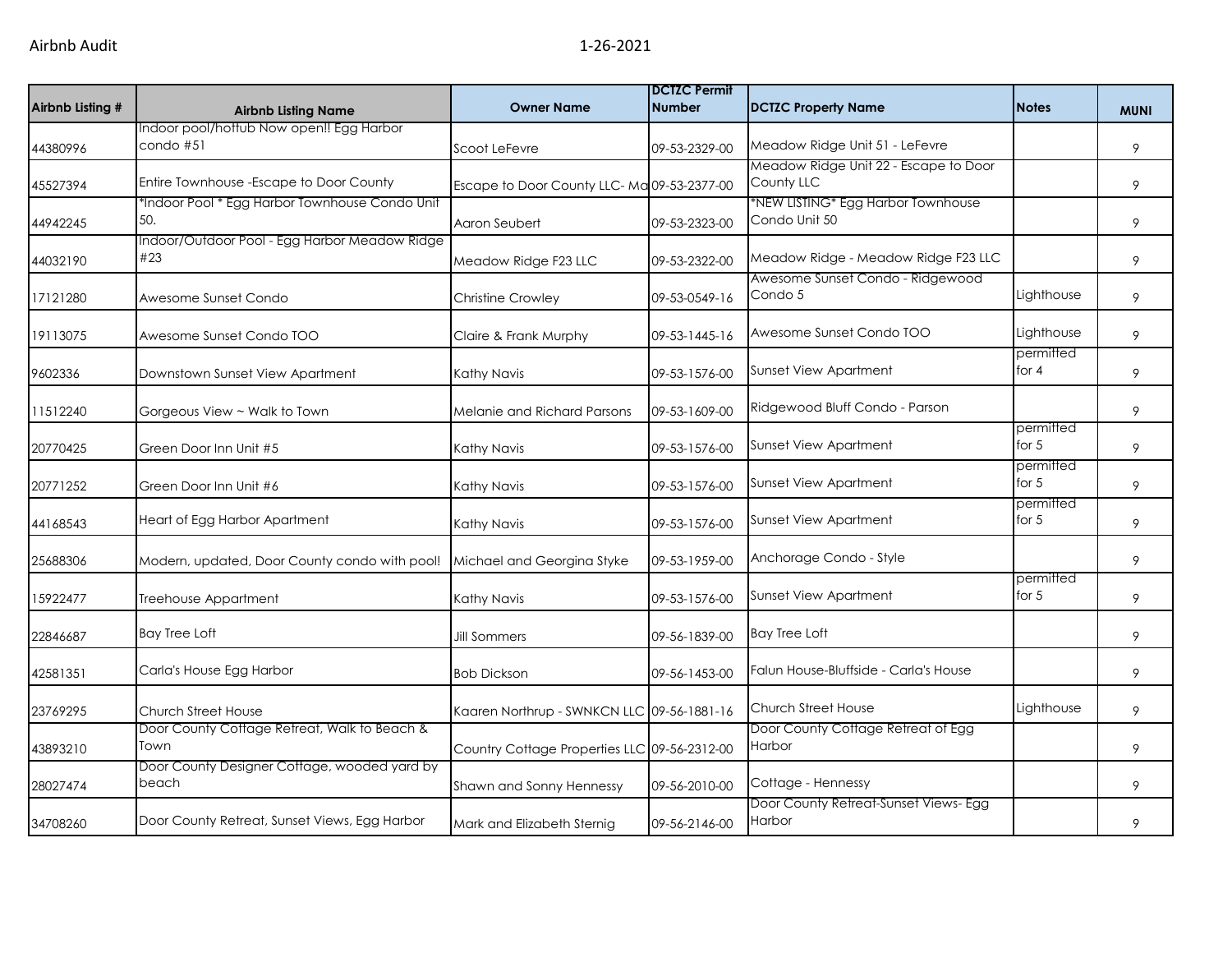| Airbnb Listing # | <b>Airbnb Listing Name</b>                                                  | <b>Owner Name</b>                            | <b>DCTZC Permit</b><br><b>Number</b> | <b>DCTZC Property Name</b>           | <b>Notes</b>         | <b>MUNI</b> |
|------------------|-----------------------------------------------------------------------------|----------------------------------------------|--------------------------------------|--------------------------------------|----------------------|-------------|
| 13812976         | Egg Harbor Bluffwood House                                                  | Claire & Frank Murphy                        | 09-56-1232-00                        | <b>Blluffwood House</b>              |                      | 9           |
| 20360386         | Egg Harbor Hideaway                                                         | RME Holdings - Robert Esposito 09-56-1780-00 |                                      | Egg Harbor Hideaway                  | permitted<br>for 2   | 9           |
| 13589290         | Egg Harbor Log Cabin                                                        | Karen Berndt                                 | 09-56-1646-00                        | Egg Harbor Log Cabin                 |                      | 9           |
| 20975595         | Egg Harbor waterfront 4 bedroom ~ incredible<br>views                       | Mary Zeller                                  | 09-56-1882-00                        | Point Beach Home                     |                      | 9           |
| 22280403         | Lighthouse Place                                                            | Frank & Claire Murphy                        | 09-56-1830-16                        | Lighthouse Place                     |                      | 9           |
| 27360482         | Modern Craftsman Home and Hideaway                                          | RME Holdings - Robert Esposito 09-56-1780-00 |                                      | Egg Harbor Hideaway                  | for $2-$<br>combined | 9           |
| 22446412         | Modern Craftsman Home in Egg Harbor                                         | RME Holdings - Robert Esposito 09-56-1780-00 |                                      | Egg Harbor Hideaway                  | permitted<br>for 2   | 9           |
| 22163979         | On the Water Escape                                                         | Jan & Craig Bilgen                           | 09-55-0817-06                        | On the Water Escape                  | <b>DCPM</b>          | 9           |
| 23697711         | Scenic Home in Egg Harbor                                                   | Massoud Maleki                               | 09-56-1086-06                        | Scenic Home in Egg Harbor            | <b>DCPM</b>          | 9           |
| 31711362         | The Flats on Church Street - #101                                           | Egg Bnb LLC                                  | 09-56-2071-00                        | Flats on Church Street               | permitted<br>for $4$ | 9           |
| 32686901         | The Flats on Church Street - #102                                           | Egg Bnb LLC                                  | 09-56-2071-00                        | Flats on Church Street               | permitted<br>for $4$ | 9           |
| 32687171         | The Flats on Church Street - #103                                           | Egg Bnb LLC                                  | 09-56-2071-00                        | <b>Flats on Church Street</b>        | permitted<br>for $4$ | 9           |
| 33310719         | The Flats on Church Street - #104                                           | Egg Bnb LLC                                  | 09-56-2071-00                        | Flats on Church Street               | permitted<br>for $4$ | 9           |
| 22339056         | White Cliff Cottage                                                         | Michael & Dawn McCole                        | 09-56-0894-06                        | White Cliff Cottage                  | <b>DCPM</b>          | 9           |
|                  |                                                                             |                                              |                                      |                                      |                      |             |
| 31743342         | Waterfront Studio with Private Beach in Ephraim #1                          | Evergreen Beachside, LLC                     | 11-50-1479-00                        | Evergreen Beachside Vacation Rentals | permitted<br>for $4$ | 11          |
| 32305284         | Waterfront Studio with Private Beach in Ephraim #2 Evergreen Beachside, LLC |                                              | 11-50-1479-00                        | Evergreen Beachside Vacation Rentals | permitted<br>for $4$ | 11          |
| 32304716         | Waterfront Studio with Private Beach in Ephraim #3                          | Evergreen Beachside, LLC                     | 11-50-1479-00                        | Evergreen Beachside Vacation Rentals | for $4$              | 11          |
| 32305079         | Waterfront Studio with Private Beach in Ephraim #                           | Evergreen Beachside, LLC                     | 11-50-1479-00                        | Evergreen Beachside Vacation Rentals | for 4                | 11          |
| 43246178         | Eagle Harbor Inn                                                            | Eagle Harbor Inn Group LLC                   |                                      | 11-51-1902-00 Eagle Harbor Inn       |                      | 11          |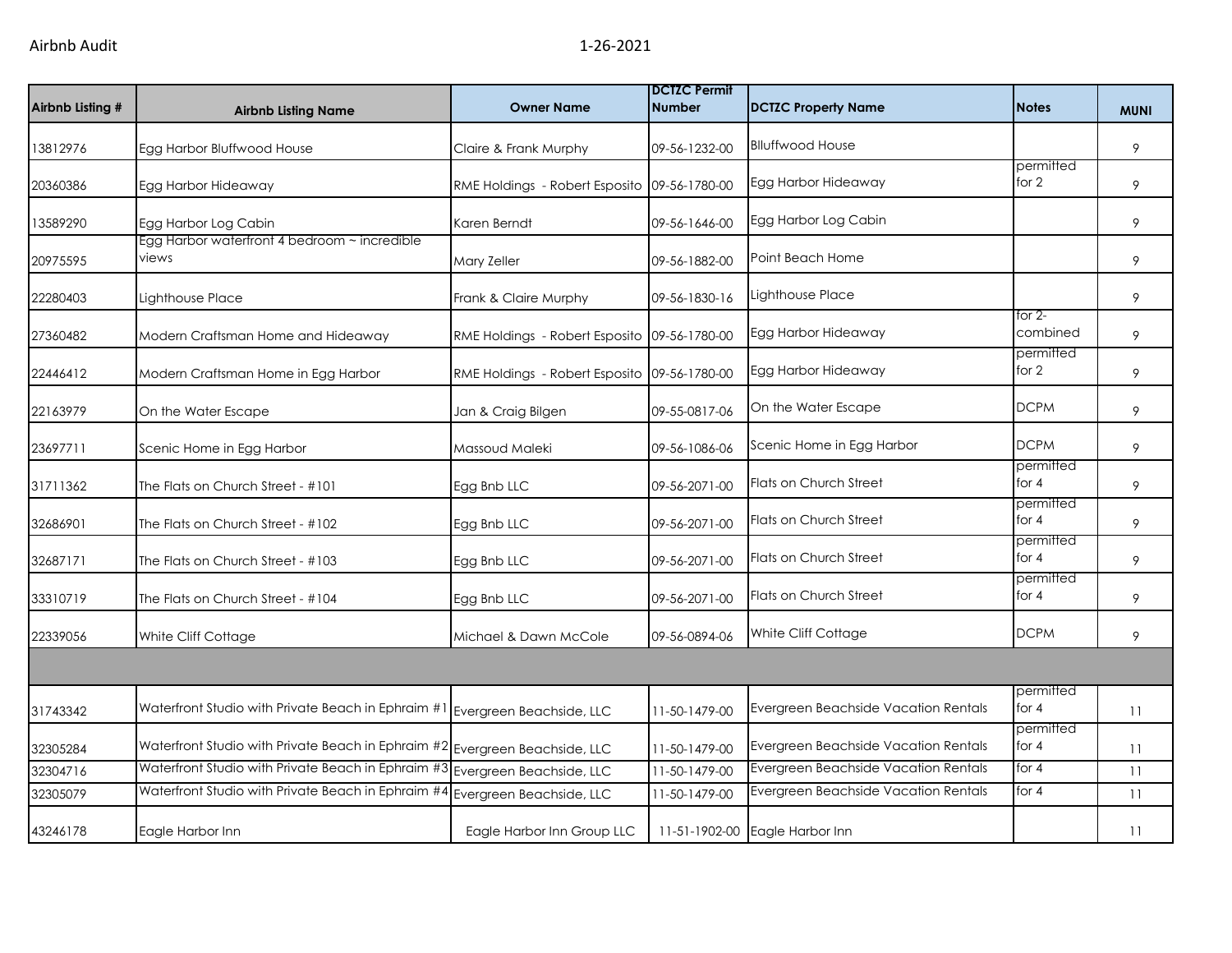| Airbnb Listing # | <b>Airbnb Listing Name</b>                                              | <b>Owner Name</b>                                                  | <b>DCTZC Permit</b><br><b>Number</b> | DCTZC Property Name               | <b>Notes</b>         | <b>MUNI</b> |
|------------------|-------------------------------------------------------------------------|--------------------------------------------------------------------|--------------------------------------|-----------------------------------|----------------------|-------------|
| 45623420         | Ephraim Stay with a View - 2 Bedroom - Unit # 204                       | Ephraim Guest House Condo<br>Assn Inc                              |                                      | 11-51-0061-00 Ephraim Guest House |                      | 11          |
| 45623917         | Ephraim Stay with a View - 2 Bedroom - Unit # 402                       | Ephraim Guest House Condo<br>Assn Inc                              |                                      | 11-51-0061-00 Ephraim Guest House |                      | 11          |
| 45623171         | Ephraim Stay with a view - 3 Bedroom - Unit # 201                       | Ephraim Guest House Condo<br>Assn Inc                              |                                      | 11-51-0061-00 Ephraim Guest House |                      | 11          |
| 45617779         | Ephraim Stay with a View - Unit # 103                                   | Ephraim Guest House Condo<br>Assn Inc<br>Ephraim Guest House Condo |                                      | 11-51-0061-00 Ephraim Guest House |                      | 11          |
| 45616865         | Ephraim Unit with a View # 102                                          | Assn Inc                                                           |                                      | 11-51-0061-00 Ephraim Guest House |                      | 11          |
| 45618489         | Outdoor Entrance   Ephraim Unit # 104                                   | Ephraim Guest House Condo<br>Assn Inc                              |                                      | 11-51-0061-00 Ephraim Guest House |                      | 11          |
| 45618790         | Outdoor Entrance   Ephraim Unit # 301                                   | Ephraim Guest House Condo<br>Assn Inc                              |                                      | 11-51-0061-00 Ephraim Guest House |                      | 11          |
| 44193811         | Bright • Updated • Clean Condo Near Water<br>Ephraim                    | Ephraim Guest House #302 LLC                                       | 11-53-2332-00                        | Ephraim Guest House #302 LLC      |                      | 11          |
| 43881653         | Chic   Modern   Clean Condo Near Water  <br>Ephraim                     | Laurel Ciohon and Chris Janisse 11-53-2333-00                      |                                      | Ephraim Condo #303                |                      | 11          |
| 7746988          | #1 Peninsula Park and Island View                                       | James Lindbloom                                                    | 11-56-1558-00                        | Peninsula Park and Island View    | permitted<br>for $2$ | 11          |
| 7833318          | #2 Peninsula Park and Island View                                       | James Lindbloom                                                    | 11-56-1558-00                        | Peninsula Park and Island View    | permitted<br>for $2$ | 11          |
| 42271180         | *New Listing* Adorable Pet Friendly Cottage in the<br>Heart of Ephraim! | Terry and Kim Cassidy                                              | 11-56-1574-07                        | Cassidy's Cottages                | permitted<br>for $2$ | 11          |
| 42268703         | *New Listing* Walk to Everything Ephraim has to<br>Offer! Pet Friendly! | Terry and Kim Cassidy                                              | 11-56-1574-07                        | Cassidy's Cottages                | permitted<br>for 2   | 11          |
| 22163846         | <b>Bay View Cottage</b>                                                 | Rick Wegman                                                        | 11-56-1498-06                        | <b>Bay View Cottage</b>           | <b>DCPM</b>          | 11          |
| 22163819         | <b>BD Thorp House</b>                                                   | <b>BD Thorp</b>                                                    | 11-56-0809-06                        | Thorpe House, The                 | <b>DCPM</b>          | 11          |
| 31168096         | Big & Beautiful Ephraim Vacation House and<br>Gardens                   | Colin Welford                                                      | 11-56-2133-00                        | <b>Green Gables</b>               |                      | 11          |
| 35809467         | Binkhaven - A Norwegian Fairytale                                       | Cathcart Holdings LLC - Elliot Tai 11-56-2028-00                   |                                      | Binkhaven the Rosemailing Cottage |                      | 11          |
| 20916442         | Boutique Home in Door County w/Eagle Harbor Vie Carol S Corbett         |                                                                    | 11-56-1806-00                        | Harbor View Ephraim - Corbett     |                      | 11          |
| 22163826         | Cedar Barn                                                              | Jennifer & Bjorn Larson                                            | 11-56-1635-06                        | Cedar Barn Rental                 | <b>DCPM</b>          | 11          |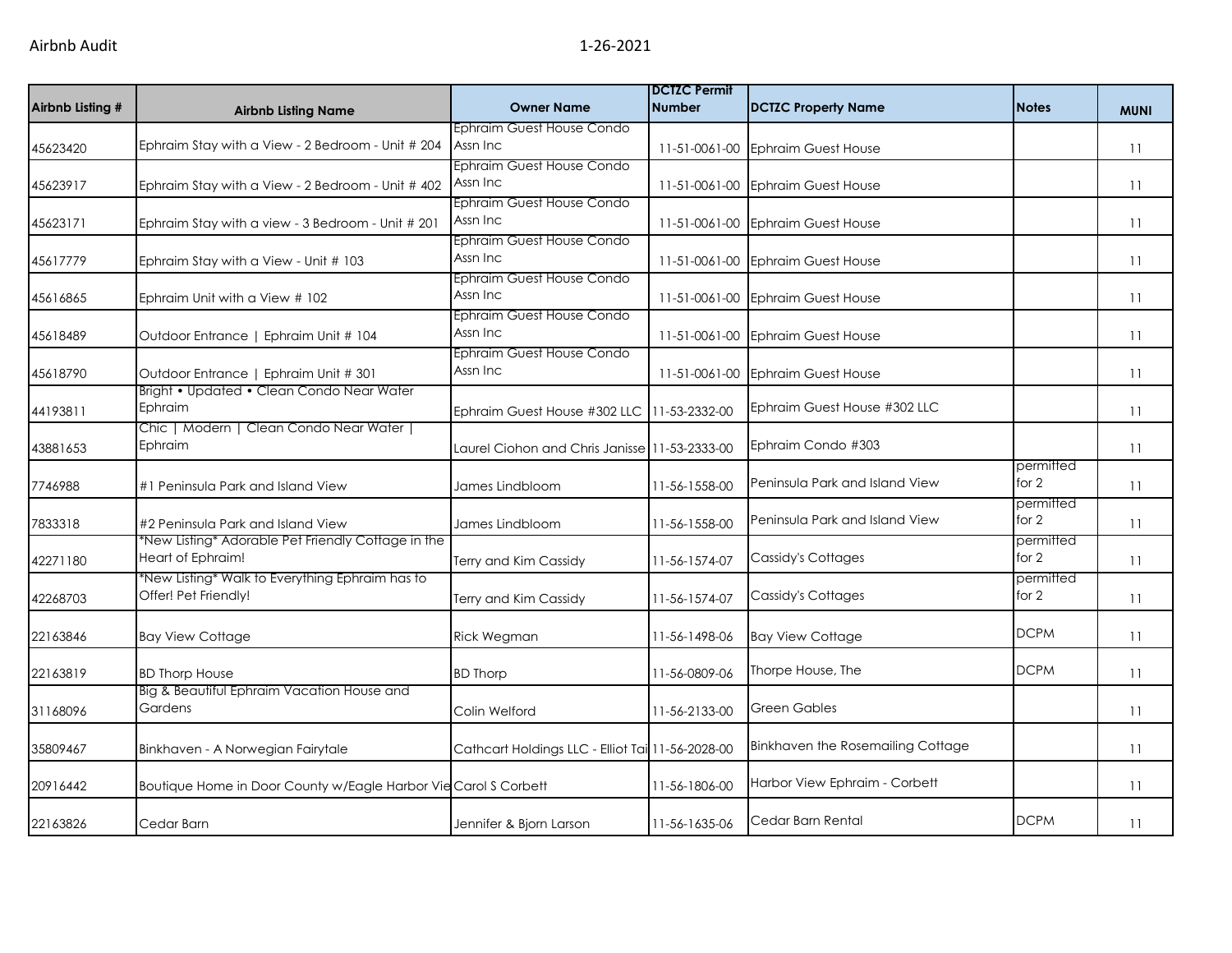| Airbnb Listing # | <b>Airbnb Listing Name</b>                                     | <b>Owner Name</b>                         | <b>DCTZC Permit</b><br><b>Number</b> | <b>DCTZC Property Name</b>               | <b>Notes</b>       | <b>MUNI</b> |
|------------------|----------------------------------------------------------------|-------------------------------------------|--------------------------------------|------------------------------------------|--------------------|-------------|
| 22337314         | Cedar Glen                                                     | John & Rachel Rothschild                  | 11-55-0758-06                        | Cedar Glen                               | <b>DCPM</b>        | 11          |
| 39965933         | Charming & Historic Cottage in Door County                     | Donna Moretti                             | 11-56-1677-00                        | Moretti - 10438 Water St - Nordic Hearth |                    | 11          |
| 36114162         | Comfy Cozy Duplex Cottage @ Ephraim Beach                      | Daryl Larson                              | 11-56-2288-00                        | <b>Ephraim Village Cottages</b>          |                    | 11          |
| 22339193         | Coral Hill Cottage                                             | Leslee and Morrie Goldman                 | 11-56-1258-06                        | Coral Hill Cottage                       | <b>DCPM</b>        | 11          |
| 22163862         | Cottage on Townline                                            | Roy Elquist                               | 11-56-1069-06                        | Townline                                 | <b>DCPM</b>        | 11          |
| 36116048         | Cozy Duplex Cottage @ Ephraim Beach                            | Daryl Larson                              | 11-56-2288-00                        | <b>Ephraim Village Cottages</b>          |                    | 11          |
| 27084618         | Eagle Harbor Cottage Loft                                      | Meredith (Dee) Brestin                    | 11-56-1988-00                        | Eagle Harbor Cottage Loft                |                    | 11          |
| 37902032         | Elegant Retreat in the Heart of Door County                    | Colin Welford                             | 11-56-2133-00                        | <b>Green Gables</b>                      | permitted<br>for 2 | 11          |
| 35942416         | Ephraim Beach at Bayview (Lower Unit)                          | Daryl Larson                              | 11-56-2288-00                        | <b>Ephraim Village Cottages</b>          |                    | 11          |
| 35941818         | Ephraim Beach at Bayview (Upper Unit - Water Viev Daryl Larson |                                           | 11-56-2288-00                        | <b>Ephraim Village Cottages</b>          |                    | 11          |
| 40227752         | Ephraim Beach View Cottage                                     | Stuart Chomeau BTC HOLDINGS 11-56-1295-00 |                                      | <b>Beach View Cottage</b>                |                    | 11          |
| 23698434         | Ephraim Boat House                                             | <b>Robert and Nicole Collins</b>          | 11-56-1708-06                        | <b>Ephraim Boat House</b>                | <b>DCPM</b>        | 11          |
| 26892652         | Ephraim Home.                                                  | David Vartanian                           | 11-56-1088-00                        | Vartanian - 3235 Holand Rd               |                    | 11          |
| 46356676         | Ephraim Stone Cottage and Cabin                                | <b>Brad Massey</b>                        | 11-56-2300-00                        | Ephraim Stone Cottage and Cabin          |                    | 11          |
| 35938228         | Family Friendly Cottage - Duplex (Right Side)                  | Daryl Larson                              | 11-56-2288-00                        | <b>Ephraim Village Cottages</b>          |                    | 11          |
| 35916033         | Family Fun Cottage - Duplex (Left Side)                        | Daryl Larson                              | 11-56-2288-00                        | <b>Ephraim Village Cottages</b>          |                    | 11          |
| 34809243         | Great Value Big Families! Luxury in Çof Door!                  | Brian & Amanda Jenkins                    | 11-56-1407-00                        | Norra Skoggen                            |                    | 11          |
| 22163884         | <b>Harbor House</b>                                            | Windsor McCutcheon                        | 11-56-1724-06                        | Harbor House on North Shore              | <b>DCPM</b>        | 11          |
| 13769377         | <b>Hollis House</b>                                            | Daniel & Lori Schwefel                    | 11-56-1659-00                        | <b>Hollis House</b>                      |                    | 11          |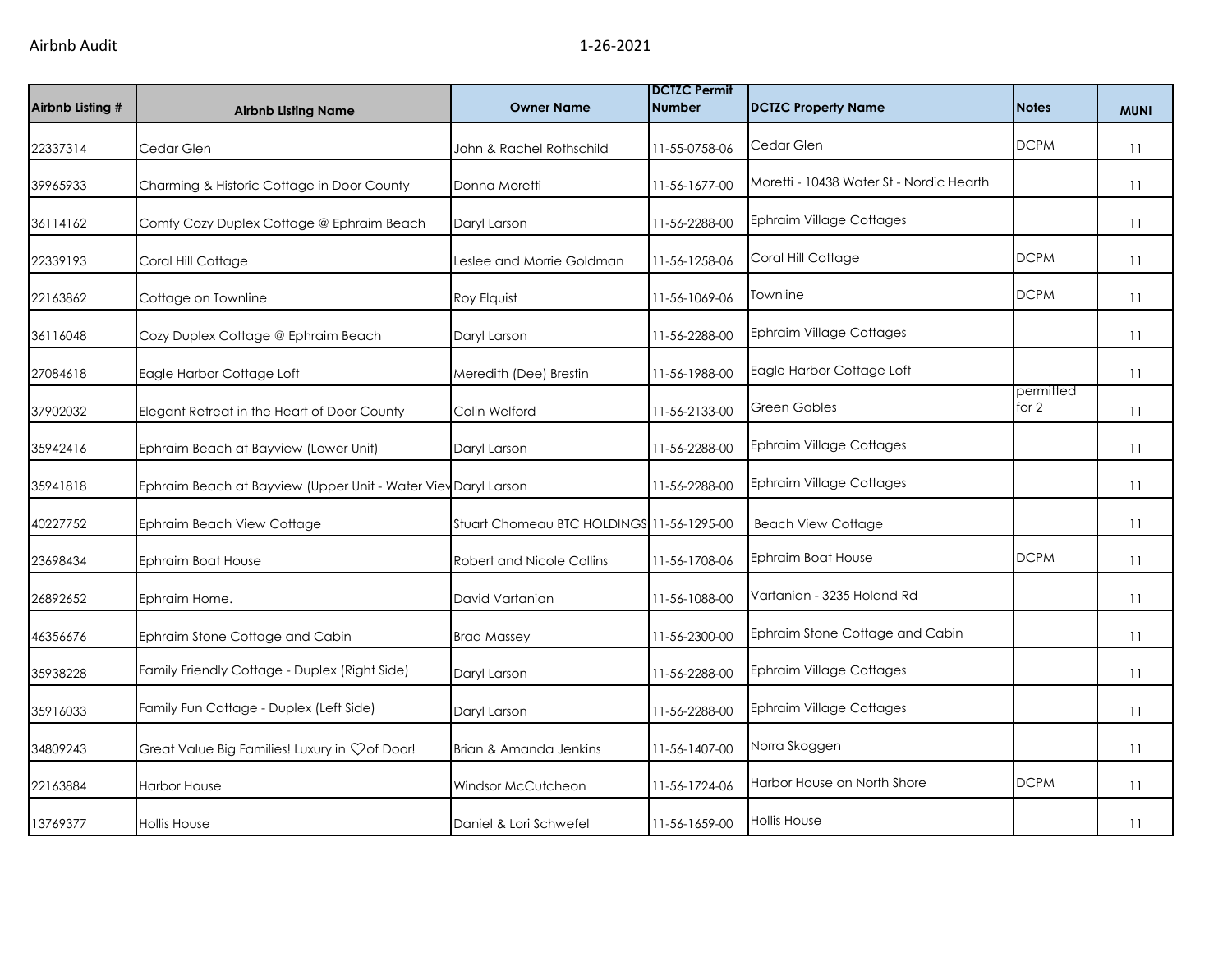| Airbnb Listing # | <b>Airbnb Listing Name</b>                                       | <b>Owner Name</b>      | <b>DCTZC Permit</b><br><b>Number</b> | <b>DCTZC Property Name</b>              | <b>Notes</b>         | <b>MUNI</b> |
|------------------|------------------------------------------------------------------|------------------------|--------------------------------------|-----------------------------------------|----------------------|-------------|
| 43769613         | Home Away from Home @ Ephraim Beach                              | Daryl Larson           | 11-56-2288-00                        | Ephraim Village Cottages                |                      | 11          |
| 43939361         | Meadow View II @ Ephraim Beach                                   | Daryl Larson           | 11-56-2288-00                        | Ephraim Village Cottages                |                      | 11          |
| 44473578         | Meadow View III @ Ephraim Beach                                  | Daryl Larson           | 11-56-2288-00                        | Ephraim Village Cottages                |                      | 11          |
| 24052610         | Natures Window                                                   | <b>Bill Anderson</b>   | 11-56-1958-00                        | Natures Window                          |                      | 11          |
| 26845264         | NEW 'The Carriage House' Walk to Peninsula St<br>Park            | Deborah Eckert         | 11-55-0680-00                        | Park Place Cottages                     | permitted<br>for $5$ | 11          |
| 26845266         | NEW! 'Butternut Cottage' in Central Door County!                 | Deborah Eckert         | 11-55-0680-00                        | <b>Park Place Cottages</b>              | permitted<br>for $5$ | 11          |
| 26845401         | NEW! 'Cherry Cottage' near Peninsula State Park!                 | Deborah Eckert         | 11-55-0680-00                        | <b>Park Place Cottages</b>              | permitted<br>for $5$ | 11          |
| 26845261         | NEW! Cozy Ephraim 'Cedar Cottage' w/Private<br>Deck!             | Deborah Eckert         | 11-55-0680-00                        | <b>Park Place Cottages</b>              | permitted<br>for $5$ | 11          |
| 37971066         | NEW! Ephraim Home w/ Yard - Walk to Lake Michig Carol S Corbett  |                        | 11-56-1806-00                        | Harbor View Ephraim - Corbett           |                      | 11          |
| 26845402         | NEW! Updated Ephraim 'Pine Cottage' w/ Deck!                     | Deborah Eckert         | 11-55-0680-00                        | <b>Park Place Cottages</b>              | permitted<br>for $5$ | 11          |
| 22163987         | Park's Edge Lakeshore Home                                       | Jacob and Greta Odders | 11-56-1818-06                        | Parks Edge Lakeshore Beach House        | <b>DCPM</b>          | 11          |
| 15152902         | Peninsula Park and Island View - 3 bedroom house James Lindbloom |                        | 11-56-1558-00                        | Peninsula Park and Island View          | permitted<br>for 2   | 11          |
| 42780411         | Quaint and Sunny - Steps from Ephraim Beach                      | Daryl Larson           | 11-56-2288-00                        | Ephraim Village Cottages                |                      | 11          |
| 24993392         | Remodeled Ephraim cottage 500' from the water!                   | 3039 Cedar Street LLC  | 11-56-1763-00                        | Ephraim Cottage - 3039 Cedar Street LLC |                      | 11          |
| 13549163         | Rustic Elegance                                                  | Daniel & Laurel Simons | 11-56-1656-00                        | Elegant Home in Ephraim                 |                      | 11          |
| 22750642         | Sunny Studio in Perfect Location                                 | Laurel Ciohon          | 11-56-1853-00                        | Ephraim Modern Guesthouse - Ciohon      |                      | 11          |
| 35996063         | The Cedars Near Ephraim Beach                                    | Daryl Larson           | 11-56-2288-00                        | <b>Ephraim Village Cottages</b>         |                      | 11          |
| 43449644         | Wee One Cottage Near Ephraim Beach                               | Daryl Larson           | 11-56-2288-00                        | Ephraim Village Cottages                |                      | 11          |
|                  |                                                                  |                        |                                      |                                         |                      |             |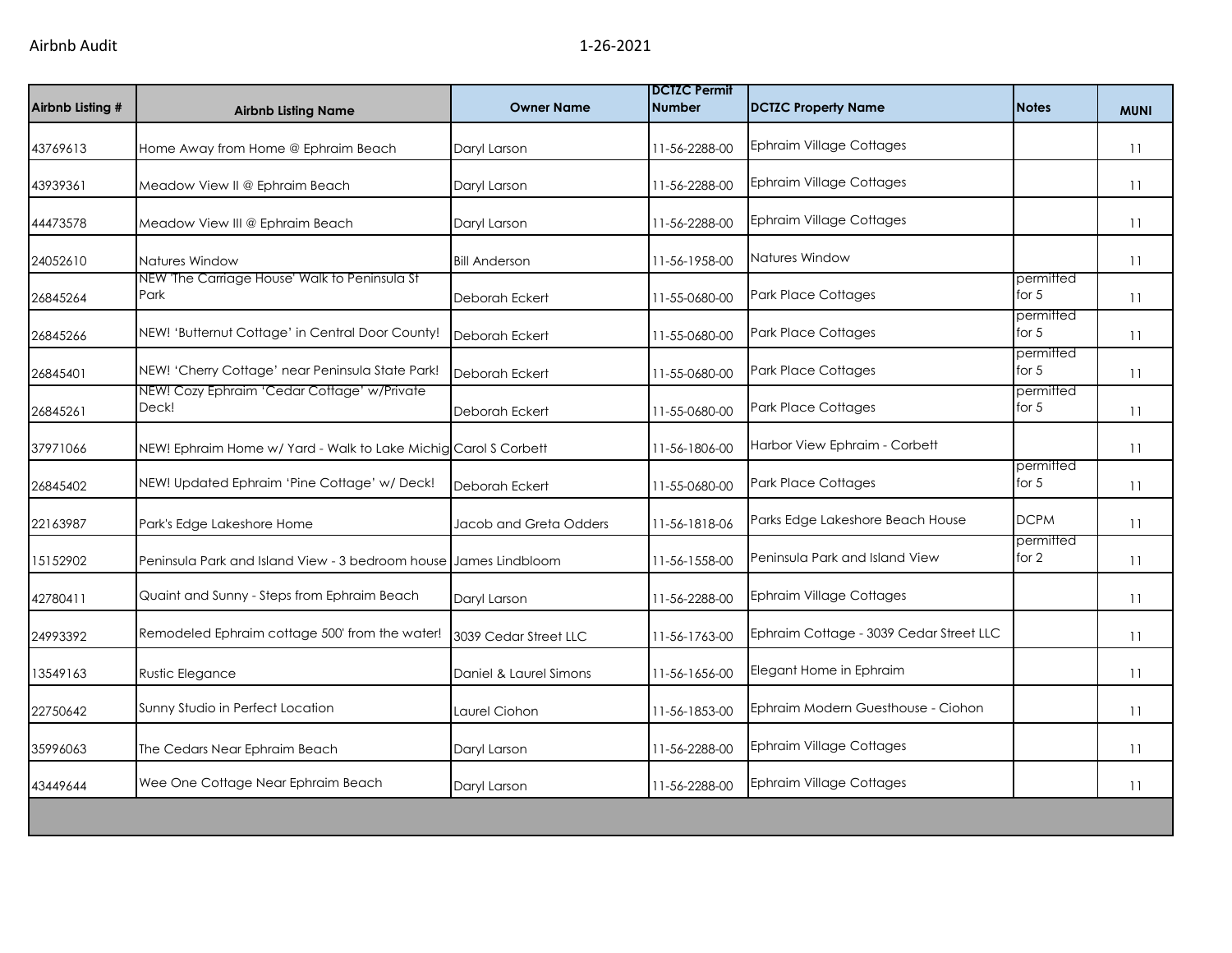| Airbnb Listing # | <b>Airbnb Listing Name</b>                                          | <b>Owner Name</b>       | <b>DCTZC Permit</b><br><b>Number</b> | <b>DCTZC Property Name</b>                      | <b>Notes</b>          | <b>MUNI</b>       |
|------------------|---------------------------------------------------------------------|-------------------------|--------------------------------------|-------------------------------------------------|-----------------------|-------------------|
| 7213011          | <b>Tuckers Retreat</b>                                              |                         |                                      | 30+ days only                                   |                       | 12                |
| 35609837         | Blue Jay Cottage. Fish Creek access! Downtown                       | Carol Vande Walle       | 12-50-0387-00                        | Peninsula Park View                             |                       | 12                |
| 35224872         | Chestnut Cottage at Peninsula Park-View                             | Carol Vande Walle       | 12-50-0387-00                        | Peninsula Park View                             |                       | 12                |
| 30904112         | Countryside Cottage 5                                               | Sandra Solomon          | 12-50-1042-00                        | Julies Park Café & Motel - Countryside<br>Motel | permitted<br>for $40$ | 12                |
| 30904456         | Countryside Cottage 6                                               | Sandra Solomon          | 12-50-1042-00                        | Julies Park Café & Motel - Countryside<br>Motel | permitted<br>for 40   | 12                |
| 30229308         | Countryside Cottage/Duplex Unit 7                                   | Sandra Solomon          | 12-50-1042-00                        | Julies Park Café & Motel - Countryside<br>Motel | permitted<br>for $40$ | 12                |
| 29003329         | Countryside Cottage/Duplex- Unit 8                                  | Sandra Solomon          | 12-50-1042-00                        | Julies Park Café & Motel - Countryside<br>Motel | permitted<br>for 40   | 12                |
| 26007168         | Evergreen                                                           | Carol Vande Walle       | 12-50-0387-00                        | Peninsula Park View                             |                       | 12                |
| 22015884         | Julies Park Café Suite                                              | Sandra Salomon          | 12-50-1042-00                        | Julies Park Café and Motel                      |                       | 12                |
| 41451594         | Lilac Cottage at Peninsula Park-View, NEW LISTING Carol Vande Walle |                         | 12-50-0387-00                        | Peninsula Park View                             |                       | 12                |
| 35514974         | Peninsula Parkview Sunset Meadow Whirlpool<br>Cottage               | Carol Vande Walle       | 12-50-0387-00                        | Peninsula Park View                             |                       | 12                |
| 35515408         | Starling Cottage. Fish Creek access! downtown                       | Carol Vande Walle       | 12-50-0387-00                        | Peninsula Park View                             |                       | 12                |
| 23008138         | Fish Creek Country Resort - I Bedroom Suites                        |                         |                                      |                                                 | Wholesaler            | 12                |
| 37886362         | Fun Family Times in the heart of Door County                        |                         |                                      |                                                 | <b>Wholesaler</b>     | 12                |
| 23709001         | <b>Get Away at Fish Creek</b>                                       |                         |                                      |                                                 | Wholesaler            | 12                |
| 36825938         | Double room-Ensuite-Standard-Deluxe Room 7                          | <b>William Tressler</b> | 12-52-0174-00                        | Whistling Swan                                  | permitted<br>for 7    | 12                |
| 36825808         | Double room-Ensuite-Standard-Room 1                                 | <b>William Tressler</b> | 12-52-0174-00                        | Whistling Swan                                  | permitted<br>for 7    | 12                |
| 36825836         | Double room-Ensuite-Standard-Room 2                                 | <b>William Tressler</b> | 12-52-0174-00                        | Whistling Swan                                  | permitted<br>for 7    | 12                |
| 36825887         | Double room-Ensuite-Standard-Room 4                                 | <b>William Tressler</b> | 12-52-0174-00                        | Whistling Swan                                  | permitted<br>for 7    | 12                |
| 36825919         | Double room-Ensuite-Standard-Room 6                                 | <b>William Tressler</b> | 12-52-0174-00                        | Whistling Swan                                  | permitted<br>for 7    | $12 \overline{ }$ |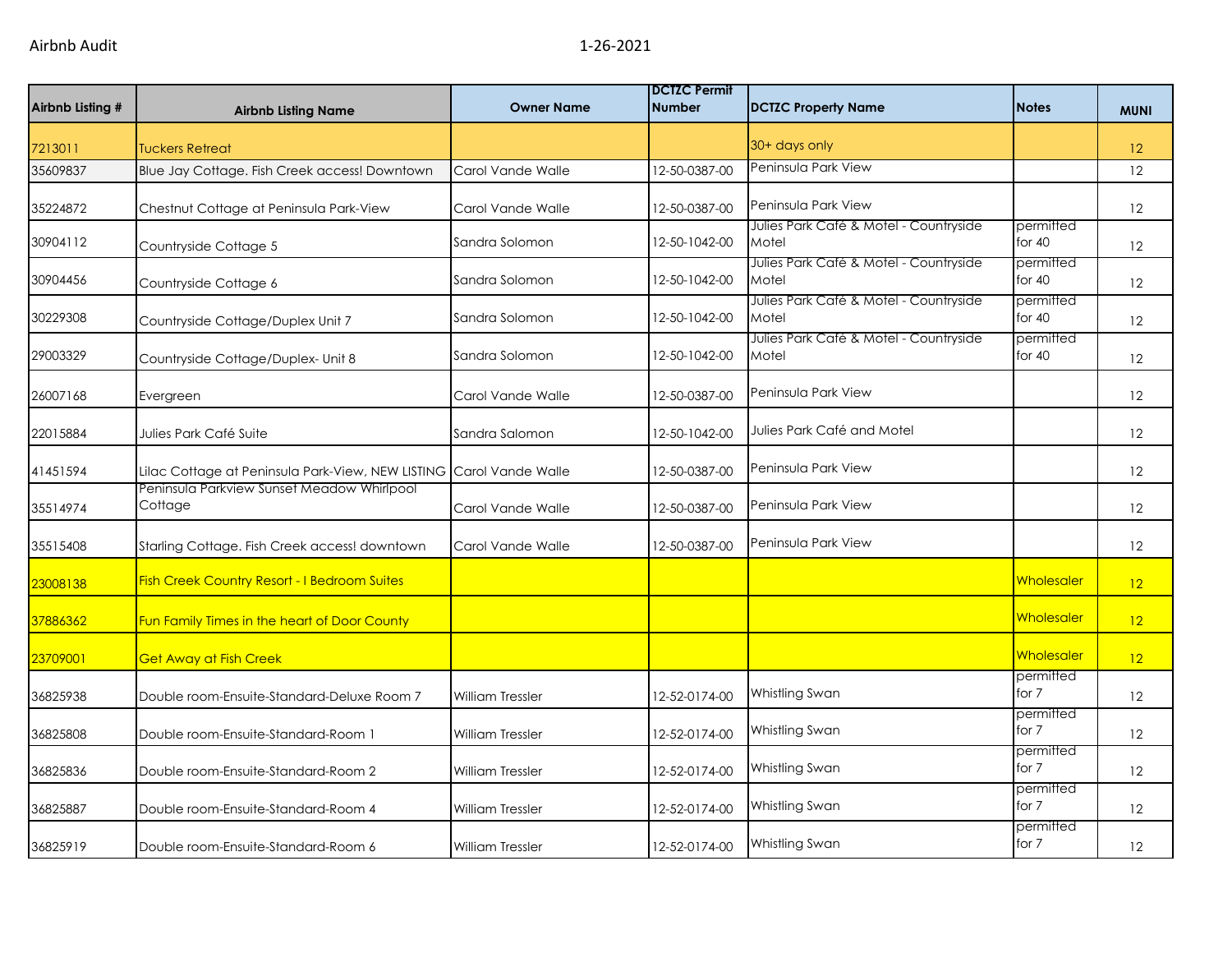| Airbnb Listing # | <b>Airbnb Listing Name</b>                        | <b>Owner Name</b>                            | <b>IDCTZC Permit</b><br><b>Number</b> | <b>DCTZC Property Name</b> | <b>Notes</b>          | <b>MUNI</b> |
|------------------|---------------------------------------------------|----------------------------------------------|---------------------------------------|----------------------------|-----------------------|-------------|
| 36825858         | Double room-Ensuite-Standard-Suite 3              | <b>William Tressler</b>                      | 12-52-0174-00                         | Whistling Swan             | permitted<br>for 7    | 12          |
| 36825902         | Double room-Ensuite-Standard-Suite 5              | <b>William Tressler</b>                      | 12-52-0174-00                         | Whistling Swan             | permitted<br>for 7    | 12          |
| 29654419         | Condo in Fish Creek by Peninsula State Park (A7)  | Evergreen Hill Condo Owners As 12-53-0357-00 |                                       | Evergreen Hill             | permitted<br>for $15$ | 12          |
| 29659682         | Evergreen A3                                      | Evergreen Hill Condo Owners As 12-53-0357-00 |                                       | Evergreen Hill             | permitted<br>for $15$ | 12          |
| 29660011         | Evergreen A8                                      | Evergreen Hill Condo Owners As 12-53-0357-00 |                                       | Evergreen Hill             | permitted<br>for $15$ | 12          |
| 29660194         | Evergreen B!                                      | Evergreen Hill Condo Owners As 12-53-0357-00 |                                       | Evergreen Hill             | permitted<br>for $15$ | 12          |
| 29659642         | Evergreen B3                                      | Evergreen Hill Condo Owners As 12-53-0357-00 |                                       | Evergreen Hill             | permitted<br>for $15$ | 12          |
| 29708652         | Evergreen B4                                      | Evergreen Hill Condo Owners As 12-53-0357-00 |                                       | Evergreen Hill             | permitted<br>for $15$ | 12          |
| 29756847         | Evergreen B5                                      | Evergreen Hill Condo Owners As 12-53-0357-00 |                                       | Evergreen Hill             | permitted<br>for $15$ | 12          |
| 29709704         | Evergreen B6                                      | Evergreen Hill Condo Owners As 12-53-0357-00 |                                       | Evergreen Hill             | permitted<br>for $15$ | 12          |
| 46728157         | Evergreen Hill A Condo by Peninsula State Park    | Evergreen Hill Condo Owners As 12-53-0357-00 |                                       | Evergreen Hill             | permitted<br>for $15$ | 12          |
| 46728528         | Evergreen Hill B Condo by Peninsula State Park    | Evergreen Hill Condo Owners As 12-53-0357-00 |                                       | Evergreen Hill             | permitted<br>for $15$ | 12          |
| 29002621         | Evergreen Hill Condo - B2                         | Evergreen Hill Condo Owners As 12-53-0357-00 |                                       | Evergreen Hill             | permitted<br>for $15$ | 12          |
| 29513817         | Evergreen Hill Condo A2 - By Peninsula State Park | Evergreen Hill Condo Owners As 12-53-0357-00 |                                       | Evergreen Hill             | permitted<br>for $15$ | 12          |
| 29513197         | Evergreen Hill Condo A4 - by Peninsula State Park | Evergreen Hill Condo Owners As 12-53-0357-00 |                                       | Evergreen Hill             | permitted<br>for $15$ | 12          |
| 29654280         | Evergreen Hill Condo-A5                           | Evergreen Hill Condo Owners As 12-53-0357-00 |                                       | Evergreen Hill             | permitted<br>for $15$ | 12          |
| 29513544         | Evergreen Hill Condo B7 - By Peninsula State Park | Evergreen Hill Condo Owners As 12-53-0357-00 |                                       | Evergreen Hill             | permitted<br>for $15$ | 12          |
| 31457675         | Stay by Peninsula State Park, Condo A6            | Evergreen Hill Condo Owners As 12-53-0357-00 |                                       | Evergreen Hill             | permitted<br>for $15$ | 12          |
| 40223988         | Brook Point #4, in the heart of Fish Creek!       | SMC Door County, LLC-Stuart Ch 12-53-0626-00 |                                       | Brookpoint #4              | Douglas               | 12          |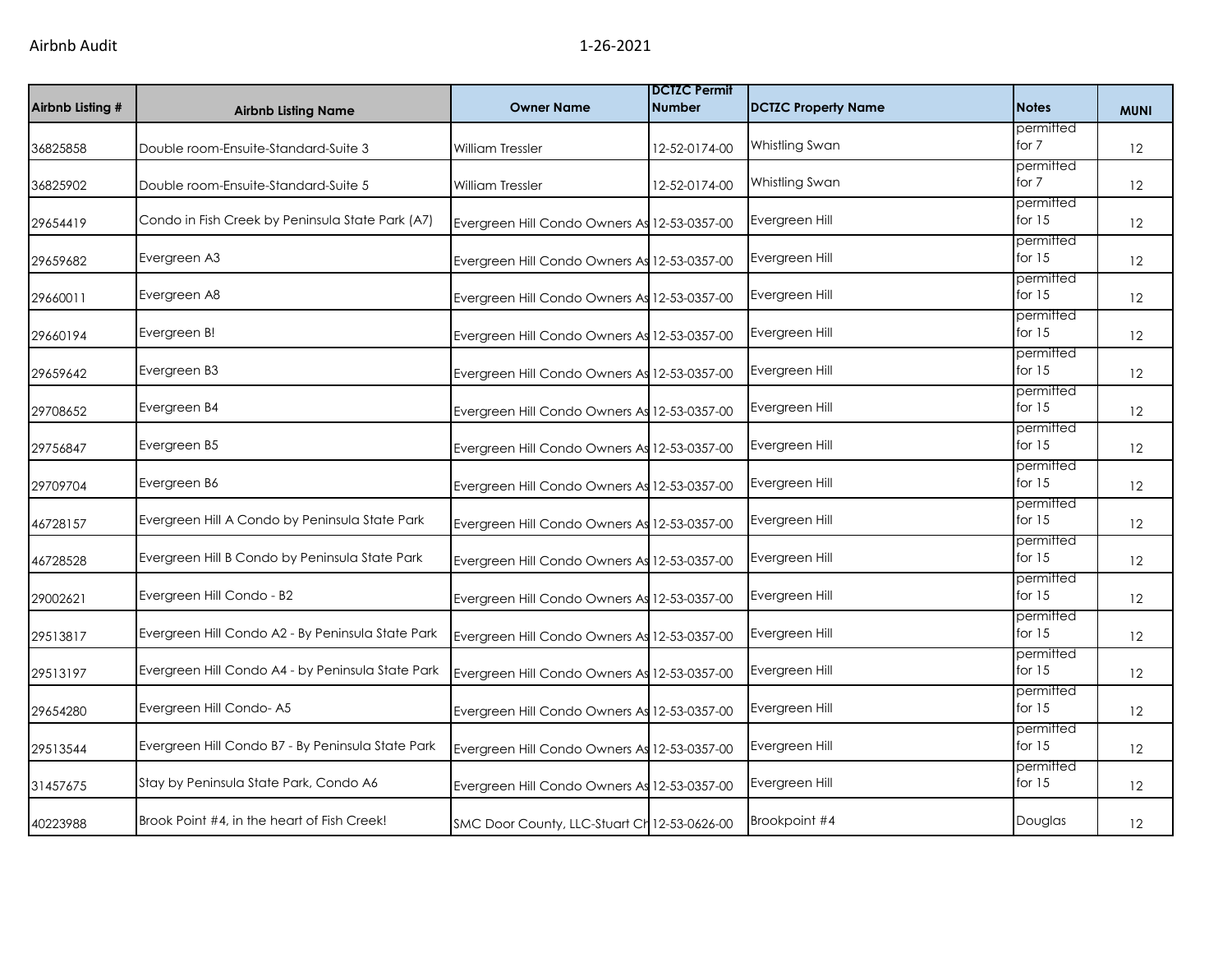| Airbnb Listing # | <b>Airbnb Listing Name</b>                            | <b>Owner Name</b>                            | <b>DCTZC Permit</b><br><b>Number</b> | <b>DCTZC Property Name</b>                      | <b>Notes</b> | <b>MUNI</b> |
|------------------|-------------------------------------------------------|----------------------------------------------|--------------------------------------|-------------------------------------------------|--------------|-------------|
| 15634038         | Fish Creek Condo/Town Home at Brook Point,<br>Door Co | Karen Berndt                                 | 12-53-1681-00                        | Brook Point Condo #5- Berndt                    |              | 12          |
| 22268447         | Downtown Fish Creek with a View                       | <b>Stacey Berndt</b>                         | 12-53-1855-00                        | Downtown Fish Creek with a View - Berndt        |              | 12          |
| 24189891         | Elegant Creekside Cottage (on Fish Creek)             | Patricia Culliton                            | 12-53-1890-00                        | Creekside Cottage                               |              | 12          |
| 20308419         | Luxury tri-Level Condo Downtown Fish Creek            | Jonathan Glapa                               | 12-53-1791-00                        | Luxury Tri-Level Fish Creek - Glapa             |              | 12          |
| 5278540          | Irish Hospitality in Fish Creek WI                    | Megan O'Meara                                | 12-54-0685-00                        | O'Meara's Cottage Loft                          |              | 12          |
| 23398401         | A Retreat Art Gallery Stay in Door County             | <b>Wendy Carpenter</b>                       | 12-56-1975-00                        | A Retreat Art Gallery Stay in Door County       |              | 12          |
| 44135893         | Apple Orchard House                                   | David Thorp                                  | 12-56-2295-06                        | Apple Orchard House                             | <b>DCPM</b>  | 12          |
| 32206576         | Artist's Retreat Luxury Home in Charming setting      | Paul and Katherine Munck                     | 12-56-1519-02                        | An Artists Retreat                              | lundquist    | 12          |
| 26019754         | <b>Birch Bluff</b>                                    | Eleanor J Warntjes                           | 12-56-1845-02                        | <b>Birch Bluff</b>                              | lundquist    | 12          |
| 38599705         | Carraig Dale Cottage - A Peaceful Oasis               | <b>Carraig Cottages</b>                      | 12-56-1276-09                        | Carraig Dale                                    | carraig      | 12          |
| 38600512         | Carraig Nua House- A luxurious Door County<br>Retreat | <b>Carraig Cottages</b>                      | 12-56-1277-09                        | Carraig Nua                                     | carraig      | 12          |
| 1894636          | Cedar Creek Lodge II                                  | Michael Servais                              | 12-56-1357-00                        | Cedar Creek Lodge #2                            |              | 12          |
| 13496429         | Cedarwood Vacation Home                               | Jay and Carla Marr                           | 12-55-0778-00                        | Cedarwood Marr                                  |              | 12          |
| 35918147         | Cottage in the Creek- Centrally Located DoCo<br>Oasis | <b>Irish Stories LLC</b>                     | 12-56-2077-00                        | Centrally Located Fish Creek Cottage            |              | 12          |
| 22163831         | Cottage Row on the Rocks                              | Apfelbach Family Trust, LLC                  | 12-56-1494-06                        | Cottage Row on the Rocks                        | <b>DCPM</b>  | 12          |
| 16497330         | COZY DC HOME RETREAT IN FISH CREEK, WI                | Steven Pachonphai                            | 12-56-1692-00                        | DC HOME Pachonphai                              |              | 12          |
| 35616070         | Cuckoo's Nest: Solitude & Nature Near Everything      | Cuckoo's Nest LLC                            | 12-56-2167-00                        | Cuckoo's Nest                                   |              | 12          |
| 26021111         | Daisy Patch Retreat                                   | Tierney Home Rental LLC - Cath 12-56-1798-02 |                                      | Tierney Home                                    | lundquist    | 12          |
| 30762173         | Downtown Fish Creek "Night Cap" Studio<br>Apartment   | <b>Bonnie Spielman</b>                       | 12-56-2335-00                        | Night Cap Studio Loft in Downtown Fish<br>Creek |              | 12          |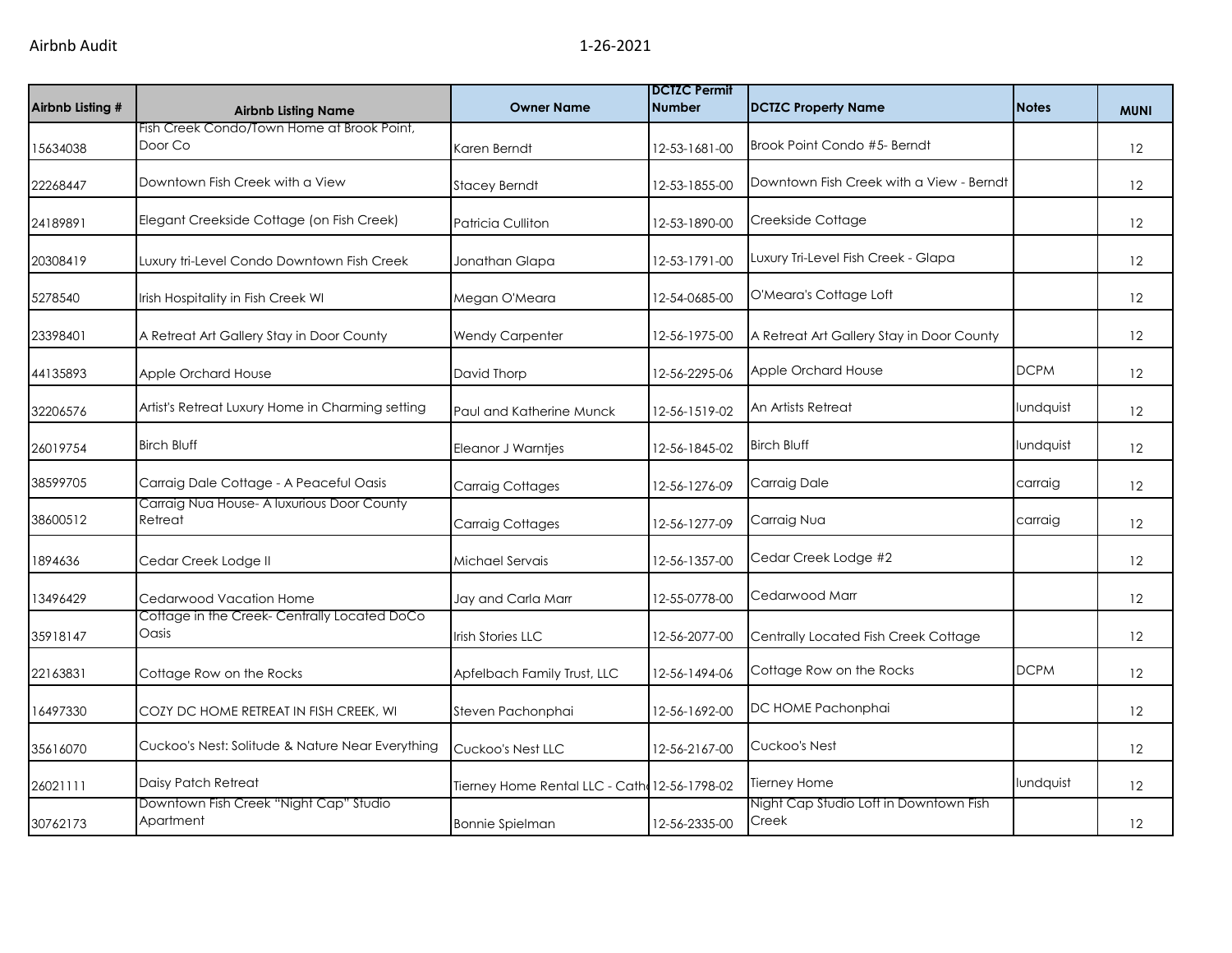| Airbnb Listing # | <b>Airbnb Listing Name</b>                                         | <b>Owner Name</b>                             | <b>DCTZC Permit</b><br><b>Number</b> | <b>DCTZC Property Name</b>          | <b>Notes</b> | <b>MUNI</b> |
|------------------|--------------------------------------------------------------------|-----------------------------------------------|--------------------------------------|-------------------------------------|--------------|-------------|
| 22163833         | Eagle Harbor View                                                  | Nancy Claypool                                | 12-56-1570-06                        | Eagle Harbor View                   | <b>DCPM</b>  | 12          |
| 18941540         | <b>Ellmann House</b>                                               | Steve Ellmann                                 | 12-56-0369-00                        | Ellman House                        |              | 12          |
| 36517340         | <b>Field House</b>                                                 | Michael & Jaye Meyer                          | 12-56-1282-02                        | A Field House                       | lundquist    | 12          |
| 36177607         | <b>Fish Creek Beach House</b>                                      | Wickman LLC                                   | 12-56-2142-06                        | <b>Fish Creek Beach House</b>       | <b>DCPM</b>  | 12          |
| 36178650         | Fish Creek Road House                                              | Wickman LLC                                   | 12-56-2141-06                        | Road House, The - 4086 Main St      | <b>DCPM</b>  | 12          |
| 12964179         | Fish Creek, WI: Sweet log cabin & meditation paths Robin Bienemann |                                               | 12-56-1665-00                        | Sweet Log Cabin Bienneman           |              | 12          |
| 31948544         | Foxlea Guest House in Fish Creek                                   | <b>Rymar Properties LLC</b>                   | 12-56-2055-00                        | <b>Foxlea Farms</b>                 |              | 12          |
| 28693376         | Garden House                                                       | Marise Redman                                 | 12-56-2065-00                        | Garden House - 9130 STH 42- Redmann |              | 12          |
| 22163877         | Gibraltar House                                                    | Paul & Amy Devine                             | 12-56-1439-06                        | Gibraltar House                     | <b>DCPM</b>  | 12          |
| 42094787         | Historic Cabin on the Green Bay Shoreline                          | Door County Retreats LLC - Pegg 12-56-2251-00 |                                      | Door County Retreats LLC - Reineck  |              | 12          |
| 26989763         | Homestead Park House                                               | PDW Rentals LLC                               | 12-56-1801-00                        | Park House                          |              | 12          |
| 35875588         | House on the Hill                                                  | <b>Brett Lecy</b>                             | 12-56-2147-06                        | <b>Fish Creek Central Home</b>      | <b>DCPM</b>  | 12          |
| 34395537         | Kaye's Hideaway                                                    | Kaye's Hideaway                               | 12-56-2054-00                        | Paul Kaye                           |              | 12          |
| 10015145         | Lawler Guest House - Blue                                          | Greg and Dan Lawler                           | 12-56-1573-00                        | Lawler Guest House Blue             |              | 12          |
| 38405636         | Lawler Guest House - Green                                         | Greg and Dan Lawler                           | 12-56-2218-00                        | Lawler Guest House Green            |              | 12          |
| 22339034         | Log Retreat at Fish Creek                                          | William Anderson                              | 12-56-1225-06                        | Log Retreat at Fish Creek           | <b>DCPM</b>  | 12          |
| 28431338         | Maple Grove Cottage                                                | Maple Grove Cottage LLC                       | 12-56-1330-00                        | Maple Grove Cottage                 |              | 12          |
| 28127081         | Maple Grove Landing (Brand New Rental)                             | Rick and Rachel Chomeau                       | 12-56-2003-00                        | Maple Grove Landing Chomeau         |              | 12          |
| 36606925         | Modern Hygge Farmhouse - Baileys Harbor/Fish Cresshelly Sprinkman  |                                               | 12-56-2217-00                        | Modern Farmhouse - Sprinkman        |              | 12          |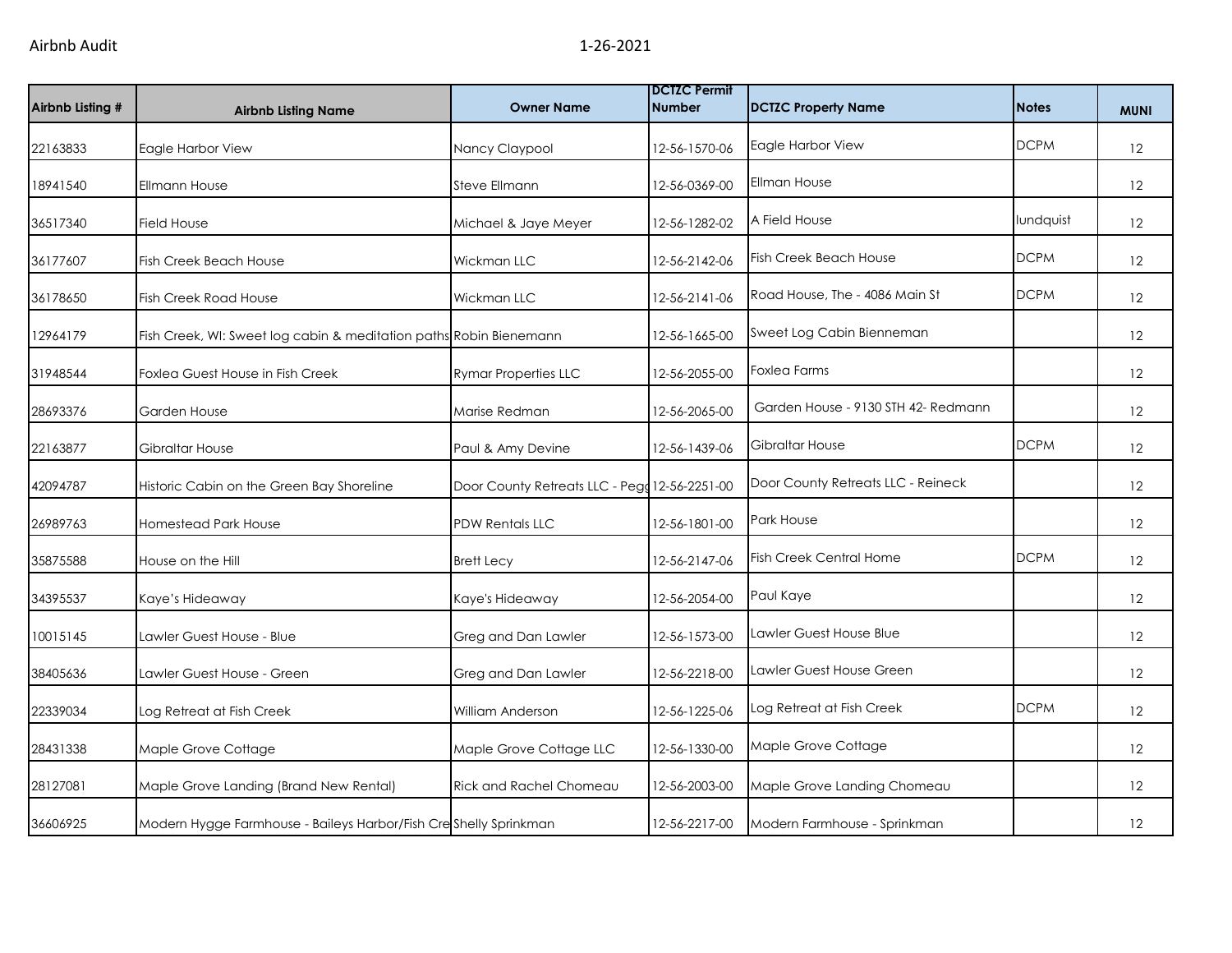| Airbnb Listing # | <b>Airbnb Listing Name</b>                                   | <b>Owner Name</b>                            | <b>DCTZC Permit</b><br><b>Number</b> | <b>DCTZC Property Name</b>                        | <b>Notes</b>         | <b>MUNI</b> |
|------------------|--------------------------------------------------------------|----------------------------------------------|--------------------------------------|---------------------------------------------------|----------------------|-------------|
|                  | NEW Family-Friendly Fish Creek 'Cape House'                  |                                              |                                      | Eckert Vacation Home - Cape Cod House             |                      |             |
| 26845405         | w/Yard                                                       | Deborah, Carl & Joan Eckert                  | 12-56-0679-00                        | <b>Fish Creek</b>                                 |                      | 12          |
| 41931234         | NEW LISTING! Charming Stone Cottage in Fish<br>Creek!        | Ryan and Karilyn Dayton                      | 12-56-1743-07                        | Manistique Stone Cottage                          | SImpleLife           | 12          |
| 32662963         | Newly renovated farmhouse in Fish Creek on 25<br>acre        | JJ JETS LLC                                  | 12-56-2078-00                        | Tirangle Farmhouse                                |                      | 12          |
| 41822428         | Nicely located Ranch Home Near Fish Creek-<br>4BD/2BA        | Klems Investment Properties LLC              | 12-56-2027-00                        | Klems Investments - Klimczyk 8580 STH 42          |                      | 12          |
| 34178567         | Perfect for weekend getaways and family<br>reunions          | Ken Riche                                    | 12-56-1241-00                        | Riche - 9419 Tree Top                             |                      | 12          |
| 31150450         | Private Fish Creek cottage in the woods.                     | Steven and Lana Amenda                       | 12-56-2091-00                        | Private Fish Creek Cottage - Amenda               |                      | 12          |
| 5123586          | Relax & Refocus at Hesed House                               | Rebecca and Richard Van Sistin 12-56-2038-00 |                                      | <b>Hesed House</b>                                |                      | 12          |
| 41157083         | <b>Tall Pine Retreat - Fish Creek, WI</b>                    | Walt Teichen                                 | 12-56-2247-00                        | <b>Tall Pines</b>                                 |                      | 12          |
| 42637597         | The Fish Creek House                                         | Michael & Diane Cotter                       | 12-56-1410-00                        | Birch Grove II - Unit #1                          |                      | 12          |
| 44959844         | The Glass House on Birch Bluff                               | Katherine D Blair                            | 12-56-2334-00                        | Birch Bluff Retreat - Blair - 9695 Maple<br>Grove |                      | 12          |
| 23233934         | The House on High Rock Creek                                 | Karen L Wagner Trust & Andrew                | 12-56-1938-00                        | House on High Rock Creek                          |                      | 12          |
|                  |                                                              |                                              |                                      |                                                   |                      |             |
| 26231098         | Forest hideaway Home                                         | <b>Ransom Flanders</b>                       | 14-56-1961-00                        | Forestville Hideaway Home                         |                      | 14          |
|                  |                                                              |                                              |                                      |                                                   |                      |             |
| 40701347         | ☆Modern Waterfront Lake Cabin in Door County (Jeremy Jeffrey |                                              | 15-56-2215-00                        | The Bay on Clark Lake                             |                      | 15          |
| 19709930         | Beach House Whispering Pines Door Co, lake view              | <b>Beth Ann Meyer</b>                        | 15-56-1793-00                        | <b>Whispering Pines</b>                           | for $2$              | 15          |
| 19706345         | Beach House Whispering Pines, Door Co, forest<br>view        | <b>Beth Ann Meyer</b>                        | 15-56-1793-00                        | <b>Whispering Pines</b>                           | permitted<br>for $2$ | 15          |
| 27421061         | Beautiful Waterfront Cottage on Clark Lake                   | Kari and Scott Hunt                          | 15-56-1998-00                        | Beautiful Waterfront Cottage on Clark<br>Lake     |                      | 15          |
| 25625710         | Beechwood Lodge                                              | Jessica Porter                               | 15-56-1956-00                        | Beechwood Lodge Porter                            |                      | 15          |
| 11659022         | Classic Farm House in Egg Harbor (upper unit)                | <b>Tim Raduenz</b>                           | 15-56-1601-00                        | Raduenz 6551 CTH T                                |                      | 15          |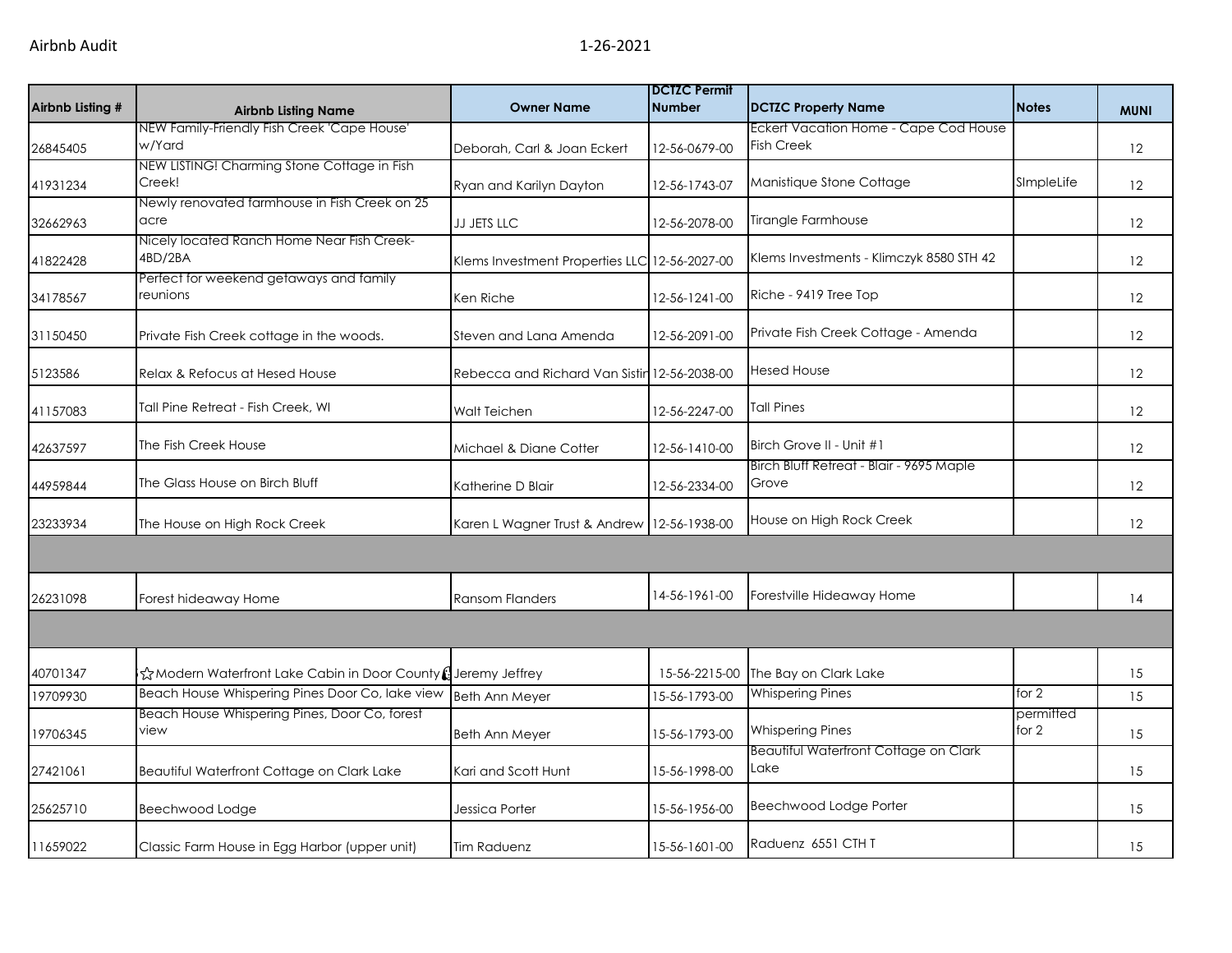| Airbnb Listing # | <b>Airbnb Listing Name</b>                                        | <b>Owner Name</b>                            | <b>DCTZC Permit</b><br><b>Number</b> | <b>DCTZC Property Name</b>                         | <b>Notes</b>         | <b>MUNI</b> |
|------------------|-------------------------------------------------------------------|----------------------------------------------|--------------------------------------|----------------------------------------------------|----------------------|-------------|
| 40470866         | Cozy Log Cabin on 4 Acres                                         | Christine Skogg                              | 15-56-2237-00                        | Recently Renovated Cozy Log Cabin on 4<br>Acres    |                      | 15          |
| 14400793         | Door County Lakeside Retreat                                      | Janet Slater                                 | 15-56-1085-00                        | Lakeside Paradise Slater                           |                      | 15          |
| 25284585         | Jacksonport Home                                                  | <b>Robert Geitner</b>                        | 15-56-1944-00                        | Jacksonport Home Geitner                           |                      | 15          |
| 22163921         | Kangaroo South Shore                                              | Michael K & Mary Lou H Sercher 15-56-1157-06 |                                      | Kangaroo South Shore                               | <b>DCPM</b>          | 15          |
| 34023502         | Logan Creek Cottage                                               | <b>Robert Geitner</b>                        | 15-56-2105-00                        | Logan Creek Cottage                                |                      | 15          |
| 29701170         | NEW! Door County Lake Cabin on Private<br>Peninsula               | Jeremy and Caitlyn Jeffery                   | 15-56-2060-00                        | The Point on Clark Lake                            |                      | 15          |
| 47308287         | The Pines on T                                                    | Jane Welsing                                 | 15-56-2382-00                        | The Pines on T                                     |                      | 15          |
| 22164036         | Vans Log Home                                                     | Robert & Marilyn Van Lieshout                | 15-56-0308-06                        | Vans Log Home                                      | <b>DCPM</b>          | 15          |
|                  |                                                                   |                                              |                                      |                                                    |                      |             |
| 47857729         | Beach Harbor Resort - Family Room                                 | Jon Hanson                                   | 27-51-0807-00                        | <b>Beach Harbor Resort</b>                         | beach<br>harbor $+1$ | 27          |
| 43927524         | Beautifully remodeled unit with king bed and<br>waterfront access | Jon Hanson                                   | 27-51-0807-00                        | <b>Beach Harbor Resort</b>                         | beach<br>harbor $+1$ | 27          |
| 28561474         | Deluxe Apartment with Whirlpool *Stay & Play in<br>Sturgeon Bay*  | Jon Hanson                                   | 27-51-0807-00                        | <b>Beach Harbor Resort</b>                         | beach<br>harbor $+1$ | 27          |
| 43927523         | Deluxe Lower Apartment                                            | Jon Hanson                                   | 27-51-0807-00                        | <b>Beach Harbor Resort</b>                         | beach                | 27          |
| 45362398         | Double Room with Private Bathroom and beach<br>access             | Jon Hanson                                   | 27-51-0807-00                        | <b>Beach Harbor Resort</b>                         | beach<br>harbor $+1$ | 27          |
| 33826439         | Studio Cottage with beach accesss                                 | Jon Hanson                                   | 27-51-0807-00                        | <b>Beach Harbor Resort</b>                         | beach<br>harbor $+1$ | 27          |
| 33284391         | Waterfront Beach House Cottage                                    | Jon Hanson                                   | 27-51-0807-00                        | <b>Beach Harbor Resort</b>                         | beach<br>harbor $+1$ | 27          |
| 19736390         | Cliffdwellers Resort Studio Cottage                               | Laurence McDermott                           | 27-53-2168-00                        | Cliffdwellers Resort Studio Cottage -<br>McDermott |                      | 27          |
| 44089140         | "Adventure Cottage" on Sand Bay Point, Door<br>County             | <b>Anthony Goebel</b>                        | 27-56-2327-00                        | Adventure Cottages LLC                             |                      | 27          |
| 45691544         | Cedar Cove Cottage on Rileys Bay.                                 | John McComb                                  | 27-56-1598-00                        | McComb's= 4143 Snake Island Road                   |                      | 27          |
| 24010019         | Door County Cabin next to working lighthouse                      | Bay Area Property Managemen 27-56-1900-00    |                                      | Door County Cabin next to Lighthouse               |                      | 27          |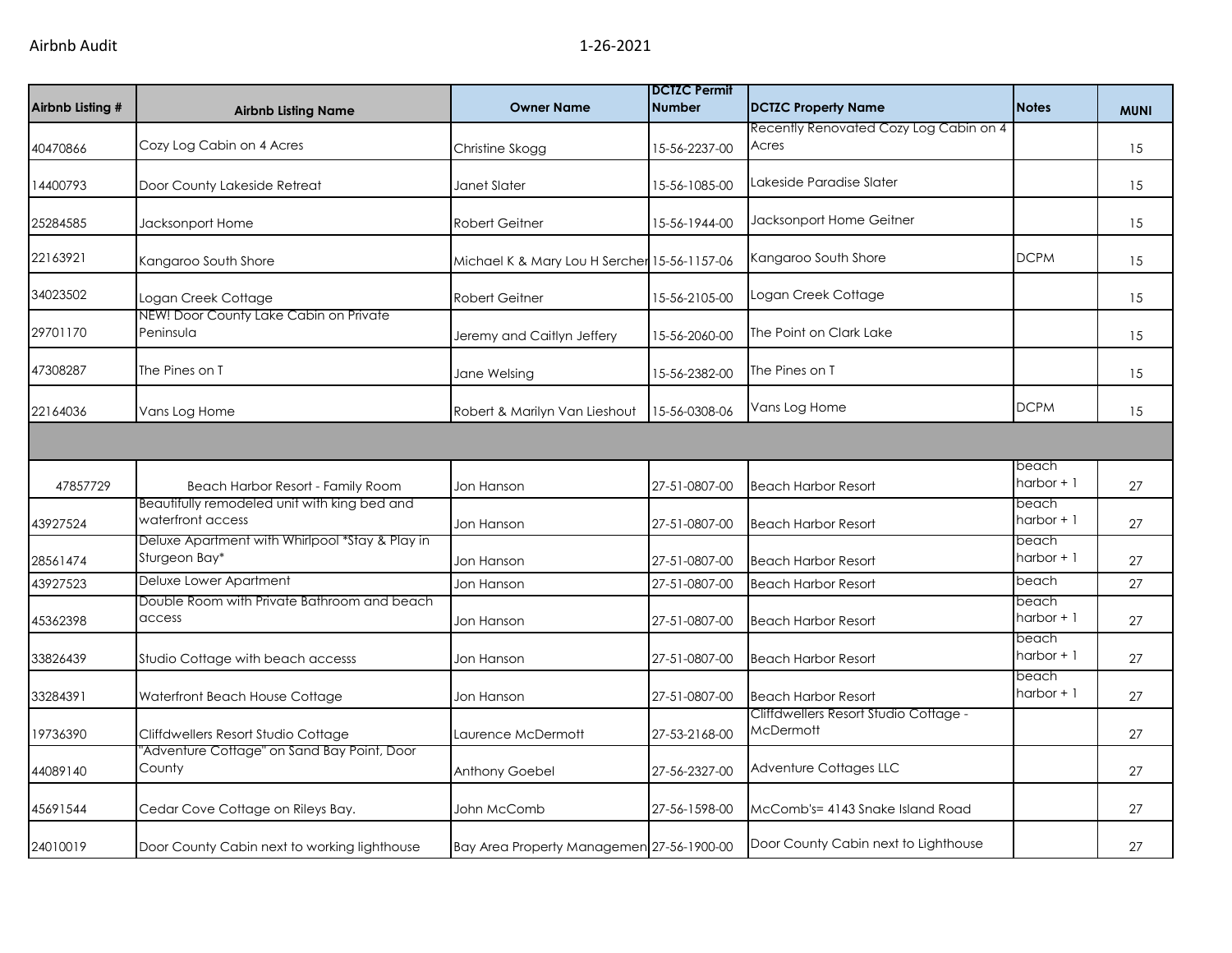| Airbnb Listing # | <b>Airbnb Listing Name</b>                                          | <b>Owner Name</b>                                | <b>IDCTZC Permit</b><br><b>Number</b> | <b>DCTZC Property Name</b>                                                   | <b>Notes</b> | <b>MUNI</b> |
|------------------|---------------------------------------------------------------------|--------------------------------------------------|---------------------------------------|------------------------------------------------------------------------------|--------------|-------------|
| 9953250          | Door County Country Home                                            | Terry Kinney                                     | 27-55-0737-00                         | Door County Country Home                                                     |              | 27          |
| 185416           | Door County Waterfront Cottage                                      | Lane Kendig and Elaine Carmic 27-56-1156-00      |                                       | Kendig Snake Island                                                          |              | 27          |
| 26157331         | <b>English Bluebell Cottage</b>                                     | Reginald Peter Jackson                           | 27-56-1955-00                         | English Blubell Cottage                                                      |              | 27          |
| 44645989         | Home on the Bay in the Quiet of Southern Door                       | Marilyn Nelson Family Trust -<br>Diana Haberkamp | 27-56-2265-00                         | Lynn and Ron's                                                               |              | 27          |
| 35999204         | Log Cabin House on the Water (Waterfront)                           | <b>Rachel Messner</b>                            | 27-56-2184-00                         | Log Cabin House on the Water                                                 |              | 27          |
| 25447356         | Nasewaupee Trail Log Home                                           | <b>Terry Kinney</b>                              | 27-56-1841-00                         | Nasewaupee Trail Log Home react<br>5/29/18                                   |              | 27          |
| 47595590         | *New Listing** Waterfront *Pet friendly* home on<br>Green Bay!      | William Berndt                                   | 27-56-2386-07                         | Shorewood Point Shores-Berndt- 4481<br>Sherwood Point Road                   | simplelife   | 27          |
| 41002430         | Open Door Oasis                                                     | LLC-Przemyslaw (Peter)<br>Szewczyk               | 27-56-2204-00                         | Open Door Oasis                                                              |              | 27          |
| 25189877         | Quiet Country Shed Surrounded by Nature's Beauty Glen Vander Velden |                                                  | 27-56-1912-00                         | Shed, The - Vander Velden                                                    |              | 27          |
| 20965365         | Secluded Retreat Near Potawatomi State Park                         | Glen and Gloria La Plante                        | 27-56-2233-00                         | Secluded Retreat Near Potawatomi State<br>Park                               |              | 27          |
| 47112433         | Stone's Throw Cottage                                               | Lee and Bridget Spude                            | 27-56-2376-00                         | Stone's Throw Cottage - Spude                                                |              | 27          |
| 22983752         | Sunrise Cabin in Sturgeon Bay, Door County                          | Claire Miller & Justin Berken                    | 27-56-1861-00                         | <b>Big Island</b>                                                            | owner        | 27          |
| 44695162         | Sunset Lagoon                                                       | Michael Jeanquart                                | 27-56-2324-00                         | Sunset Lagoon                                                                |              | 27          |
| 28741299         | The Bungalow at Potawatomi State Park                               | Andrew and Erin Isaacson                         | 27-56-2011-00                         | Bungalow at Potawatomi Park-Isaacson                                         |              | 27          |
| 44305288         | The House on the Harbor - Door County Waterfront                    | Travis & Sara Le Roy                             | 27-56-2326-00                         | Le Roy - 7015 Prospect - The House on the<br>Harbor - Door County Waterfront |              | 27          |
| 14142417         | Waterfront Cottage on Sturgeon Bay                                  | Louise Knutter                                   | 27-56-1680-00                         | Waterfront Cottage - Knutter                                                 |              | 27          |
|                  |                                                                     |                                                  |                                       |                                                                              |              |             |
| 43871860         | Spacious Water View Condominium                                     | Rockton Shoreline, LLC                           | 32-51-0796-00                         | Shoreline Resort & Condos                                                    |              | 32          |
| 22163909         | Hideaway                                                            | Gregory Herman                                   | 32-53-0955-06                         | Hideaway, The Herman                                                         | <b>DCPM</b>  | 32          |
| 13368133         | Delightful 2 Bdrm B&B                                               | Kathleen Schmidt                                 | 32-54-1638-00                         | Hummingbird B&B                                                              |              | 32          |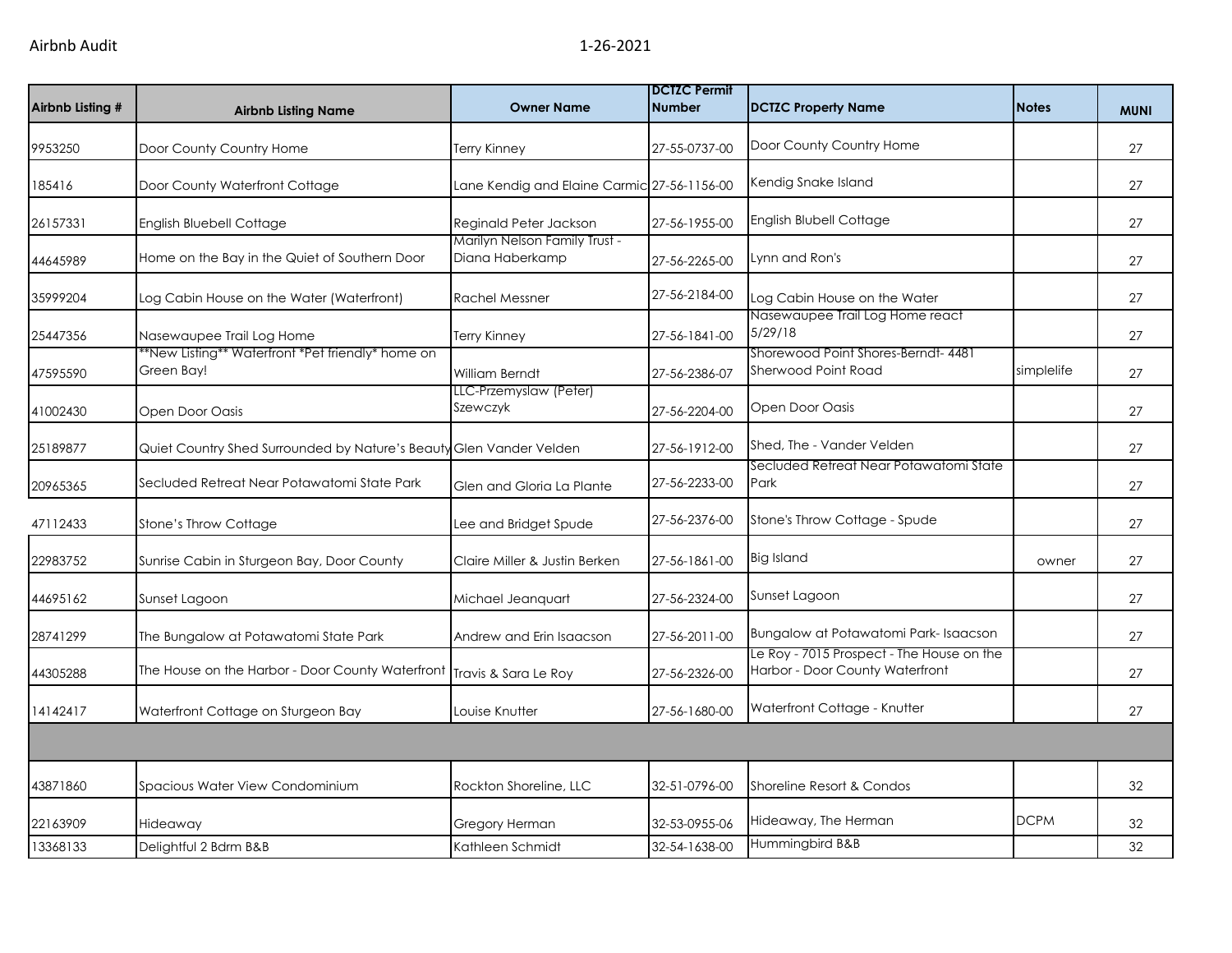| Airbnb Listing # | <b>Airbnb Listing Name</b>                                    | <b>Owner Name</b>                                  | <b>DCTZC Permit</b><br><b>Number</b> | <b>DCTZC Property Name</b>             | <b>Notes</b> | <b>MUNI</b> |
|------------------|---------------------------------------------------------------|----------------------------------------------------|--------------------------------------|----------------------------------------|--------------|-------------|
| 6798124          | 1969 waterfront A-frame with stunning sunrises                | Kimberly Hazen                                     | 32-56-1496-00                        | Hazen Cabbage                          |              | 32          |
| 4371155          | A Little House in the Woods                                   | Erica and Emmet Hirsch                             | 32-56-2365-00                        | A Little House in the Woods            |              | 32          |
| 23698547         | Appleport Sunrise                                             | Kathleen and Edward Callahan 32-56-1913-06         |                                      | Appleport Sunrise                      | <b>DCPM</b>  | 32          |
| 22163843         | Arnie's Sanctuary                                             | James Arneson                                      | 32-56-1352-06                        | Arnie's Sanctuary                      | <b>DCPM</b>  | 32          |
| 22163815         | Aunt Sallys                                                   | William Bell                                       | 32-56-1238-06                        | Aunt Sallys                            | <b>DCPM</b>  | 32          |
| 46623877         | Bay Beach Rental-water front cottage                          | Yacht Haven LLC                                    | 32-56-2380-00                        | <b>Bay Beach Rental</b>                |              | 32          |
| 22163849         | <b>Beechers Cabin</b>                                         | Susan Szabo & Mark Beecher                         | 32-56-1571-06                        | <b>Beechers Cabin</b>                  | <b>DCPM</b>  | 32          |
| 45799888         | Beechwood Cottage - Secluded A-Frame in Sister B Megan Welter |                                                    | 32-56-2342-00                        | <b>Beechwood Cabin</b>                 |              | 32          |
| 22163853         | <b>Bells' Cottage</b>                                         | Matt & Ryan Bell                                   | 32-56-1131-06                        | <b>Bells Cottage</b>                   | <b>DCPM</b>  | 32          |
| 35162816         | <b>Birch Isle</b>                                             | reBarn LLC - Douglas and<br>Gretchen Cunliffe-Owen | 32-56-1922-02                        | <b>Birch Isle</b>                      | Lundquist    | 32          |
| 45099729         | <b>Birds Nest</b>                                             | Cedar Tree Properties LLC - Sara 32-56-2358-00     |                                      | Cedar Tree Properties LLC- Bird's Nest |              | 32          |
| 23005364         | <b>Blackberry Acres</b>                                       | Chad Ewald                                         | 32-56-1847-00                        | <b>Blackberry Acres</b>                |              | 32          |
| 22163856         | <b>Brenner Tower</b>                                          | <b>Brenner Tower LLC</b>                           | 32-56-1227-06                        | <b>Brenner Tower</b>                   | <b>DCPM</b>  | 32          |
| 36554021         | Cabin at the tip of the Door                                  | Scott Studebaker                                   | 32-56-1747-02                        | Cabin at the Tip of the Door           | Lundquist    | 32          |
| 26020396         | Camp Door                                                     | Jonathan Ocker                                     | 32-56-1844-02                        | Camp Door                              | Lundquist    | 32          |
| 22163823         | Cedar Dell Chalet                                             | <b>Vicky Kalscheur</b>                             | 32-56-1203-06                        | Cedar Dell Chalet                      | <b>DCPM</b>  | 32          |
| 21026430         | Cottage Hideaway                                              | Mary Jahnke                                        | 32-55-0710-00                        | Cottage Hideaway                       |              | 32          |
| 39248101         | Cro's Nest - On the shore. Island views.                      | Donald Lee Buckingham                              | 32-56-2270-00                        | Cro's Nest                             |              | 32          |
| 27550326         | DOOR 42                                                       | Shawn and Kim Marshall                             | 32-56-1976-00                        | DOOR 42                                |              | 32          |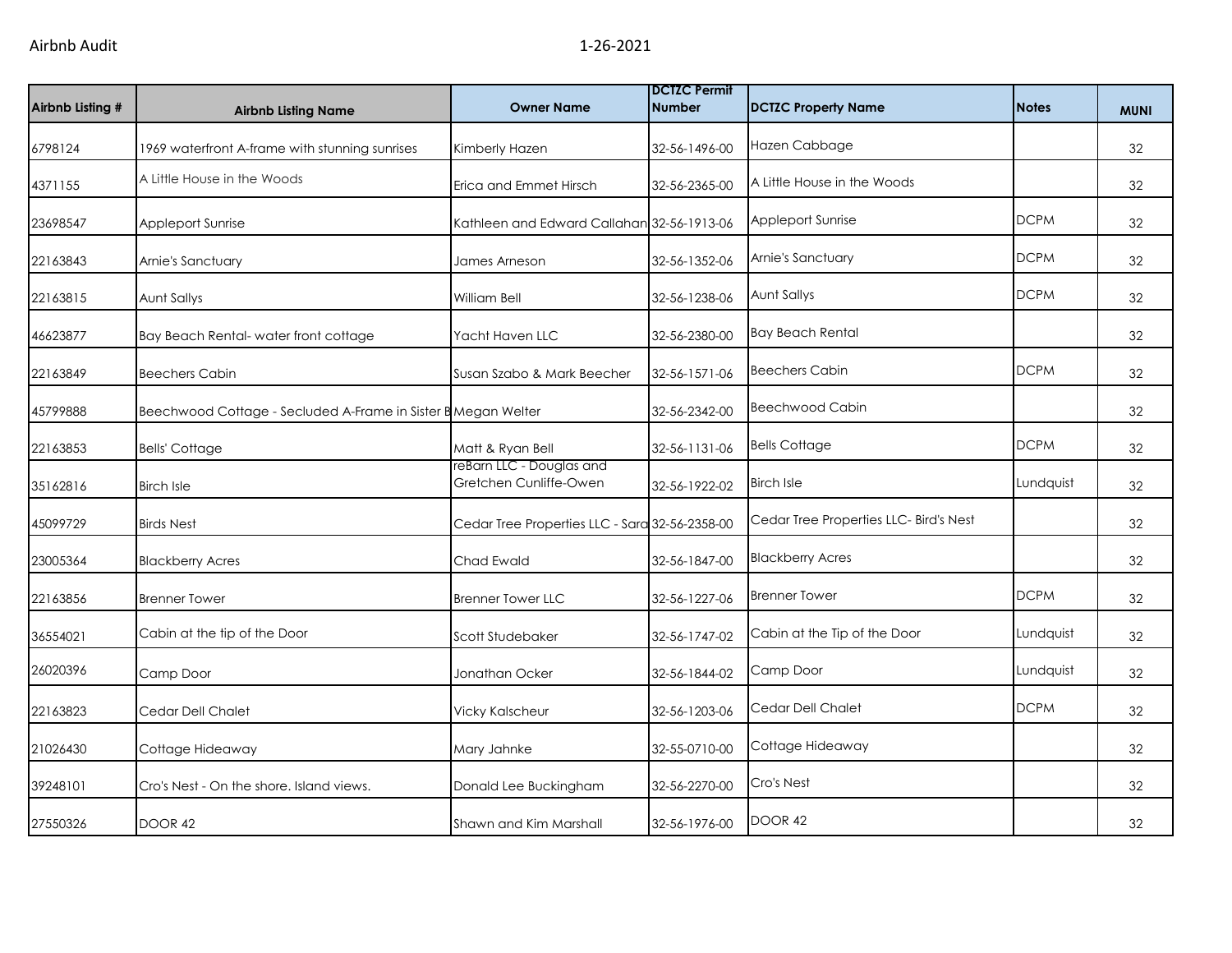| Airbnb Listing # | <b>Airbnb Listing Name</b>                                                  | <b>Owner Name</b>                             | <b>DCTZC Permit</b><br><b>Number</b> | <b>DCTZC Property Name</b>                | <b>Notes</b> | <b>MUNI</b> |
|------------------|-----------------------------------------------------------------------------|-----------------------------------------------|--------------------------------------|-------------------------------------------|--------------|-------------|
| 24741359         | Eagle Sands Beach Lodge                                                     | Matthew P Shumway                             | 32-56-1870-06                        | Vandelay Shore                            | <b>DCPM</b>  | 32          |
| 22163835         | East Haven                                                                  | <b>Barnara Moline</b>                         | 32-56-1592-06                        | East Haven                                | <b>DCPM</b>  | 32          |
| 1036370          | <b>Eclectic Style Cottage</b>                                               | Tim Raduenz                                   | 32-56-0930-00                        | <b>EBDC-Raduenz</b>                       |              | 32          |
| 44072623         | Ellison Bay Family Compound! 8 bed/5bath/20<br>acres                        | Tim Raduenz                                   | 32-56-2374-00                        | EBDC-2                                    |              | 32          |
| 1807644          | First Floor with Forest View                                                | Loren & Helen Fandrei                         | 32-56-1341-00                        | Granpa's House Rental Door Co WI          |              | 32          |
| 22163867         | Garret Bay Bluff                                                            | William Berry                                 | 32-56-1641-06                        | Garret Bay Bluff                          | <b>DCPM</b>  | 32          |
| 20802710         | <b>Garrett Bay Getaway</b>                                                  | Kenneth Hays & Sally Wheelock 32-56-1802-00   |                                      | Garret Bay Getaway                        |              | 32          |
| 18686076         | Get Ready to hear Welcome Home                                              | Charlene K Berg                               | 32-56-1756-00                        | Welcome Home- 12625 STH 42                |              | 32          |
| 37805022         | Gunderson Cabin                                                             | Edward Patera                                 | 32-56-2186-00                        | Gunderson Cabin on the Water              |              | 32          |
| 9818691          | Historic Log Cabin by the Bay (Lake View & Access Greg Bott                 |                                               | 32-56-2311-00                        | Doc's Hideaway                            |              | 32          |
| 22163913         | Hoffman's Up North                                                          | Hoffman's Up North LLC - Matthe 32-56-1463-06 |                                      | Hoffman's Up North                        | <b>DCPM</b>  | 32          |
| 23682161         | Lakeview Lodge                                                              | Lee Hildebrand - Lakeview Lodg 32-56-1804-06  |                                      | Lakeview Lodge                            | <b>DCPM</b>  | 32          |
| 26960062         | Lovely Apt in Sister Bay                                                    | Stoyan Dimitrov                               | 32-56-2006-00                        | Lovely Apartment in Sister Bay-Dimitrov   |              | 32          |
| 35222861         | Moose Manor                                                                 | David & Cory Erickson                         | 32-56-2085-02                        | Moose Manor                               | Lundquist    | 32          |
| 27154178         | Never Want to Leave Cottage                                                 | Herman and Camille Unger                      | 32-56-1996-00                        | Never Want to Leave Cottage               |              | 32          |
| 36416958         | NEW! Cottage in Roweleys Bay w/ Deck & Grill!                               | Mary Cole                                     | 32-55-0014-00                        | Rowleys Bay Cabins                        | evolve       | 32          |
| 43858030         | NEW! Door County Retreat ~3 Mi to Sister Bay<br>Beach                       | Stoyan Dimitrov                               | 32-56-2006-00                        | Lovely Apartment in Sister Bay - Dimitrov | evolve       | 32          |
| 36417068         | NEW! Rowleys Bay Cottage w/Grill Near Fall Foliage Mary Cole                |                                               | 32-55-0014-00                        | Rowleys Bay Cabins                        | evolve       | 32          |
| 38669989         | NEW! Updated Home w/Deck, 2 Mi to Sister Bay BeoBrian and Alissa Schwalbach |                                               | 32-56-2200-00                        | Beach Road Cottage - Schwalbach           | evolve       | 32          |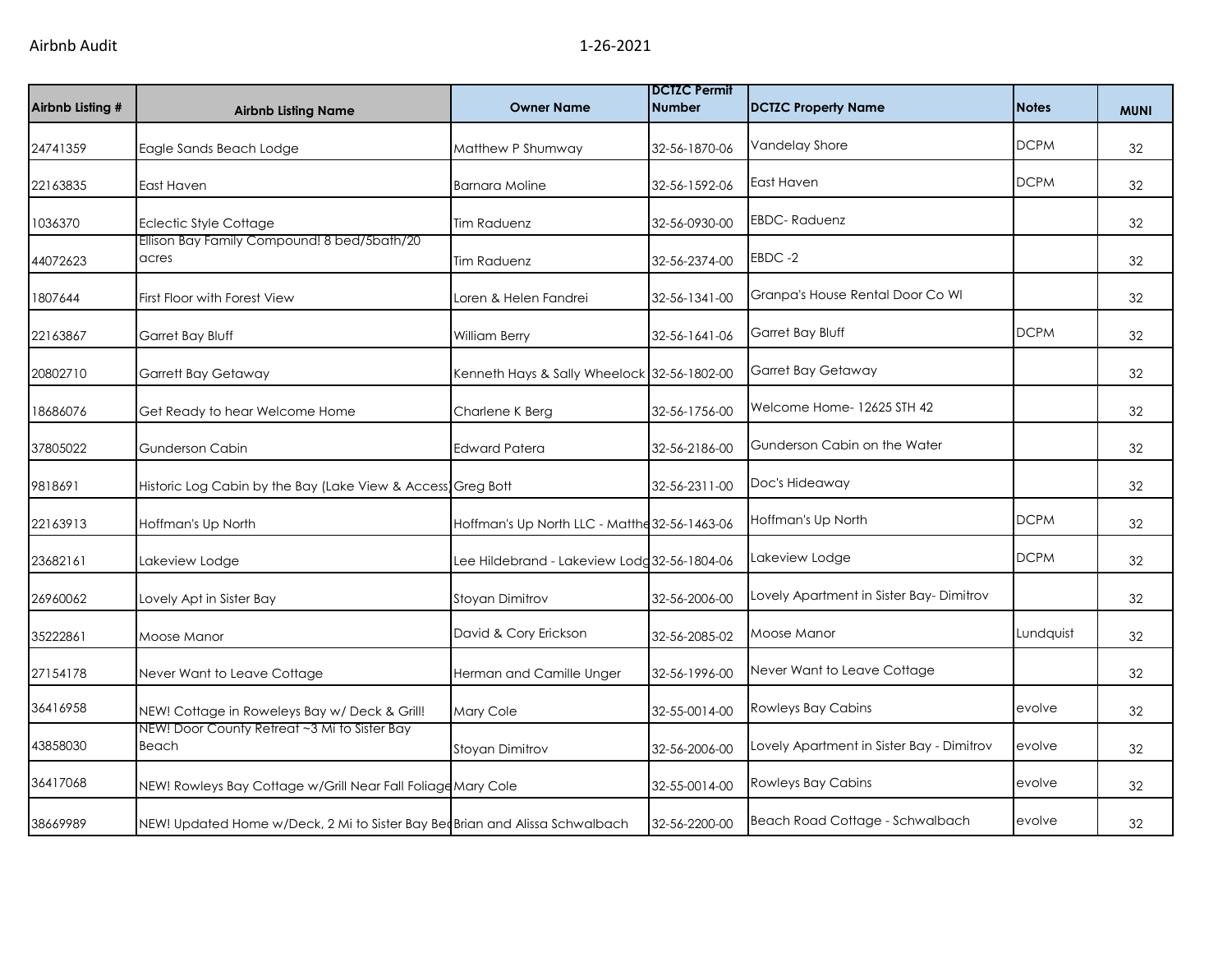| Airbnb Listing # | <b>Airbnb Listing Name</b>                                                  | <b>Owner Name</b>                                       | <b>DCTZC Permit</b><br><b>Number</b> | <b>DCTZC Property Name</b>                  | <b>Notes</b>                | <b>MUNI</b> |
|------------------|-----------------------------------------------------------------------------|---------------------------------------------------------|--------------------------------------|---------------------------------------------|-----------------------------|-------------|
| 19476764         | North Woods Cottage                                                         | <b>Robert Grant</b>                                     | 32-56-1749-00                        | Northwoods Cottage                          |                             | 32          |
| 40304839         | Northern Lights Farmhouse                                                   | Randall J Daubner                                       | 32-56-1722-00                        | Timberline Road - Daubner                   | previously<br>permitted     | 32          |
| 38484779         | Peaceful Studio Loft on Outskirts of Sister Bay                             | Sunwise Turn LLC- Eryka Fiedler                         | 32-56-2171-00                        | Sunwise Turn                                |                             | 32          |
| 22163990         | Porcupine Shores                                                            | Brian Bartell - Kim Winburn                             | 32-56-1603-06                        | Porcupine Shores                            | <b>DCPM</b>                 | 32          |
| 23052847         | Rothaus/Europe Lake                                                         | Roman and Claudia Apuzzo                                | 32-56-1849-00                        | Europe Lake Cottage-Apuzzo -501 Europe Lake |                             | 32          |
| 6795558          | Rustic Summer Sleeping House                                                | Tim and Kathleen Kay                                    | 32-56-1523-00                        | <b>Three Sisters Farm</b>                   | permnitted<br>for $3$       | 32          |
| 31885024         | Sand Bay Beach Cabin (Waterfront w/ private<br>beach)                       | Tom & Tanya Wismar - Sand<br><b>Bay Beach Cabin LLC</b> | 32-56-1880-00                        | Sand Bay Beach Cabin LLC - Wismar           |                             | 32          |
| 17656861         | Schwandt Cottage                                                            | Georgina Schwandt                                       | 32-55-0177-00                        | Schwandt Cottage                            |                             | 32          |
| 44315844         | Sea Glass Cottage                                                           | <b>Blair and Jeffrey Wisnicky</b>                       | 32-56-2330-00                        | Sister Bay Cottage on the Water - Wisnicky  |                             | 32          |
| 43899547         | Secluded Door County home minutes to<br>everything!                         | Brandon & Tonya Buchner                                 | 32-56-2320-00                        | The Cottage Retreat at Birch Cove           |                             | 32          |
| 31074495         | Serendipity Meadow 7-acre oasis in Door County W Cecilia and Dennis Lindell |                                                         | 32-56-1963-00                        | Serendipity Meadow                          |                             | 32          |
| 26095414         | Serenity Now                                                                | Todd and Michelle Cox                                   | 32-56-1838-00                        | Sister Bay Respite                          |                             | 32          |
| 22339050         | Shadow Lawn                                                                 | John Peterson                                           | 32-56-0190-06                        | Shadown Lawn                                | <b>DCPM</b>                 | 32          |
| 24307299         | Sister Bay Log Home with a View                                             | Van Moreau Properties LLC                               | 32-56-1932-00                        | Sister Bay Log Home with a view             |                             | 32          |
| 896385           | Sunny Cottage in Ellson Bay                                                 | Deborah "Sophie" Taubert Geha 32-55-0124-00             |                                      | <b>Terra Cottages</b>                       | permitted<br>for five units | 32          |
| 46873260         | Teskie's Cottage-on the water in Gills Rock                                 | Lyle Teskie                                             | 32-56-0962-00                        | Teskies Cottage                             |                             | 32          |
| 2336212          | Terra Cottages #2                                                           | Deborah "Sophie" Taubert Geha 32-55-0124-00             |                                      | Terra Cottages                              | permitted<br>for five units | 32          |
| 14648663         | Terra Cottages #4                                                           | Deborah "Sophie" Taubert Geha 32-55-0124-00             |                                      | Terra Cottages                              | permitted<br>for five units | 32          |
| 896560           | Terra Cottages Gills Rock 3                                                 | Deborah "Sophie" Taubert Geha 32-55-0124-00             |                                      | Terra Cottages                              | permitted<br>for five units | 32          |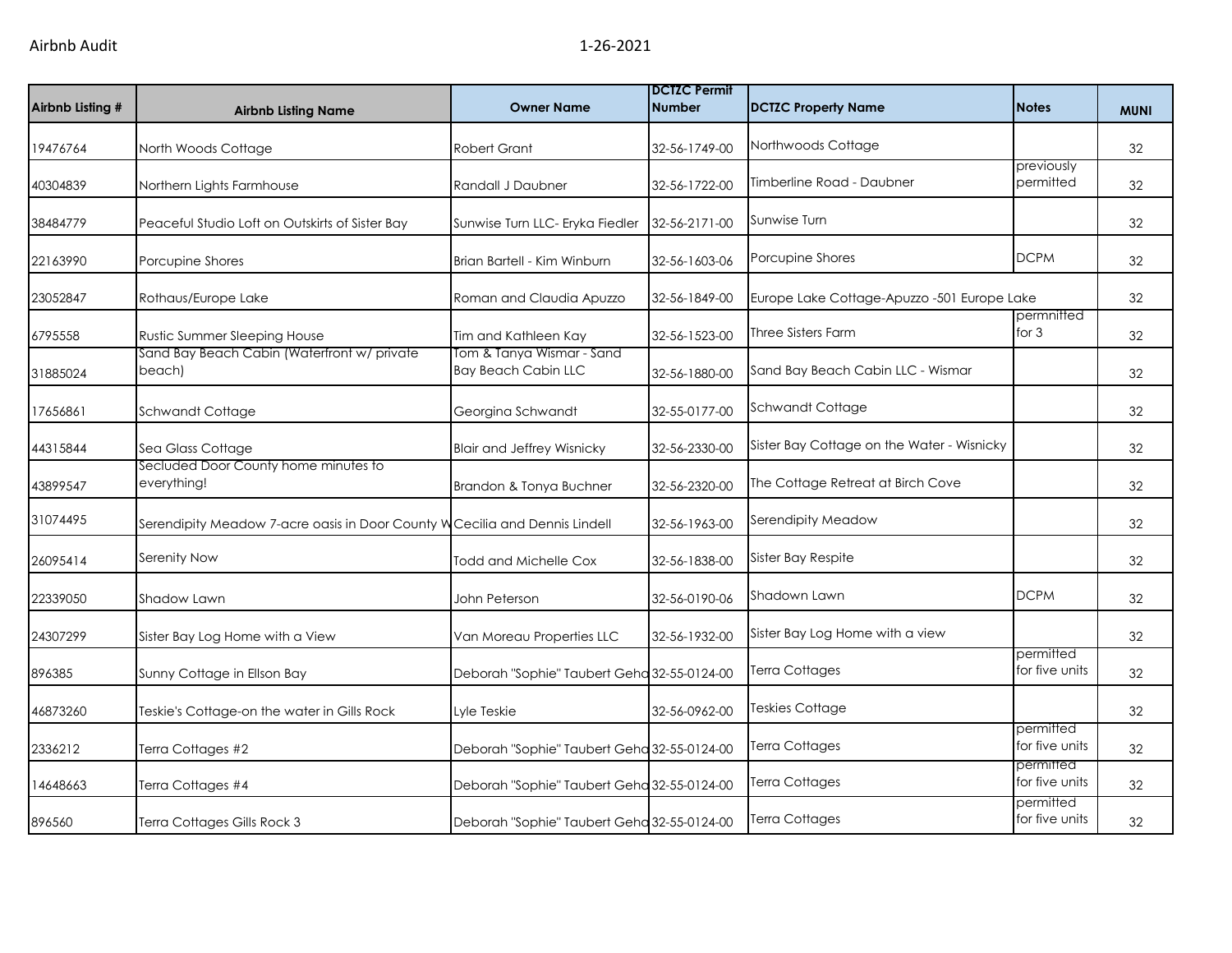| Airbnb Listing # | <b>Airbnb Listing Name</b>                               | <b>Owner Name</b>                              | <b>IDCTZC Permit</b><br>Number | <b>DCTZC Property Name</b>                                   | <b>Notes</b>                | <b>MUNI</b> |
|------------------|----------------------------------------------------------|------------------------------------------------|--------------------------------|--------------------------------------------------------------|-----------------------------|-------------|
| 897991           | Terra Cottages Gills Rock, Door Co.                      | Deborah "Sophie" Taubert Geha 32-55-0124-00    |                                | Terra Cottages                                               | permitted<br>for five units | 32          |
| 22164029         | The Nest                                                 | Paul O'Keefe                                   | 32-56-1514-06                  | Nest, The                                                    | <b>DCPM</b>                 | 32          |
| 41772460         | The Swedish Orchard Farm                                 | Peder Nelson                                   | 32-56-2083-00                  | The Swedish Orchard Farm                                     |                             | 32          |
| 8036265          | Three Sisters "Sweet" Retreat                            | Tim and Kathleen Kay                           | 32-56-1523-00                  | Three Sisters Farm                                           | for three<br>units          | 32          |
| 31650868         | Tree Top Getaway                                         | Kayla Gensler                                  | 32-56-2040-00                  | Tree Top Getaway                                             |                             | 32          |
| 40775569         | Under The Tree Top Getaway                               | Kayla Gensler                                  | 32-56-2040-00                  | Tree Top Getaway                                             |                             | 32          |
| 34750391         | Windermere                                               | <b>Barton Warner</b>                           | 32-56-2103-06                  | Windermere                                                   |                             | 32          |
| 43318300         | Winding Down - A Retreat on the "Quiet Side"             | James Kulerstrand                              | 32-56-2279-00                  | <b>Winding Down</b>                                          |                             | 32          |
| 22164049         | <b>Windmill Place</b>                                    | Michael & Vicki Bowers                         | 32-56-1134-06                  | Windmill - 10104 Town Line Dr                                | <b>DCPM</b>                 | 32          |
|                  |                                                          |                                                |                                |                                                              |                             |             |
| 26565068         | Chanticleer Guest House-Garden Room                      | Chanticleer Guest House, Inc.                  | 33-54-0006-00                  | <b>Chanticleer Guest House</b>                               | permitted<br>for $12$       | 33          |
| 26537104         | Chanticleer Guest House-Granary Room                     | Chanticleer Guest House, Inc.                  | 33-54-0006-00                  | <b>Chanticleer Guest House</b>                               | permitted<br>for 12         | 33          |
| 26564676         | Chanticleer Guest House-Loft Room                        | Chanticleer Guest House, Inc.                  | 33-54-0006-00                  | <b>Chanticleer Guest House</b>                               | permitted<br>for 12         | 33          |
| 26565824         | Chanticleer Guest House-Rose Room                        | Chanticleer Guest House, Inc.                  | 33-54-0006-00                  | <b>Chanticleer Guest House</b>                               | permitted<br>for 12         | 33          |
| 26565527         | Chanticleer Guest House-Sunflower Room                   | Chanticleer Guest House, Inc.                  | 33-54-0006-00                  | <b>Chanticleer Guest House</b>                               | permitted<br>for 12         | 33          |
| 47070356         | "Little Harbor Retreat" - #1 Large Group Rental          | e Harbor Retreat LLC - Tony Goe                | 33-50-2367-00                  | Little Harbor Retreat                                        |                             | 33          |
| 28359743         | Beautiful home on the best sand beach in Door<br>Co.     | Gary and Marion Ciepluch                       | 33-56-2009-00                  | Beautiful Home on the Best Sand Beach in<br>Do Co - Ciepluch |                             | 33          |
| 23546503         | Birmingham's Barn by the Bay                             | Birmingham's of Sturgeon Bay                   | 33-55-0163-00                  | <b>Birminghams Cottages</b>                                  |                             | 33          |
| 43206365         | Door County Bluffside Home with Stunning Views<br>of Bay | Hendrickson Trust - Terese Hendr 33-56-2236-07 |                                | <b>Baydream Believer</b>                                     | simplelife                  | 33          |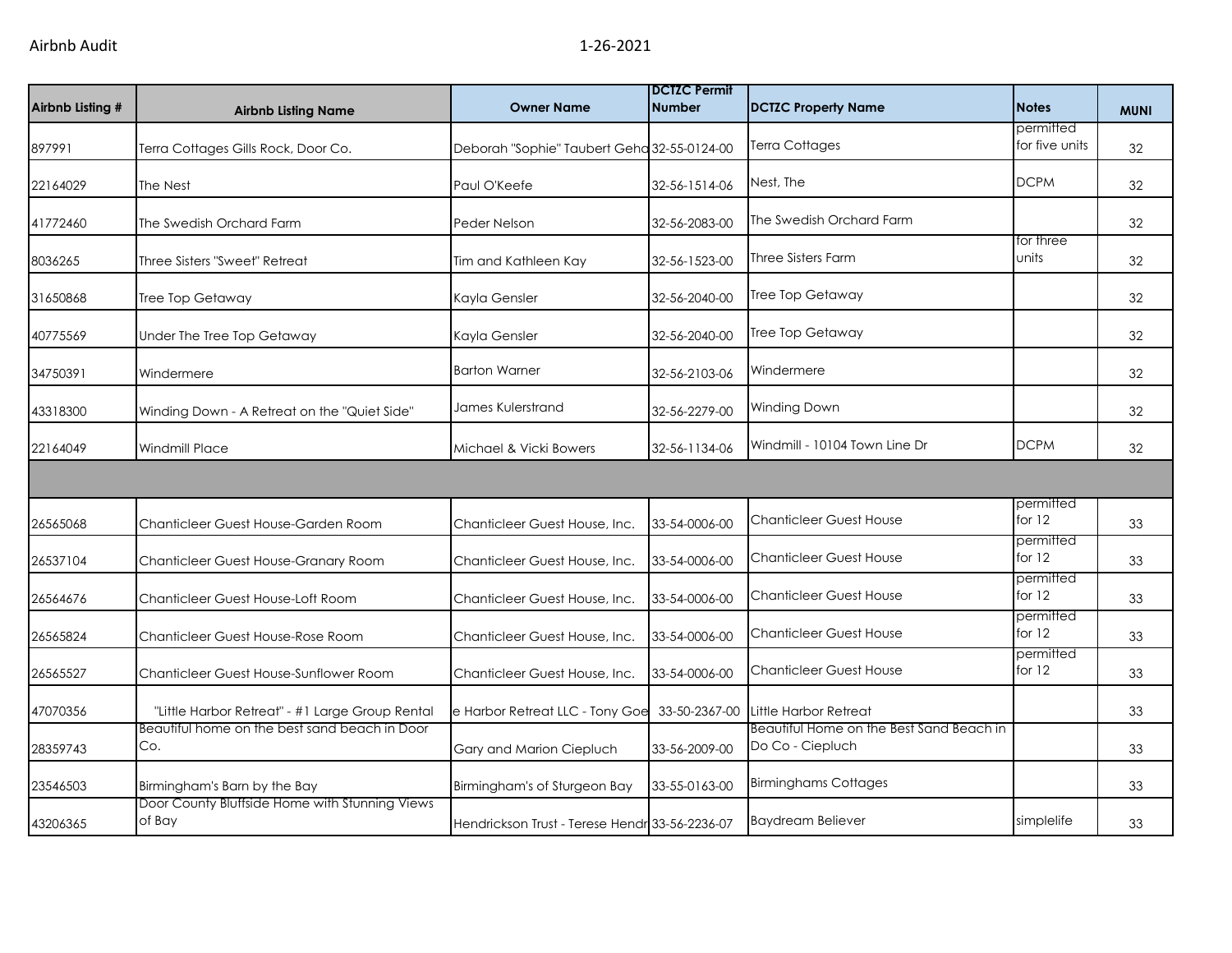| Airbnb Listing # | <b>Airbnb Listing Name</b>                                             | <b>Owner Name</b>                                | <b>DCTZC Permit</b><br><b>Number</b> | <b>DCTZC Property Name</b>                | <b>Notes</b>         | <b>MUNI</b> |
|------------------|------------------------------------------------------------------------|--------------------------------------------------|--------------------------------------|-------------------------------------------|----------------------|-------------|
| 13328872         | Door County Dream House                                                | Fred Suchy                                       | 33-56-0695-00                        | Door County Dream Home                    |                      | 33          |
| 15048452         | Door County Escape!                                                    | Ann Johnson                                      | 33-56-1660-00                        | Clark Lake Cottage - Johnson              |                      | 33          |
| 44094563         | Elegant Farmhouse Stay in Central Door County                          | <b>Russell Burie</b>                             | 33-56-1851-00                        | Elegant Farmhouse                         |                      | 33          |
| 35428738         | Entire single family estate home! Guaranteed fun!                      | Pete Hurth                                       | 33-56-2151-00                        | Hurth - Bluff Court Trail                 |                      | 33          |
| 28484110         | Featured in Door County Magazine Luxury Homes                          | Travis & Jolyn Boland                            | 33-56-0620-00                        | Whitefish Bay - Boland 4967 Cave Point Dr |                      | 33          |
| 39088182         | Glidden Cottage                                                        | Justin & Lindsey Bohrer                          | 33-56-1954-00                        | Bayside Cottage -- Bohrer - 3815 Bayshore | permitted<br>for 2   | 33          |
| 22164023         | Green House                                                            | A&J Properties, LLC                              | 33-56-1493-06                        | <b>Green House</b>                        | <b>DCPM</b>          | 33          |
| 22163954         | Lakeside Haven                                                         | Kathy Richmond                                   | 33-56-1240-06                        | Lakeside Haven                            | <b>DCPM</b>          | 33          |
| 25742101         | Lodge on Laurie Lane                                                   | Shirley Becker Trust - Polly Kerkm 33-56-1492-17 |                                      | Lodge on Laurie Lane                      | restassure           | 33          |
| 28407162         | Log Cabin on the nicest sand beach in Door Count Log Cabin Rentals LLC |                                                  | 33-56-1447-00                        | Log Cabin on the Water                    |                      | 33          |
| 18834422         | Midship at Three's Company                                             | Jon Hanson                                       | 33-56-906-00                         | Little Harbor Cottages                    | permitted<br>for 3   | 33          |
| 33554883         | NEW LISTING - Rustic Charm just steps from the Bay                     | John & Julie Thenell- Thenell Rer 33-55-0063-07  |                                      | <b>Thenells Cottage</b>                   | simplelife           | 33          |
| 25551184         | NEW listing! Sand Beach Cottage on Lake<br>Michigan                    | Greg, Mary, Nick and Jennelle<br>Anderson        | 33-56-1942-00                        | Sand Beach Cottage - Anderson             |                      | 33          |
| 18834495         | Snug Harbor Inn - Port Cottage                                         | Jon Hanson                                       | 33-56-0906-00                        | Snug Harbor Inn                           | permitted<br>for $3$ | 33          |
| 18834309         | Starboard Cottage at Three's Company                                   | Jon Hanson                                       | 33-56-0906-00                        | Little Harbor Cottages                    | permitted<br>for $3$ | 33          |
| 19767552         | <b>Stunning Door County Sunsets</b>                                    | <b>Beth Ann Resch</b>                            | 33-56-1792-00                        | Stunning Door County Sunsets - Resch      |                      | 33          |
| 25487105         | Sturgeon Bay Waterfront Cottage                                        | Justin & Lindsey Bohrer                          | 33-56-1954-00                        | Bayside Cottage -- Bohrer - 3815 Bayshore |                      | 33          |
| 38026760         | Sunset Bluff                                                           | Carter Holdings LLC                              | 33-56-2205-00                        | Sunset Bluff - 5217 Red Sunset Lane       |                      | 33          |
| 45959451         | <b>White Rock on Glidden Drive</b>                                     |                                                  |                                      |                                           |                      | 33          |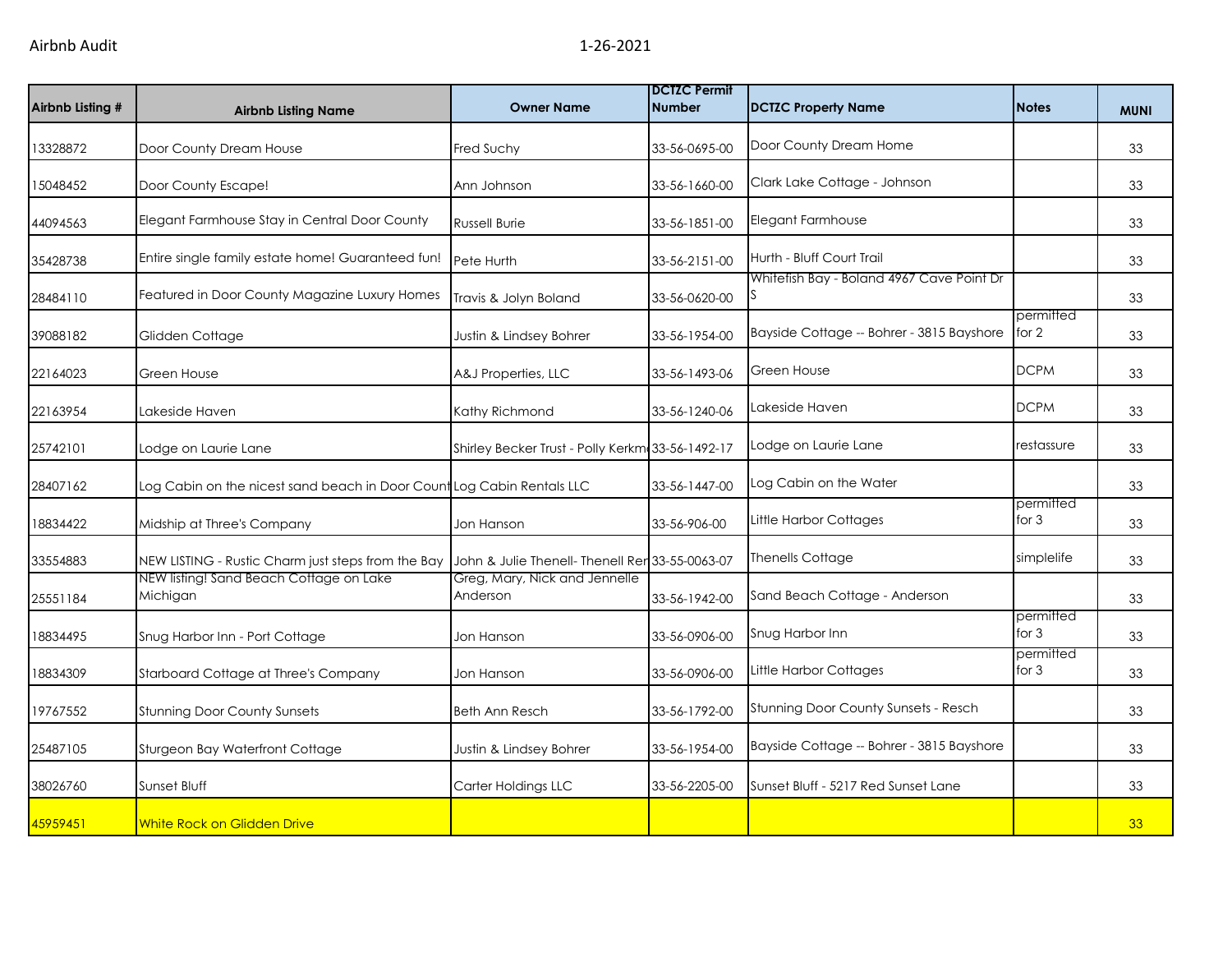| Airbnb Listing # | <b>Airbnb Listing Name</b>                           | <b>Owner Name</b>                              | <b>IDCTZC Permit</b><br><b>Number</b> | <b>DCTZC Property Name</b>              | <b>Notes</b> | <b>MUNI</b> |
|------------------|------------------------------------------------------|------------------------------------------------|---------------------------------------|-----------------------------------------|--------------|-------------|
| 12323917         | Woodsy Retreat on Lake Michigan                      | Joan Shiels                                    | 33-56-1627-00                         | Woodsy Retreat on Lake Michigan         |              | 33          |
| 20432696         | Zivjeli on Lake Michigan                             |                                                |                                       |                                         |              | 33          |
|                  |                                                      |                                                |                                       |                                         |              |             |
| 26339590         | <b>Bedroom Suite</b>                                 | Nora Zacek                                     | 34-50-0077-00                         | Open Hearth Lodge                       |              | 34          |
| 26339607         | Evergreen Suite                                      | Nora Zacek                                     | 34-50-0077-00                         | Open Hearth Lodge                       |              | 34          |
| 35615823         | 101: Downtown Sister Bay Door County, Wisconsin      | Mary Erickson                                  | 34-53-2150-00                         | Marina View Condominium #101 - The 101  |              | 34          |
| 34598765         | Marina View #104                                     | Max Mc Cormick                                 | 34-56-2023-06                         | Marina View Condominiums #104           | <b>DCPM</b>  | 34          |
| 34538998         | Mill Road Place #1                                   | <b>Patrick Quinn</b>                           | 34-53-2072-06                         | Mill Road Place #1                      | <b>DCPM</b>  | 34          |
| 34539755         | Mill Road Place #2                                   | Kevin and Vicki Quinn                          | 34-53-2120-06                         | Mill Road Place #2                      | <b>DCPM</b>  | 34          |
| 34540316         | Mill Road Place #3                                   | Ken Larsen - Mill Road Place LLC 34-53-2112-06 |                                       | Mill Road Place #3                      | <b>DCPM</b>  | 34          |
| 34540627         | Mill Road Place #4                                   | Ken Larsen - Mill Road Place LLC 34-53-2113-06 |                                       | Mill Road Place #4                      | <b>DCPM</b>  | 34          |
| 38355098         | Abode on Spring                                      | Kevin Schuhart                                 | 34-56-1291-06                         | Abode on Spring                         | <b>DCPM</b>  | 34          |
| 23698884         | Another Thyme                                        | David Peterson                                 | 34-56-1805-06                         | Another Thyme                           | <b>DCPM</b>  | 34          |
| 43266518         | Bay Shore Bungalow---Home With a View                | Door County Squires LLC                        | 34-56-2287-00                         | <b>Bayshore Bungalow</b>                |              | 34          |
| 43237668         | Bay Shore Bungalow---Home With a View                | Door County Squires LLC                        | 34-56-2287-00                         | <b>Bayshore Bungalow</b>                | duplicate    | 34          |
| 12672427         | Beach view waterfront park access!                   | Dawn and Walter Nawrot                         | 34-56-1620-00                         | Parkview Drive - Nawrot                 |              | 34          |
| 44234783         | BRAND NEW HOME 2020! Vacation Place at Sister<br>Bay | Jeff Lauscher                                  | 34-56-2319-00                         | Vacation Place in Sister Bay - Lauscher |              | 34          |
| 42412911         | Camp Kukubuku                                        | Kevin and Annie Geurts                         | 34-56-2256-00                         | Camp Kukubuku                           |              | 34          |
| 22163827         | Copper Moon                                          | Donald Denny                                   | 34-55-0761-06                         | Copper Moon Cottage                     | <b>DCPM</b>  | 34          |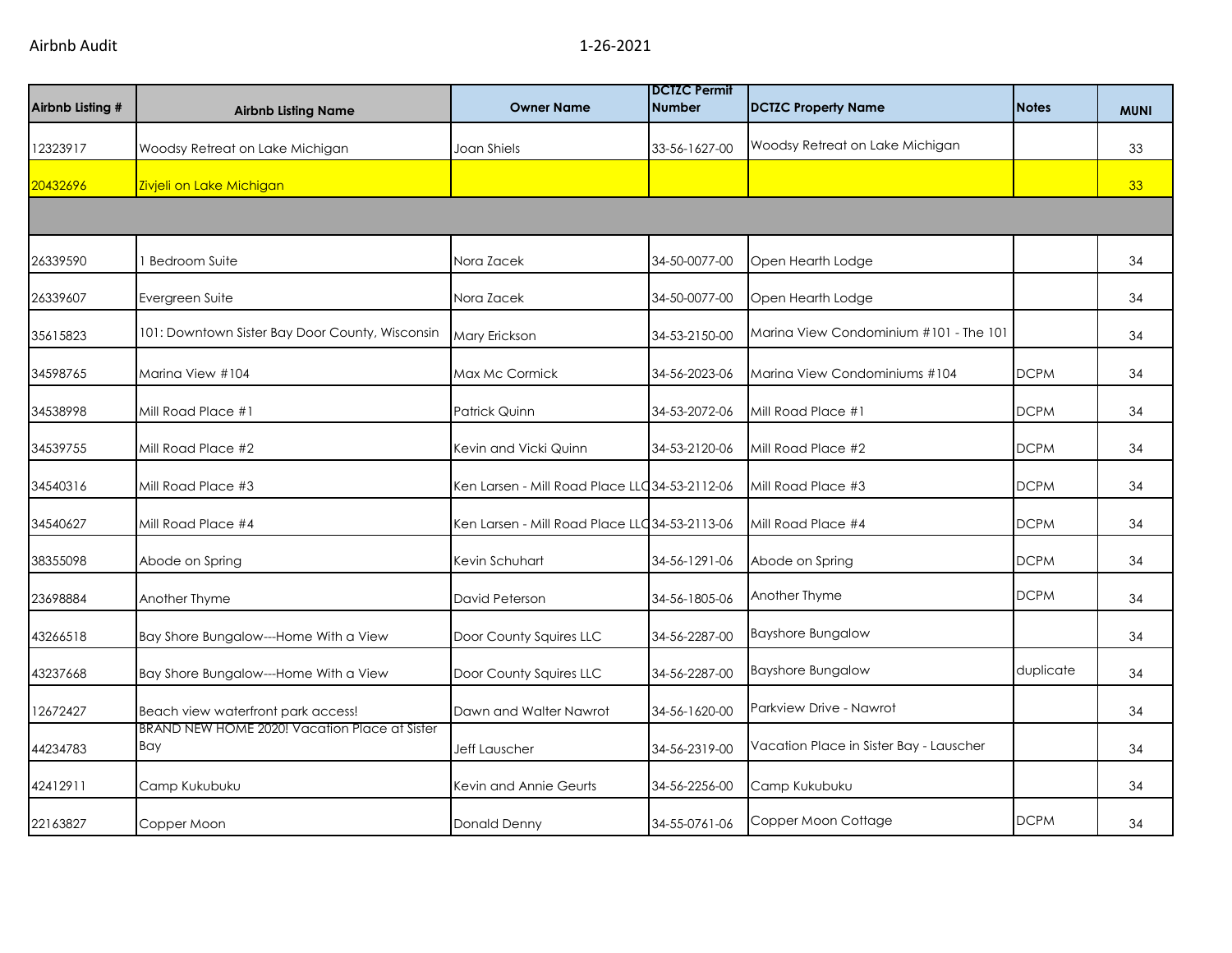| Airbnb Listing # | <b>Airbnb Listing Name</b>                            | <b>Owner Name</b>                                 | <b>DCTZC Permit</b><br><b>Number</b> | <b>DCTZC Property Name</b>         | <b>Notes</b>         | <b>MUNI</b> |
|------------------|-------------------------------------------------------|---------------------------------------------------|--------------------------------------|------------------------------------|----------------------|-------------|
| 19227870         | Cute and Cozy Steps from Downtown                     | Audrey and Craig Schmidt                          | 34-56-1769-00                        | Cute and Cozy Sister Bay - Schmidt |                      | 34          |
| 25692012         | Door in the woods                                     | Tom Ahlbeck - Daisy Ahlbeck Tru 34-56-1892-06     |                                      | Door in the Woods                  |                      | 34          |
| 16332969         | Family Friendly Retreat in the Heart of Sister Bay    | Pamela Schmitz/ CPS Holdings L 34-56-1695-00      |                                      | <b>Sister Bay Chalet</b>           |                      | 34          |
| 33579557         | Farmhouse on Northwoods                               | <b>Hillside Cove LLC</b>                          | 34-56-2080-00                        | Farmhouse on Northwoods            |                      | 34          |
| 22163906         | <b>Hidden Gem</b>                                     | Julie & Nathan Slovin                             | 34-56-0495-06                        | Hidden Gem on Trillium             | <b>DCPM</b>          | 34          |
| 22164027         | <b>High Garden</b>                                    | Jeff & Alisha Wiswell - Wiswell Pro 34-56-1888-06 |                                      | <b>High Garden</b>                 | <b>DCPM</b>          | 34          |
| 30368118         | Hillside Haven                                        | Pamela Schmitz/ CPS Holdings L 34-56-2051-00      |                                      | Hillside Haven                     |                      | 34          |
| 22339043         | King's Landing                                        | <b>Wiswell Property Group</b>                     | 34-56-1602-06                        | Kings Landing                      | <b>DCPM</b>          | 34          |
| 47095419         | Luna's Retreat available July 2021!                   | Carley and Mark Swanson                           | 34-56-2383-00                        | Luna's Retreat                     |                      | 34          |
| 30958438         | Maple Manor                                           | <b>Gary Polipnick</b>                             | 34-56-2050-00                        | Maple Manor - Polipnick            |                      | 34          |
| 33591420         | Newly Renovated Home in Heart of Sister Bay           | <b>Fred Bexell</b>                                | 34-56-2138-00                        | Heart of Sister Bay Bexell         |                      | 34          |
| 42222859         | Pheasant Court Near the Bay                           | Charles Raymond                                   | 34-56-2260-06                        | Pheasant Court Near the Bay        | <b>DCPM</b>          | 34          |
| 22163993         | Port New                                              | Andrew Bookmeier                                  | 34-56-0075-06                        | <b>Port New</b>                    | <b>DCPM</b>          | 34          |
| 43897664         | Remodeled motel room in down town Sister<br>Bay.Nr 8  | <b>Fred Bexell</b>                                | 34-56-2138-00                        | Heart of Sister Bay- Bexell        | permitted<br>for 6   | 34          |
| 44478661         | Remodeled motel room nr 10 one block from<br>downtown | <b>Fred Bexell</b>                                | 34-56-2138-00                        | Heart of Sister Bay- Bexell        | permitted<br>for 6   | 34          |
| 43914574         | Remodeled motel room Nr 9 one block from<br>down town | Fred Bexell                                       | 34-56-2138-00                        | Heart of Sister Bay- Bexell        | permitted<br>for 6   | 34          |
| 43914792         | Remodeled motel room with 2 double beds. Nr 11        | <b>Fred Bexell</b>                                | 34-56-2138-00                        | Heart of Sister Bay- Bexell        | permitted<br>for $6$ | 34          |
| 43914679         | Remodeled motel room with 2 double beds.Nr 12         | Fred Bexell                                       |                                      | Heart of Sister Bay- Bexell        | permitted<br>for 6   | 34          |
| 25692031         | Salinskys Domicile Cottage                            | Jim Salinsky                                      | 34-56-1757-06                        | Salinskys Domicile Cottage         | <b>DCPM</b>          | 34          |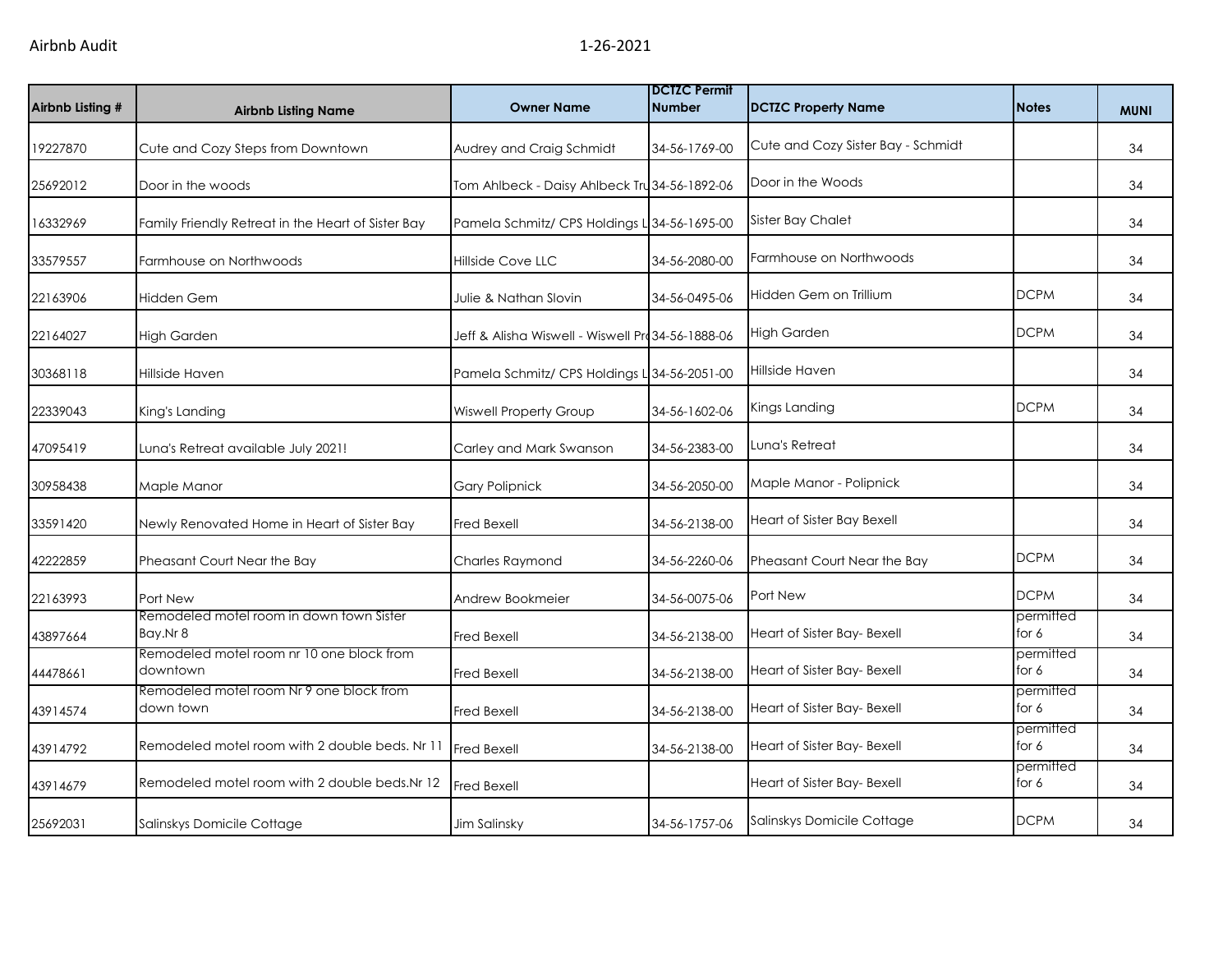| Airbnb Listing # | <b>Airbnb Listing Name</b>                                   | <b>Owner Name</b>                          | <b>DCTZC Permit</b><br><b>Number</b> | <b>DCTZC Property Name</b>               | <b>Notes</b>          | <b>MUNI</b> |
|------------------|--------------------------------------------------------------|--------------------------------------------|--------------------------------------|------------------------------------------|-----------------------|-------------|
| 20981273         | Sister Bay Cottage                                           | Karen Berndt                               | 34-56-1788-00                        | Sister Bay Cottage                       |                       | 34          |
| 23352551         | Sister Bay Eclectic Cottage                                  | <b>Tim Raduenz</b>                         | 34-56-1859-00                        | <b>SBDC</b>                              |                       | 34          |
| 25692218         | Sister Bay View                                              | James Johnson                              | 34-56-1422-06                        | Sister Bay View                          | <b>DCPM</b>           | 34          |
| 45513834         | Spacious & Secluded - .3 miles to DT Sister Bay              |                                            | 34-56-2314-07                        | Scandia Haven - Lagenfeld - 2210 Scandia |                       | 34          |
| 2613362          | The Cotter Cottage                                           | <b>Brandon Cotter</b>                      | 34-56-1371-00                        | The Cotter Cottage                       |                       | 34          |
| 26327643         | The Yoga Pad - Open & Eclectic Includes Free Yog Brad Massey |                                            | 34-56-1982-00                        | Yoga Pad, The                            |                       | 34          |
| 22164033         | Trillium Lane                                                | Dennis & Maribeth Dorn                     | 34-56-1702-06                        | Trillium Retreat                         | <b>DCPM</b>           | 34          |
| 22164040         | Wall to Wall Retreat                                         | Jack and Teresa Wall                       | 34-56-1335-06                        | Wall to Wall Retreat                     | <b>DCPM</b>           | 34          |
|                  |                                                              |                                            |                                      |                                          |                       |             |
| 27656165         | 33ft Yacht!                                                  | Jon Hanson                                 | 35-50-0907-00                        | Snug Harbor Inn                          | rooms $+2$<br>boats)  | 35          |
| 20869118         | Carver Cabin                                                 | Jon Hanson                                 | 35-50-0907-00                        | Snug Harbor Inn                          | rooms $+2$<br>boats)  | 35          |
| 31929058         | Deluxe Room, 1 King Bed, Second Floor                        | Holiday Motel Management LLC 35-50-0964-00 |                                      | Holiday Music Hotel                      | permitted<br>for 18   | 35          |
| 31927648         | Deluxe Room, 1 Queen Bed, Second Floor                       | Holiday Motel Management LLC 35-50-0964-00 |                                      | Holiday Music Hotel                      | permitted<br>for 18   | 35          |
| 33549110         | Luxury Suite                                                 | Jon Hanson                                 | 35-50-0907-00                        | Snug Harbor Inn                          | $rooms + 2$<br>boats) | 35          |
| 31928802         | Room, 1 King Bed, Second Floor                               | Holiday Motel Management LLC 35-50-0964-00 |                                      | <b>Holiday Music Hotel</b>               | permitted<br>for 18   | 35          |
| 24498867         | Room, 1 Queen Bed and 1 Full Bed, Ground Floor               | Holiday Motel Management LLC 35-50-0964-00 |                                      | Holiday Music Hotel                      | permitted<br>for $18$ | 35          |
| 31928561         | Room, 1 Queen Bed and 1 Full Bed, Second Floor               | Holiday Motel Management LLC 35-50-0964-00 |                                      | Holiday Music Hotel                      | permitted<br>for 18   | 35          |
| 24476710         | Room, 1 Queen Bed, Ground Floor                              | Holiday Motel Management LLC35-50-0964-00  |                                      | <b>Holiday Music Hotel</b>               | permitted<br>for 18   | 35          |
| 31927631         | Room, 1 Queen Bed, Second Floor                              | Holiday Motel Management LLC 35-50-0964-00 |                                      | <b>Holiday Music Hotel</b>               | permitted<br>for $18$ | 35          |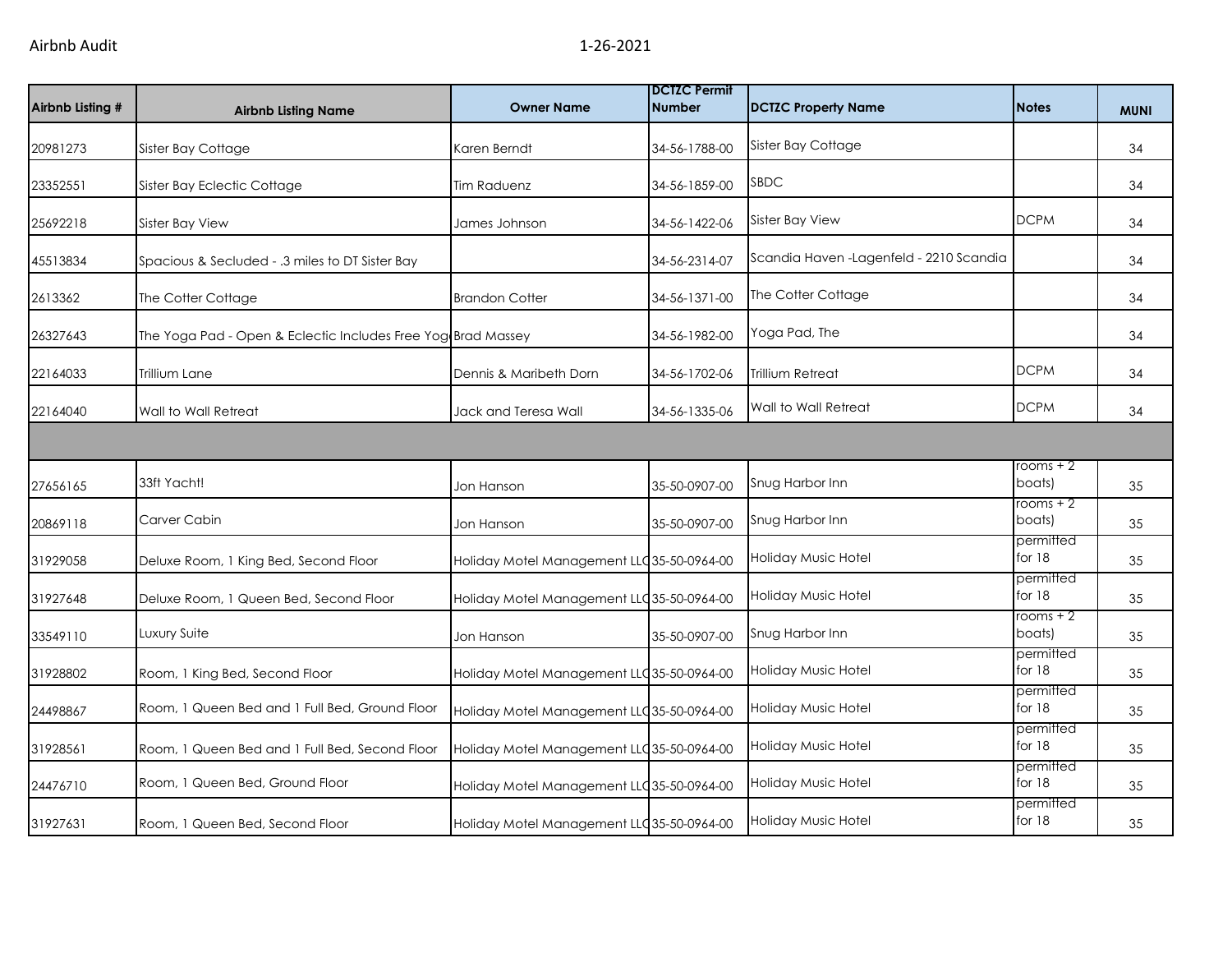| Airbnb Listing # | <b>Airbnb Listing Name</b>                                     | <b>Owner Name</b>                          | <b>DCTZC Permit</b><br><b>Number</b> | <b>DCTZC Property Name</b> | <b>Notes</b>          | <b>MUNI</b> |
|------------------|----------------------------------------------------------------|--------------------------------------------|--------------------------------------|----------------------------|-----------------------|-------------|
| 31926806         | Room, 2 Double beds, Ground Floor                              | Holiday Motel Management LLC 35-50-0964-00 |                                      | Holiday Music Hotel        | permitted<br>for 18   | 35          |
| 31928285         | Room, 2 Double Beds, Second Floor                              | Holiday Motel Management LLC 35-50-0964-00 |                                      | Holiday Music Hotel        | permitted<br>for 18   | 35          |
| 33826458         | Snug Harbor Inn - Deluxe                                       | Jon Hanson                                 | 35-50-0907-00                        | Snug Harbor Inn            | rooms $+2$<br>boats)  | 35          |
| 24114480         | Studio Suite                                                   | Jon Hanson                                 | 35-50-0907-00                        | Snug Harbor Inn            | rooms $+2$<br>boats)  | 35          |
| 33826447         | Waterfront 2 Bedroom Cottage at Snug Harbor Inn                | Jon Hanson                                 | 35-50-0907-00                        | Snug Harbor Inn            | rooms $+2$<br>boats)  | 35          |
| 33826450         | Waterfront Boutique Room                                       | Jon Hanson                                 | 35-50-0907-00                        | Snug Harbor Inn            | $rooms + 2$<br>boats) | 35          |
| 24113755         | Waterfront Luxury Cottage with 2 Bedrooms &<br>Whirlpool!      | Jon Hanson                                 | 35-50-0907-00                        | Snug Harbor Inn            | $rooms + 2$<br>boats) | 35          |
| 24114293         | Waterfront Luxury Cottage with Whirlpool at Snug<br>Harbor Inn | Jon Hanson                                 | 35-50-0907-00                        | Snug Harbor Inn            | rooms $+2$<br>boats)  | 35          |
| 33826446         | Waterfront Studio Cottage with Whirlpool                       | Jon Hanson                                 | 35-50-0907-00                        | Snug Harbor Inn            | rooms $+2$<br>boats)  | 35          |
| 31535739         | Room 1: Door County Orchard (Main House) -<br>White Lace Inn   | Dennis Statz                               | 35-52-0856-00                        | White Lace Inn             | permitted<br>for 19   | 35          |
| 31560774         | Room 10: Secret Garden (Garden House) - White<br>Lace Inn      | Dennis Statz                               | 35-52-0856-00                        | White Lace Inn             | permitted<br>for 19   | 35          |
| 31560870         | Room 11: The Hideaway (Garden House) - White<br>Lace Inn       | Dennis Statz                               | 35-52-0856-00                        | White Lace Inn             | permitted<br>for 19   | 35          |
| 31535845         | Room 2: Old Garden Roses (Main House) - White<br>Lace Inn      | Dennis Statz                               | 35-52-0856-00                        | White Lace Inn             | permitted<br>for 19   | 35          |
| 31536049         | Room 3: English Lavender (Main House) - White<br>Lace Inn      | Dennis Statz                               | 35-52-0856-00                        | White Lace Inn             | permitted<br>for 19   | 35          |
| 31536176         | Room 4: Romantic Retreat (Main House) - White<br>Lace Inn      | Dennis Statz                               | 35-52-0856-00                        | White Lace Inn             | permitted<br>for 19   | 35          |
| 31536254         | Room 6: Vintage Rose (Garden house) - White<br>Lace Inn        | Dennis Statz                               | 35-52-0856-00                        | White Lace Inn             | permitted<br>for 19   | 35          |
| 31536340         | Room 7: Garden View (Garden House) - White<br>Lace Inn         | Dennis Statz                               | 35-52-0856-00                        | White Lace Inn             | permitted<br>for 19   | 35          |
| 31560145         | Room 8: English Country (Garden House) - White<br>Lace Inn     | Dennis Statz                               | 35-52-0856-00                        | White Lace Inn             | permitted<br>for 19   | 35          |
| 31560520         | Room 9: Casual Victorian (Garden House) - White<br>Lace Inn    | Dennis Statz                               | 35-52-0856-00                        | White Lace Inn             | permitted<br>for 19   | 35          |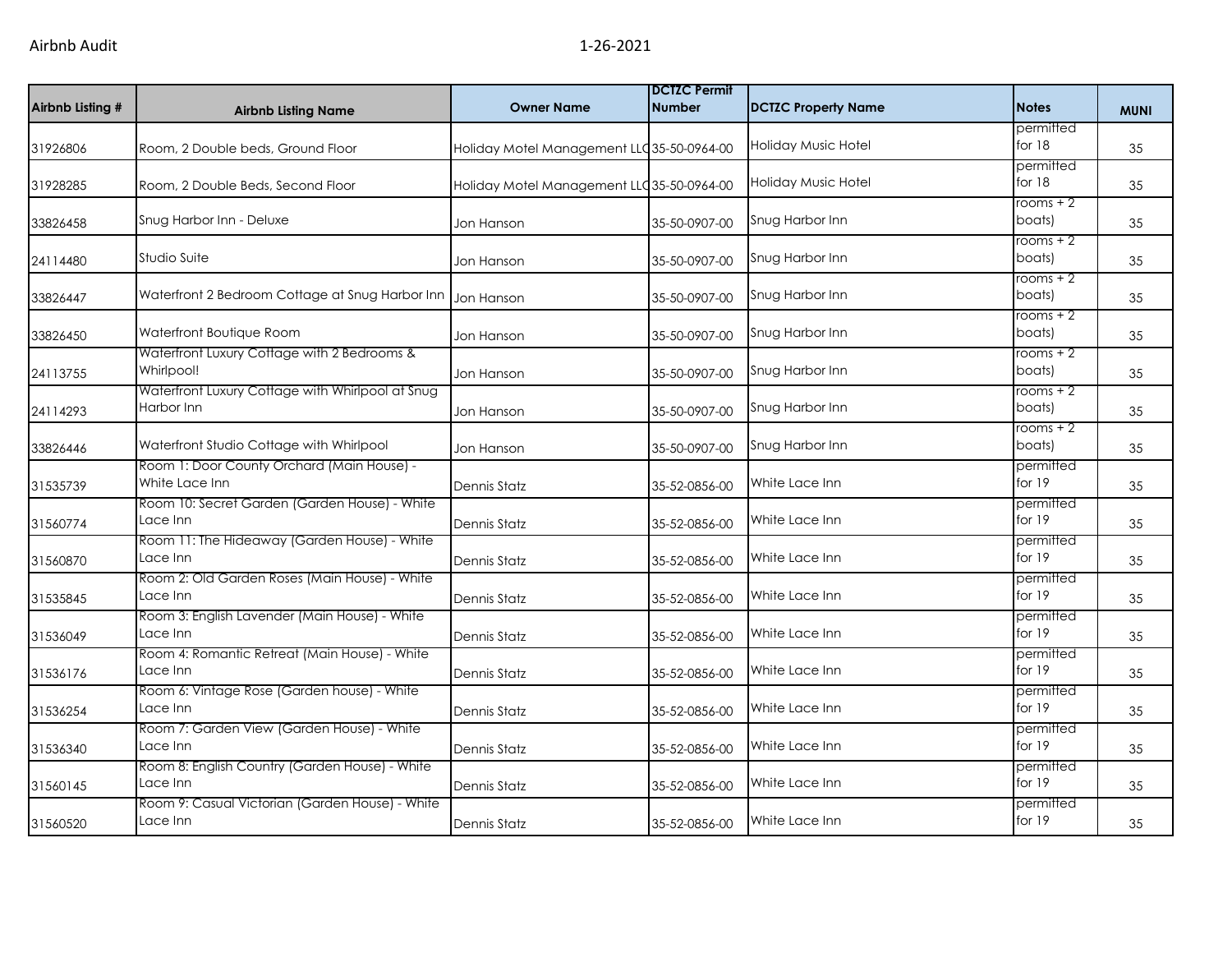| Airbnb Listing # | <b>Airbnb Listing Name</b>                                    | <b>Owner Name</b>                            | <b>DCTZC Permit</b><br><b>Number</b> | <b>DCTZC Property Name</b>        | <b>Notes</b>               | <b>MUNI</b> |
|------------------|---------------------------------------------------------------|----------------------------------------------|--------------------------------------|-----------------------------------|----------------------------|-------------|
| 31561008         | Room A: Royal Chamber (Washburn House) -<br>White Lace Inn    | <b>Dennis Statz</b>                          | 35-52-0856-00                        | White Lace Inn                    | permitted<br>for 19        | 35          |
| 31566668         | Room C: Wild Roses (Washburn House) - White<br>Lace Inn       | Dennis Statz                                 | 35-52-0856-00                        | White Lace Inn                    | permitted<br>for 19        | 35          |
| 31566760         | Room D: Country Cottage (Washburn House) -<br>White Lace Inn  | Dennis Statz                                 | 35-52-0856-00                        | White Lace Inn                    | permitted<br>for $19$      | 35          |
| 31877729         | Steeple View Cottage                                          | <b>Dennis Statz</b>                          | 35-52-0856-00                        | White Lace Inn                    | permitted<br>for $19$      | 35          |
| 31586882         | Suite 16: Winter Warmth (Hadley House) - White<br>Lace Inn    | Dennis Statz                                 | 35-52-0856-00                        | White Lace Inn                    | permitted<br>for 19        | 35          |
| 31587028         | Suite 17: Country Summer (Hadley House) - White<br>Lace Inn   | Dennis Statz                                 | 35-52-0856-00                        | White Lace Inn                    | permitted<br>for 19        | 35          |
| 31587189         | Suite 18: Fall Festival (Hadley House) - White Lace<br>Inn    | <b>Dennis Statz</b>                          | 35-52-0856-00                        | White Lace Inn                    | permitted<br>for 19        | 35          |
| 31587433         | Suite 19: Spring Floral (Hadley House) - White Lace<br>Inn    | <b>Dennis Statz</b>                          | 35-52-0856-00                        | White Lace Inn                    | permitted<br>for 19        | 35          |
| 31561096         | Suite B: Victorian Suite (Washburn House) - White<br>Lace Inn | Dennis Statz                                 | 35-52-0856-00                        | White Lace Inn                    | permitted<br>for 19        | 35          |
| 3190446          | Downtown Sturgeon Bay - Postcard                              | RME Holdings - Robert Esposito               | 35-53-1452-00                        | Arbor and Postcard - RME Holdings | Permitted<br>for two units | 35          |
| 12792862         | Downtown Sturgeon Bay CornerSuite                             | Robert & Teresa Esposito                     | 35-53-1628-00                        | Villa and Corner Suite            | permitted<br>for $3$       | 35          |
| 12793691         | Downtown Sturgeon Bay Villa Suite                             | Robert & Teresa Esposito                     | 35-53-1628-00                        | Villa and Corner Suite            | permitted<br>for $3$       | 35          |
| 3324489          | Downtown Sturgeon Bay, Arbor                                  | RME Holdings - Robert Esposito 35-53-1452-00 |                                      | Arbor and Postcard - RME Holdings | Permitted<br>for two units | 35          |
| 43229860         | Overlooking Third Ave                                         | <b>Bill &amp; Veronica Behme</b>             | 35-56-2284-00                        | Overlooking 3rd Ave - Behme       |                            | 35          |
| 19180482         | The Coach House                                               | Robert & Teresa Esposito                     | 35-53-1628-00                        | Villa and Corner Suite            | permitted<br>for $3$       | 35          |
| 3980384          | the MAGNOLIA suite                                            | Diane Allen & Mike Perski                    | 35-53-1096-00                        | The Magnolia                      | duplicate<br>listing       | 35          |
| 9506189          | Diplomat Bed and Breakfast/Treaty Suite                       | Tami Dal Santo                               | 35-54-1544-00                        | Diplomat Bed and Breakfast        | permitted<br>for six units | 35          |
| 27085342         | Garden Gate Bed & Breakfast: English Lavender<br>Room         | Robin Vallow                                 | 35-54-0858-00                        | Garden Gate                       | permitted<br>for 4         | 35          |
| 27085059         | Garden Gate Bed and Breakfast: Cottage Rose<br>Room           | Robin Vallow                                 | 35-54-0858-00                        | Garden Gate                       | permitted<br>for $4$       | 35          |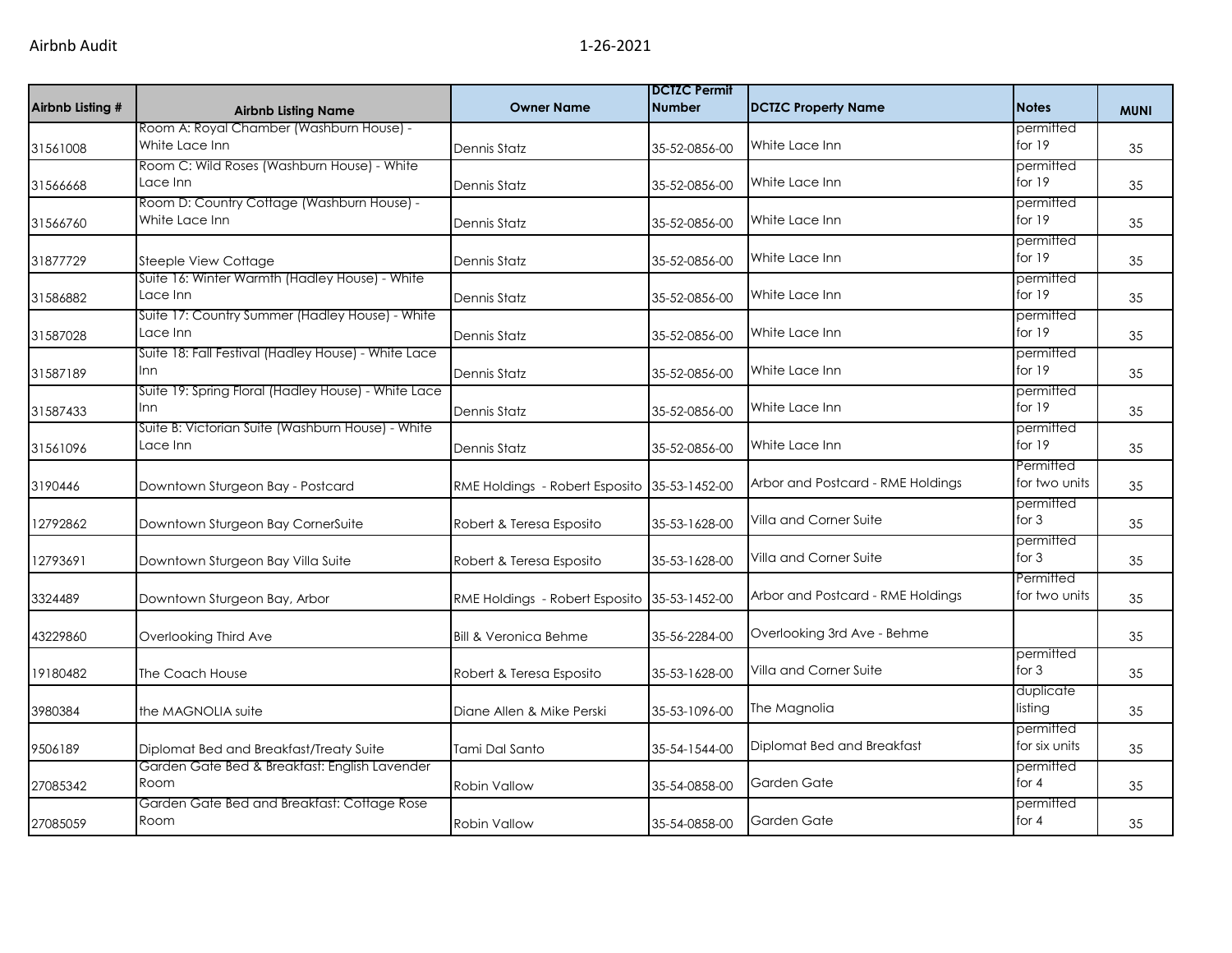| Airbnb Listing # | <b>Airbnb Listing Name</b>                                                                        | <b>Owner Name</b>                              | <b>IDCTZC Permit</b><br><b>Number</b> | <b>DCTZC Property Name</b>   | <b>Notes</b>               | <b>MUNI</b> |
|------------------|---------------------------------------------------------------------------------------------------|------------------------------------------------|---------------------------------------|------------------------------|----------------------------|-------------|
| 27084207         | Garden Gate Bed and Breakfast: Garden Suite                                                       | Robin Vallow                                   | 35-54-0858-00                         | Garden Gate                  | permitted<br>for $4$       | 35          |
| 26745725         | Garden Gate Bed and Breakfast: Vintage Rose<br>Room                                               | Robin Vallow                                   | 35-54-0858-00                         | Garden Gate                  | permitted<br>for $4$       | 35          |
| 35225889         | Suite Sweets #2 Cherries Jubilee                                                                  | <b>Terry Ullman</b>                            | 35-54-1967-00                         | Door County Candy B&B        | permitted<br>for $3$       | 35          |
| 28540445         | <b>Sweet Suites</b>                                                                               | <b>Terry Ullman</b>                            | 35-54-1967-00                         | Door County Candy B&B        | permitted<br>for $3$       | 35          |
| 17586605         | The Diplomat Bed and Breakfast/Chancery suite                                                     | Tami Dal Santo                                 | 35-54-1544-00                         | Diplomat Bed and Breakfast   | permitted<br>for six units | 35          |
| 46327399         | The Pembrooke Inn, a historic victorian B&B                                                       | Brett Goetsch and Carla Morgan 35-54-2347-00   |                                       | The Pembrooke Inn            |                            | 35          |
| 45198898         | Victorian Mansion open for B&B in Sturgeon Bay                                                    | Brett Goetsch and Carla Morga 35-54-2347-00    |                                       | The Pembrooke Inn            |                            | 35          |
| 45882159         | *NEW LISTING!* *Pet Friendly* Walk to downtown<br>Sturgeon Bay!                                   | Cindy and Paul Weber                           | 35-56-2339-07                         | Weber- 630 Kentucky          | Simple Life                | 35          |
| 44122852         | 1920s Bungalow by the Bay                                                                         | Kevin and Kelsey McElrath                      | 35-56-2321-00                         | 1920's Bungalow by the Bay   |                            | 35          |
| 24911248         | 3BR Newly Renovated House in Sturgeon Bay                                                         | Phlip Lyons and Judith Dwyer Ly 35-56-1994-00  |                                       | Three Bedroom House - Lyons  |                            | 35          |
| 1095333          | A City Cottage in the Heart of Town                                                               | Kelly Avenson & Elliot Goettelmo 35-56-1651-17 |                                       | City Cottage, The            | permitted<br>for $2$       | 35          |
| 26203239         | Air Mikey B                                                                                       | Michael Bleck                                  | 35-56-1911-00                         | Bleck-316 N Joliet           |                            | 35          |
| 18359397         | <b>Barbara's Guest House</b>                                                                      | Stephen Day                                    | 35-56-1727-00                         | <b>Barbara's Guest House</b> |                            | 35          |
| 35255687         | Between Two Bridges                                                                               | Charolette Baierl                              | 35-56-2143-00                         | Between two bridges          |                            | 35          |
| 37879336         | Canal House - Waterfront Living in Sturgeon Bay                                                   | Shaun Tauber                                   | 35-56-2163-00                         | <b>Tauber Memorial Drive</b> |                            | 35          |
| 24733645         | Castaway Cottage                                                                                  | Jonathan & Kathy Salit                         | 35-56-1936-00                         | Castaway Cottage             |                            | 35          |
| 19824536         | Chalet by the Bay                                                                                 | Jonathan Salit                                 | 35-56-1807-00                         | Chalet by the Bay - Salit    |                            | 35          |
| 9271311          | Chalet on the Shore                                                                               | Jennifer Jorns & Brian Frisque                 | 35-56-1663-00                         | Chalet by the Shore          |                            | 35          |
| 28415584         | City Apartment   In the heart of historic downtown Kelly Avenson & Elliot Goettelmd 35-56-1651-17 |                                                |                                       | City Cottage, The            | permitted<br>for 2         | 35          |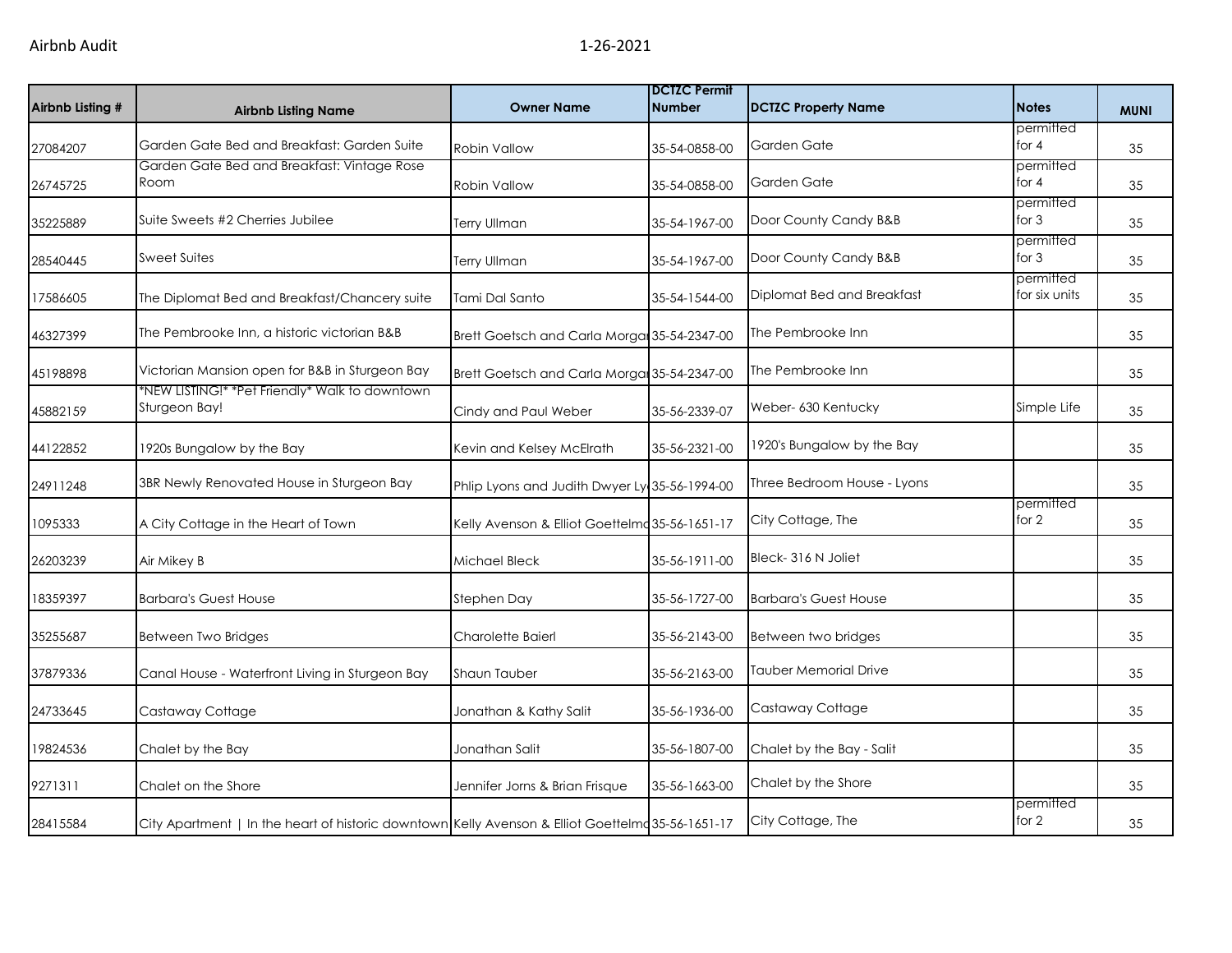| Airbnb Listing # | <b>Airbnb Listing Name</b>                            | <b>Owner Name</b>                             | <b>DCTZC Permit</b><br><b>Number</b> | <b>DCTZC Property Name</b>                                 | <b>Notes</b>         | <b>MUNI</b> |
|------------------|-------------------------------------------------------|-----------------------------------------------|--------------------------------------|------------------------------------------------------------|----------------------|-------------|
| 34182259         | Compass Cove   Downtown Home with Modern<br>updates   | Matthew and Desiree Wood                      | 35-56-2048-17                        | <b>Compass Cove</b>                                        | Restassure           | 35          |
| 43930262         | Cozy Hudson Avenue Loft   Close to Everything         | Lauri Fish                                    | 35-56-2263-00                        | <b>Hudson House LLC</b>                                    |                      | 35          |
| 8146241          | Cute Yellow House                                     | Joan Schiels/Jan Mills                        | 35-56-1559-00                        | Little Yellow House                                        |                      | 35          |
| 24261293         | Dock on the Bay Coach Home                            | Fear Investments                              | 35-56-1889-00                        | Dock on the Bay                                            |                      | 35          |
| 19179293         | Door County Bayview                                   | Diane Rockwell                                | 35-56-1772-00                        | Door County Bayview                                        |                      | 35          |
| 28511065         | Door County Home Away From Home                       | Alison and Phil Weckler                       | 35-56-2001-00                        | Door County Home Away from Home                            |                      | 35          |
| 3280736          | Door County Waterfront Cottage                        | CenterPointe Yacht Services                   | 35-56-0911-00                        | CenterPointe Marina                                        | for three<br>units   | 35          |
| 13749828         | Door County Waterfront Cottage                        | CenterPointe Yacht Services                   | 35-56-0911-00                        | CenterPointe Marina                                        | for three<br>units   | 35          |
| 45058288         | Downtown Stone Cottage                                | Jennifer Schierl                              | 35-56-2244-00                        | Downtown Stone Cottage                                     |                      | 35          |
| 3518762          | Downtown Sturgeon Bay, Door County                    | Hans Reumschuessel                            | 35-56-1437-00                        | Downtown Sturgeon Bay                                      |                      | 35          |
| 28284749         | Eagle's Nest, Waterfront Apartment                    | Alisa Landman                                 | 35-56-1808-00                        | Lily Pad Cottage                                           |                      | 35          |
| 42742557         | Heavenly Stay, Sturgeon Bay                           | Ben Keleny - ODK Properties LLC 35-56-2017-00 |                                      | Sunset House/Door Bell - Keleny - ODK<br><b>PROPERTIES</b> | permitted<br>for $4$ | 35          |
| 42742765         | Holy Hideaway                                         | ODK PROPERTIES Ben Keleny                     | 35-56-2017-00                        | <b>ODK Properties</b>                                      | permittedfor<br>four | 35          |
| 33846594         | Home Sweet Home   Sturgeon Bay-Door County            | Mary Olsen                                    | 35-56-2087-17                        | Home Sweet Home                                            | Restassure           | 35          |
| 38731591         | <b>Hudson House</b>                                   | Marisa Gotsch                                 | 35-56-2174-00                        | Gotsch - Hudson Ave Hudson House                           |                      | 35          |
| 16392503         | Lily Pad Cottage                                      | Alisa Landman                                 | 35-56-1808-00                        | Lily Pad Cottage                                           |                      | 35          |
| 18346670         | Manor on Main                                         | Paul Larson                                   | 35-56-1777-00                        | Main Manor - Larson                                        |                      | 35          |
| 25578596         | Modern Sturgeon Bay Home by Potawatomi State<br>Park! | Tom and Christine Dehnert                     | 35-56-1927-00                        | Port View Cottage                                          |                      | 35          |
| 27877637         | <b>Myrtles Place</b>                                  | <b>Bonny Schinkten</b>                        | 35-56-1947-00                        | <b>Myrtles Place</b>                                       |                      | 35          |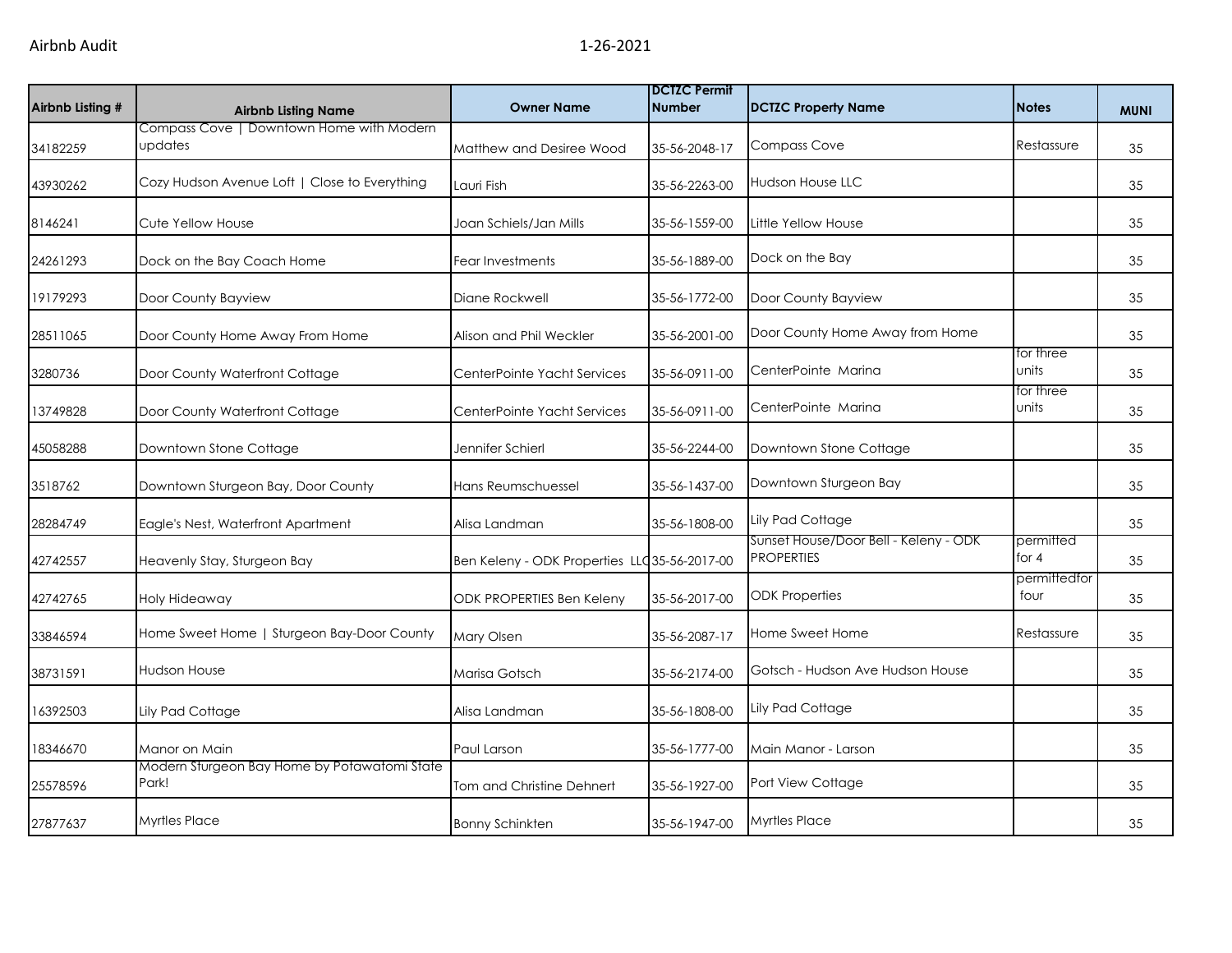| Airbnb Listing # | <b>Airbnb Listing Name</b>                                         | <b>Owner Name</b>          | <b>DCTZC Permit</b><br><b>Number</b> | DCTZC Property Name                   | <b>Notes</b>         | <b>MUNI</b> |
|------------------|--------------------------------------------------------------------|----------------------------|--------------------------------------|---------------------------------------|----------------------|-------------|
|                  | NEW! Chic Family Home: Steps to Sturgeon Bay,<br>Town              |                            |                                      | Hammarstrom Hill                      | evolve               |             |
| 43087337         |                                                                    | <b>Heather Weasler</b>     | 35-56-2274-00                        | Hilpipre-228 N 7th Ave - Collectic    |                      | 35          |
| 26270652         | NEW! 'Collectic Farmhouse Suite!' in Sturgeon Bay!                 | Aaron Hilpipre             | 35-56-1939-00                        | Farmhouse Suite                       |                      | 35          |
|                  | NEW! Cozy Rustic Retreat in Downtown Sturgeon                      |                            |                                      | Hilpipre- 228 N 7th Ave - Collectic   |                      |             |
| 43141330         | Bay!                                                               | Aaron Hilpipre             | 35-56-1939-00                        | Farmhouse Suite                       |                      | 35          |
| 42044663         | NEW! Modern Home w/Yard, 1 Mi to Dtwn<br>Sturgeon Bay              | Christine Struzynski et al | 35-56-2157-00                        | Doors Seventh Ave - Struzynski        |                      | 35          |
|                  | NEW! Rustic Chic Apartment, Walk to Downtown                       |                            |                                      | Hilpipre- 228 N 7th Ave - Collectic   |                      |             |
| 43141316         | & Bay                                                              | Aaron Hilpipre             | 35-56-1939-00                        | Farmhouse Suite                       |                      | 35          |
| 24629975         | NEW!Waterfront Sturgeon Bay Home w/Deck &<br>Fire Pit              | Cheryl Link                | 35-56-1875-00                        | On Bay Thyme                          |                      | 35          |
| 29946818         | Oak Street Loft   Westside Water View                              | <b>Jeff Tebon</b>          | 35-56-2029-17                        | Oak Street Loft - Tebon               | Restassure           | 35          |
| 34744184         | Patti's Place                                                      | Richard and Pat Wickman    | 35-56-2111-00                        | Patti's Place                         |                      | 35          |
| 25614073         | Pelican Suite, Door County: Waterfront Suite                       | John Hermanson             | 35-56-1819-00                        | Suite on the Water                    | Peritted for 3       | 35          |
| 18683132         | Perfectly Downtown                                                 | Carter Holdings LLC        | 35-56-1746-00                        | Perfectly Downtown and Delaware Dream | permitted<br>for 3   | 35          |
| 38794419         | Petite Maison Bleu                                                 | Terry Cummings             | 35-56-1755-17                        | Petite Maison Bleu                    | Restassure           | 35          |
| 41531385         | Restored 1930's Bungalow w/Fire Pit, Walk to Town! Barles Holdings |                            | 35-56-2076-00                        | Barlas Holdings - 610 Jefferson St    | evolve               | 35          |
| 17380652         | Sawyer View Villa                                                  | Sam Burris                 | 35-56-1726-00                        | Sawyer View Village                   |                      | 35          |
| 33165932         | Small new home designed for energy efficiency                      | Thomas Strang              | 35-56-2125-00                        | Strang - Energy Efficient Home        |                      | 35          |
| 26452662         | Sturgeon Bay Countryside Studio                                    | Aaron Carmody              | 35-56-1928-00                        | Sturgeon Bay Countryside Studio       |                      | 35          |
| 8129738          | Sturgeon Bay Doll House                                            | Patrice Sebastian          | 35-56-1565-00                        | Sturgeon Bay Doll House               |                      | 35          |
| 21982114         | Sturgeon Bay Waterfront Cottage                                    | Eric Minten                | 35-56-1767-00                        | Door County Waterfront Cottage Minten |                      | 35          |
| 37520676         | Summer Crush                                                       | Russell and Jill Kelley    | 35-56-2185-00                        | <b>Summer Crush</b>                   |                      | 35          |
| 28844540         | Sunset house                                                       | ODK PROPERTIES Ben Keleny  | 35-56-2017-00                        | Sunset House - Keleny-Door Belle      | permitted<br>for $2$ | 35          |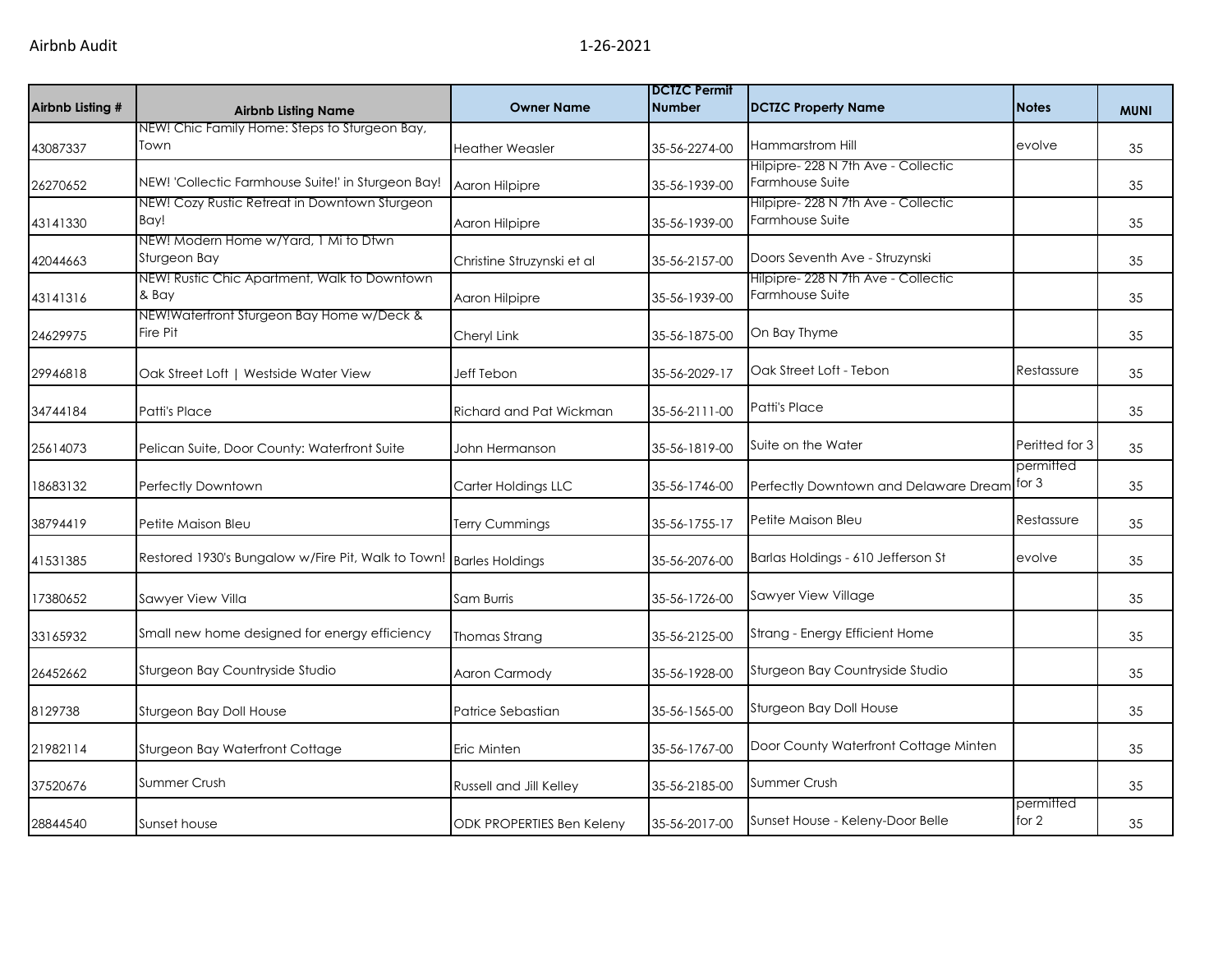| Airbnb Listing # | <b>Airbnb Listing Name</b>                                               | <b>Owner Name</b>                                   | <b>DCTZC Permit</b><br><b>Number</b> | <b>DCTZC Property Name</b>         | <b>Notes</b>         | <b>MUNI</b> |
|------------------|--------------------------------------------------------------------------|-----------------------------------------------------|--------------------------------------|------------------------------------|----------------------|-------------|
| 27503937         | The Blue Cottage Cozy city cottage near<br>downtown.                     | Tom Haight                                          | 35-56-1991-00                        | Blue Cottage, The -Haight          |                      | 35          |
| 41104920         | The Channel Cottage                                                      | Jason B Kiehnau - Glue Van Pror 35-56-2281-00       |                                      | Channel Cottage                    |                      | 35          |
| 34258306         | The Corner Ranch   A Stylish Modern Retreat                              | <b>Robert Starr</b>                                 | 35-56-2081-00                        | The Corner Ranch                   |                      | 35          |
| 30062445         | The Door Belle                                                           | ODK PROPERTIES Ben Keleny                           | 35-56-2017-00                        | Sunset House - Keleny              | permitted<br>for 2   | 35          |
| 41108672         | The Fiddler House                                                        | Hilcoux LLC - Carla Maccoux (M35-56-2234-00         |                                      | <b>Fiddlers House</b>              |                      | 35          |
| 25621059         | The Nest, Door County: Room in Waterfront Home                           | John Hermanson                                      | 35-56-1819-00                        | Suite on the Water                 | Peritted for 3       | 35          |
| 25623966         | Turtle Suite, Door County: Waterfront Suite                              | John Hermanson                                      | 35-56-1819-00                        | Suite on the Water                 | Peritted for 3       | 35          |
| 44416880         | Valhalla Guest House                                                     | Sanja Roberts and David Corbisi 35-56-2345-00       |                                      | <b>Valhalla Guest House</b>        |                      | 35          |
| 23343621         | Veronica Joyce                                                           | Lola DeVillers and Stuart Champ 35-56-1877-00       |                                      | Veronica Joice                     |                      | 35          |
| 24607218         | West Side Gem                                                            | Susan I Guthrie                                     | 35-56-1918-00                        | West Side Gem - 223 S Lansing      | <b>Bacon</b>         | 35          |
| 24076184         | Bay Breeze - the Floating Cottage                                        | The Yacht Harbor, LLC &<br>Sturgeon Bay Marinas.com | 35-59-1676-02                        | Door County Houseboat Rentals, LLC | permitted<br>for $4$ | 35          |
| 23915694         | <b>Boat Bungalow</b>                                                     | Sam Parent                                          | 35-59-1907-00                        | Gypsy Soul - Boat bungalow         |                      | 35          |
| 18035205         | The Mary I                                                               | The Yacht Harbor, LLC &<br>Sturgeon Bay Marinas.com | 35-59-1676-00                        | Door County Houseboat Rentals, LLC | permitted<br>for $4$ | 35          |
|                  |                                                                          |                                                     |                                      |                                    |                      |             |
| 30532976         | Abode on the beach                                                       | LLC Great Wulf Partners/Cap Wu36-56-0811-00         |                                      | Abode on the Beach                 |                      | 36          |
| 18073736         | Claybanks   A Woodsy Retreat near Lake Michigar David Goettelman         |                                                     | 36-56-1731-17                        | Clay Banks Woodsy Retreat          | restassure           | 36          |
| 38794494         | Flagstaff Manor   Waterfront + High Speed Internet Amber and Brian Writt |                                                     | 36-56-2139-17                        | Writt-3446 N Lake Michigan Drive   | restassure           | 36          |
| 10283729         | Historic Family Farm                                                     | Tom Mickelson                                       | 36-56-1579-00                        | Historic Family Farm               |                      | 36          |
| 11699220         | Lake Lane Cottage #2                                                     | Rob Vogel                                           | 36-56-0869-00                        | Lake Lane Cottages                 | permitted<br>for $3$ | 36          |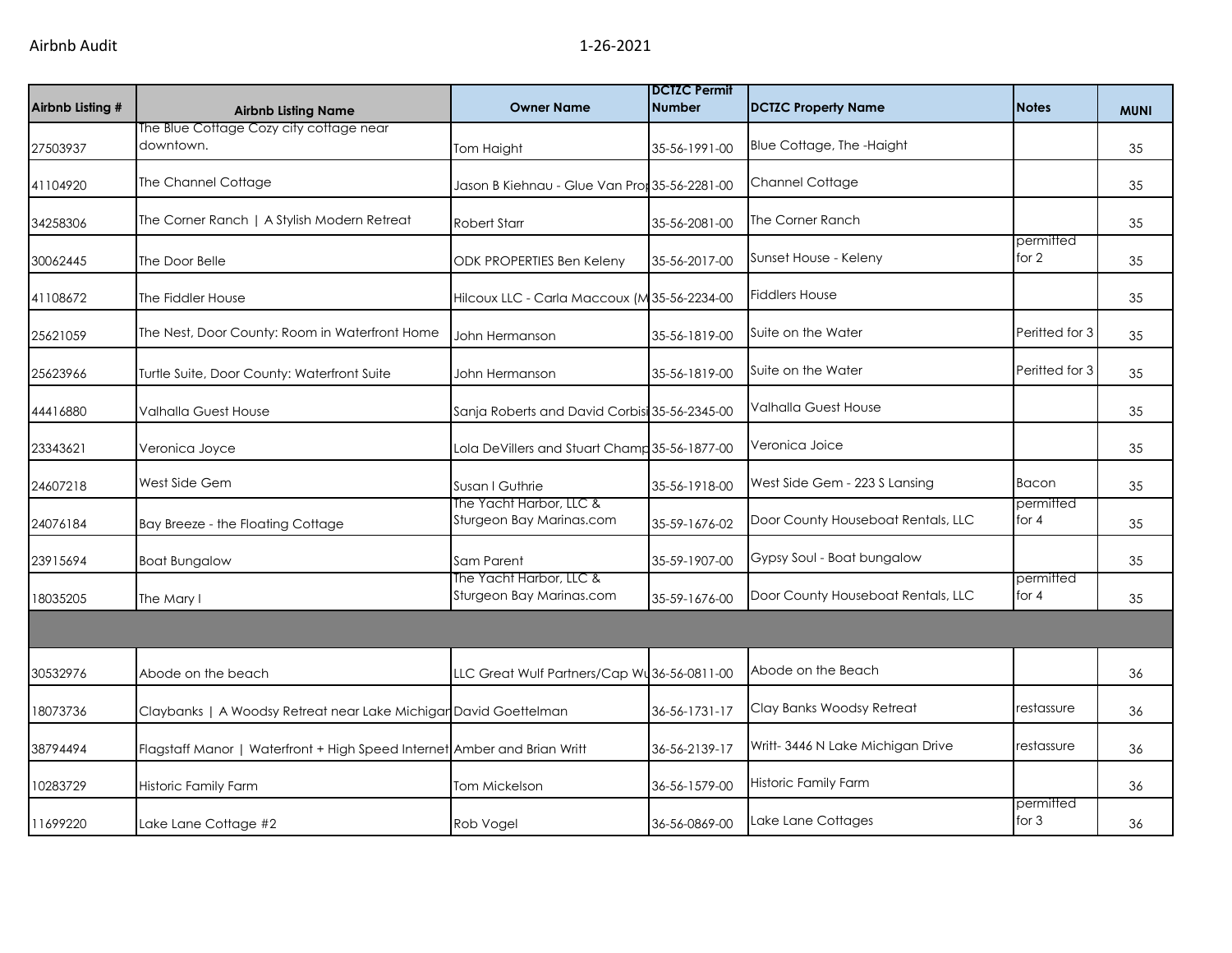| Airbnb Listing # | <b>Airbnb Listing Name</b>                                             | <b>Owner Name</b>          | <b>DCTZC Permit</b><br><b>Number</b> | <b>DCTZC Property Name</b>             | <b>Notes</b>         | <b>MUNI</b> |
|------------------|------------------------------------------------------------------------|----------------------------|--------------------------------------|----------------------------------------|----------------------|-------------|
| 11700582         | Lake Lane Cottages Camper                                              | Rob Vogel                  | 36-56-0869-00                        | Lake Lane Cottages                     | permitted<br>for $3$ | 36          |
| 6253565          | Lake Lane Cottages in Door County #1                                   | Rob Vogel                  | 36-56-0869-00                        | Lake Lane Cottages                     | permitted<br>for $3$ | 36          |
| 46659542         | Luxurious waterfront home with magical sunsets                         | Joe Fittshur               | 36-56-1329-00                        | Port Haven                             |                      | 36          |
| 46766943         | North Unit                                                             | Joe Fittshur               | 36-56-1329-00                        | Port Haven                             |                      | 36          |
| 28214581         | Peace of Beach                                                         | Chris Jeanquart            | 36-56-1969-00                        | Jeanquart - 3140 Lake Forest Park Road |                      | 36          |
| 41103357         | The Cedars on Lily Bay                                                 | Philip & Rebecca Roever    | 36-56-2232-06                        | The Cedars on Lily Bay                 | dcpm                 | 36          |
| 20123299         | The Clerestory on Lake Michigan                                        | Christopher Mohar          | 36-56-1789-00                        | The Clerestory on Lake Michigan        |                      | 36          |
|                  |                                                                        |                            |                                      |                                        |                      |             |
| 27457684         | Door County Waterfront Cabin New Construction 2 Donn Rozz, Robert Paul |                            | 39-53-1374-00                        | Rozz Little Cemetery                   | permitted<br>for 2   | 39          |
| 1327057          | 3 Bedroom Cottage with a Water View                                    | Mark and Jill Schwarzbauer | 39-56-1320-00                        | La Bella Casa Di Mattoni               |                      | 39          |
| 40004980         | A Quaint, Peaceful Little House in Door County                         | Patrick and Linda Schley   | 39-56-2315-00                        | Stone Wood Cottage                     |                      | 39          |
| 17300921         | Family Friendly Cabin On The Bay!                                      | Goffard                    | 39-56-1709-00                        | Cabin on the Bay - Goffard             |                      | 39          |
| 47809097         | *NEW LISTING* *Waterfront** home on Little Sturgeor Amy Hobbins        |                            | 39-56-1365-07                        | Shore to Please                        | simplelife           | 39          |
| 39081225         | Picturesque Door County Waterfront Cottage!                            | Michael Morrison           | 39-56-2219-00                        | The Bayhouse                           |                      | 39          |
| 42609659         | Secluded Door County Getaway with a view                               | John Volkman               | 39-56-2283-00                        | The Money Pit                          |                      | 39          |
| 18833980         | Sunset Cliff Cottage                                                   | Jon Hansen                 | 39-56-0860-00                        | Sunset Cliff Cottage                   |                      | 39          |
|                  |                                                                        |                            |                                      |                                        |                      |             |
| 35934019         | Bay Front - Stunning new construction in S Door Co 315 Breezy Acres    |                            | 42-56-2115-07                        | 315 Breezy Acres-Maison Rouge          |                      | 42          |
| 45696277         | <b>Blue Horizon Door County Cottage</b>                                | David and Kimberly Kolz    | 42-56-2356-00                        | <b>Blue Horizon</b>                    |                      | 42          |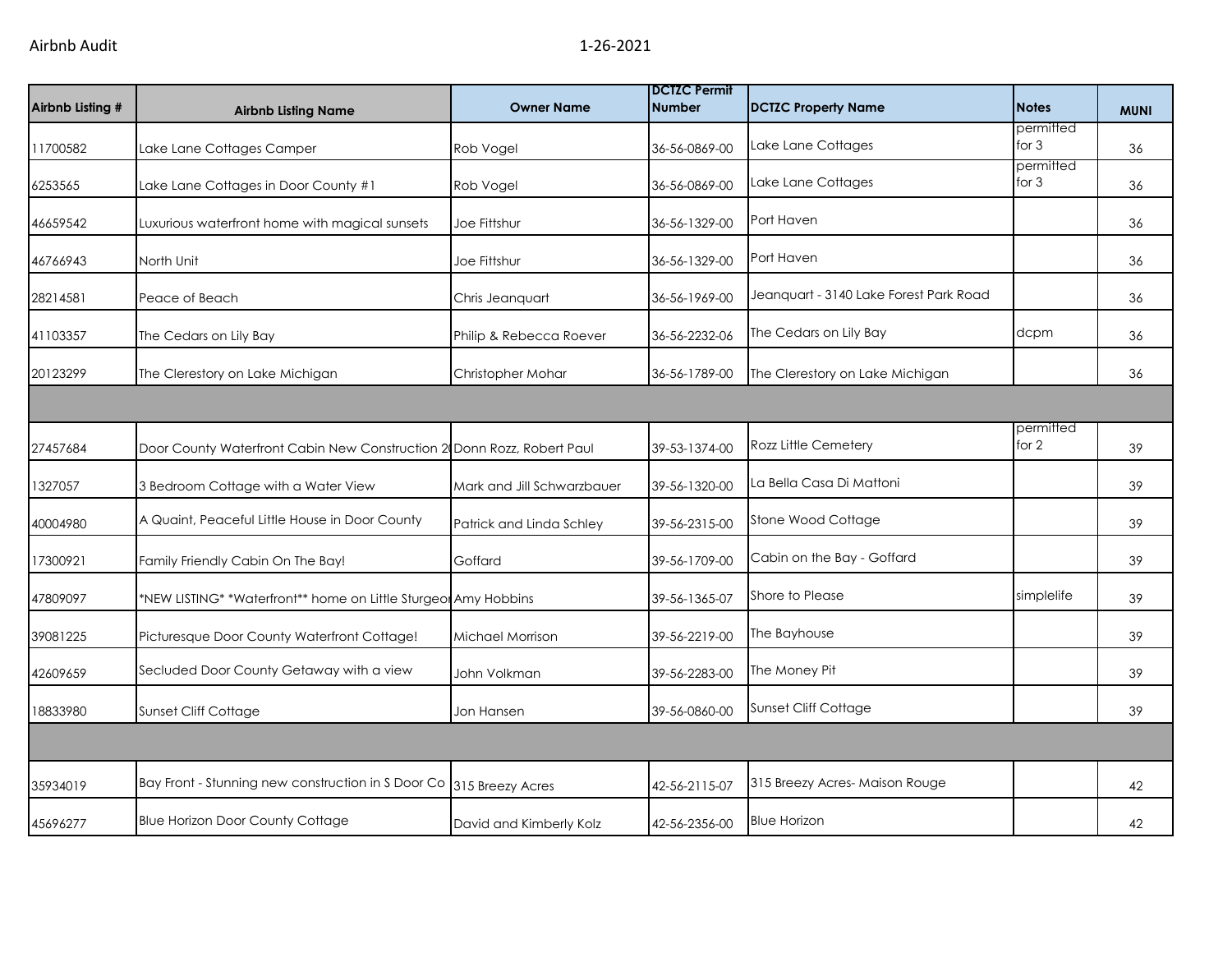| Airbnb Listing # | <b>Airbnb Listing Name</b>                                          | <b>Owner Name</b>          | <b>DCTZC Permit</b><br><b>Number</b> | <b>DCTZC Property Name</b>  | <b>Notes</b>          | <b>MUNI</b> |
|------------------|---------------------------------------------------------------------|----------------------------|--------------------------------------|-----------------------------|-----------------------|-------------|
| 45708826         | Modern Door County Waterfront Lake House With<br>View               | Dan Hobbs                  | 42-56-2357-00                        | <b>Jiffys Corner</b>        |                       | 42          |
|                  |                                                                     |                            |                                      |                             |                       |             |
| 14825088         | Charming one bedroom flat at Viking Village                         | Andrew Valentincic         | 46-50-1596-00                        | Viking Village              | permitted<br>for $13$ | 46          |
| 15351847         | Cozy and charming studio with kitchen.                              | <b>Andrew Valentincic</b>  | 46-50-1596-00                        | <b>Viking Village</b>       | permitted<br>for $13$ | 46          |
| 33796800         | Remodeled 2 bedroom apartment unit.                                 | <b>Andrew Valentincic</b>  | 46-50-1596-00                        | <b>Viking Village</b>       | permitted<br>for $13$ | 46          |
| 11389754         | Washington Island. Charming near town motel roor Andrew Valentincic |                            | 46-50-1596-00                        | Viking Village              | permitted<br>for 13   | 46          |
| 43724876         | The Inn at Frog Hollow Room #1                                      | Dan and Dawn Nelson        | 46-52-2307-00                        | The Inn at Froghollow Farm  | permitted<br>for 4    | 46          |
| 43725222         | The Inn at Frog Hollow Room #2                                      | Dan and Dawn Nelson        | 46-52-2307-00                        | The Inn at Froghollow Farm  | permitted<br>for $4$  | 46          |
| 43725501         | The Inn at Frog Hollow Room #3                                      | Dan and Dawn Nelson        | 46-52-2307-00                        | The Inn at Froghollow Farm  | permitted<br>for 4    | 46          |
| 43725625         | The Inn at Frog Hollow Room #4                                      | Dan and Dawn Nelson        | 46-52-2307-00                        | The Inn at Froghollow Farm  | permitted<br>for $4$  | 46          |
| 31445707         | Aunt Ethel's Cozy Island Cottage - close to town!                   | Evelyn and Chad Beneda     | 46-56-2066-00                        | Aunty Ethyl's               |                       | 46          |
| 14443055         | <b>Bay Farm Lake Cottage</b>                                        | Kathleen Young             | 46-56-1650-00                        | <b>Bay Farm LLC</b>         |                       | 46          |
| 41256987         | Beach Bungalow - Two Bedroom & Loft                                 | Eric and Courtney DeJardin | 46-56-2176-00                        | DeJardin's Island Cottages  |                       | 46          |
| 25811058         | <b>Breezy Beach</b>                                                 | <b>Richard Tobey</b>       | 46-56-1940-00                        | <b>Breezy Beach</b>         |                       | 46          |
| 27853119         | <b>Buckwild Estate</b>                                              | Dan Jorgenson              | 46-56-1332-00                        | <b>Buckwild Farm</b>        |                       | 46          |
| 6541476          | Charming Waterfront Cottage                                         | Alex Trueblood             | 46-56-1411-00                        | <b>Trueblood Cottage</b>    | permitted<br>for 1    | 46          |
| 43594167         | Charming, Lakefront Home Off Main Road                              | Melissa Shearer            | 46-56-2305-00                        | Shearer - 1895 The Inn Road |                       | 46          |
| 25622011         | Folk Tree Farm on Washington Island                                 | Casey Dahl & Shawn Murray  | 46-56-1933-00                        | Folk Tree Farm              |                       | 46          |
| 35580755         | Gull Cottage Waterfront Home on Washington<br>Island                | Vern Rubenic               | 46-56-1354-00                        | Gull Cottage                |                       | 46          |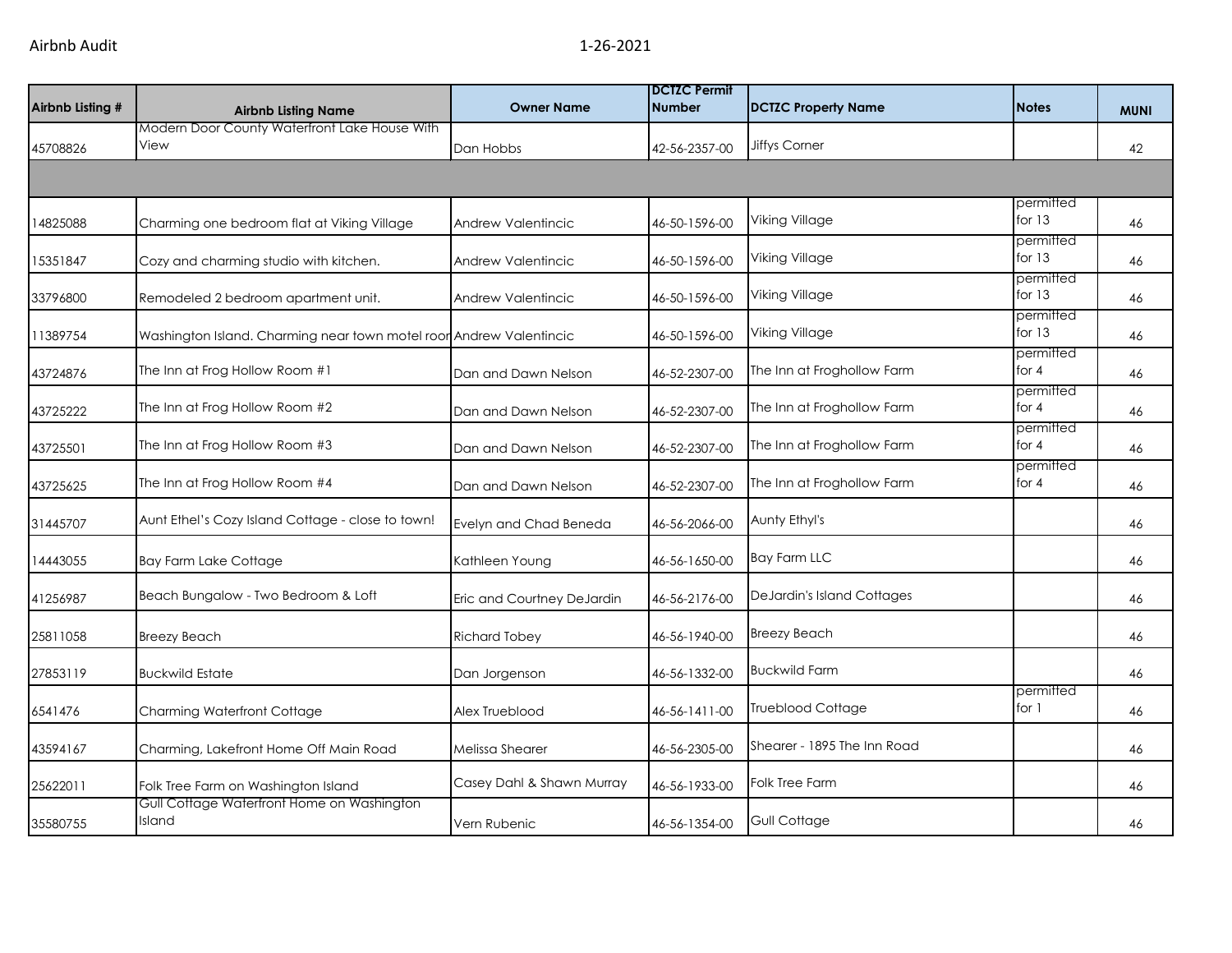| Airbnb Listing # | <b>Airbnb Listing Name</b>                                              | <b>Owner Name</b>                       | <b>DCTZC Permit</b><br><b>Number</b> | <b>DCTZC Property Name</b>                   | <b>Notes</b>         | <b>MUNI</b> |
|------------------|-------------------------------------------------------------------------|-----------------------------------------|--------------------------------------|----------------------------------------------|----------------------|-------------|
| 43577436         | Harbor House on the Water                                               | Trudy Schelitzche                       | 46-56-0564-00                        | Deer Run Shorefront Home                     |                      | 46          |
| 47873172         | Harbor House on beautiful Washington Harbor                             | Tom and Michelle Jordan                 | 46-56-1196-00                        | Water's Edge - 719 Bay Point Rd              | permitted<br>for $2$ | 46          |
| 41424793         | Hotel Washington                                                        | Jean Kokes                              |                                      | 46-50-1456-00 Hotel Washington               |                      | 46          |
| 25616352         | Island View Cottage on Washington Island                                | Edward & Peri Ann Wasie                 | 46-56-1909-00                        | Island View Cottage - Wasie                  | permitted<br>for 2   | 46          |
| 42134533         | Island View House on Washington Island                                  | Edward & Peri Ann Wasie                 | 46-56-1909-00                        | Island View House - Wasie                    | permitted<br>for $2$ | 46          |
| 22717916         | Old Orchard Farm                                                        | Deb Sheridan                            | 46-56-1867-00                        | Old Orchard Farm                             |                      | 46          |
| 29857856         | Quiet Island Waterfront Retreat                                         | Daniel Wiersum                          | 46-56-2036-00                        | Quiet Island Waterfront Retreat              |                      | 46          |
| 41257002         | Scandinavian Chalet - One Bedroom & Loft                                | Eric and Courtney DeJardin              | 46-56-2176-00                        | DeJardin's Island Cottages                   |                      | 46          |
| 41256983         | Sportsman's Retreat - Two Bedroom & Loft                                | Eric and Courtney DeJardin              | 46-56-2176-00                        | DeJardin's Island Cottages                   |                      | 46          |
| 44195513         | The Birches - Cottage, Washington Island, WI                            | Christine Klann                         | 46-56-2131-00                        | Klann - 2129 Mc Donald Road                  | permitted<br>for 2   | 46          |
| 41256994         | The Farmhouse - One Bedroom & Loft                                      | Eric and Courtney DeJardin              | 46-56-2176-00                        | DeJardin's Island Cottages                   |                      | 46          |
| 25488651         | Washington Island Home in the Woods                                     | Jeff and Corinn Sevcik                  | 46-56-1891-00                        | West Harbor - Sevcik                         |                      | 46          |
| 24117398         | Washington Island home With history and warmth                          | Carol Lemon                             | 46-56-1917-00                        | Washington Island Historical Home -<br>Lemon |                      | 46          |
| 47872383         | Water's Edge located on peaceful Figenschau Bay Tom and Michelle Jordan |                                         | 46-56-1196-00                        | Water's Edge - 719 Bay Point Rd              | permitted<br>for 2   | 46          |
| 24807794         | Waterfront Cottage, includes 2 kayaks!                                  | Jason & Naomi Burke & Dan<br>Jorgeonson | 46-56-1937-11                        | Detroit Harbor Homestead Cottage             |                      | 46          |
| 26269262         | Watermark Inn-Washington Island (Suite B)                               | Larry Kilduff                           | 46-56-0584-00                        | Watermark Inn                                |                      | 46          |
| 23713057         | Watermark Inn-Washington Island (Suite G)                               | Larry Kilduff                           | 46-56-0584-00                        | <b>Watermark Inn</b>                         |                      | 46          |

**NOT LOCATED IN DOOR COUNTY**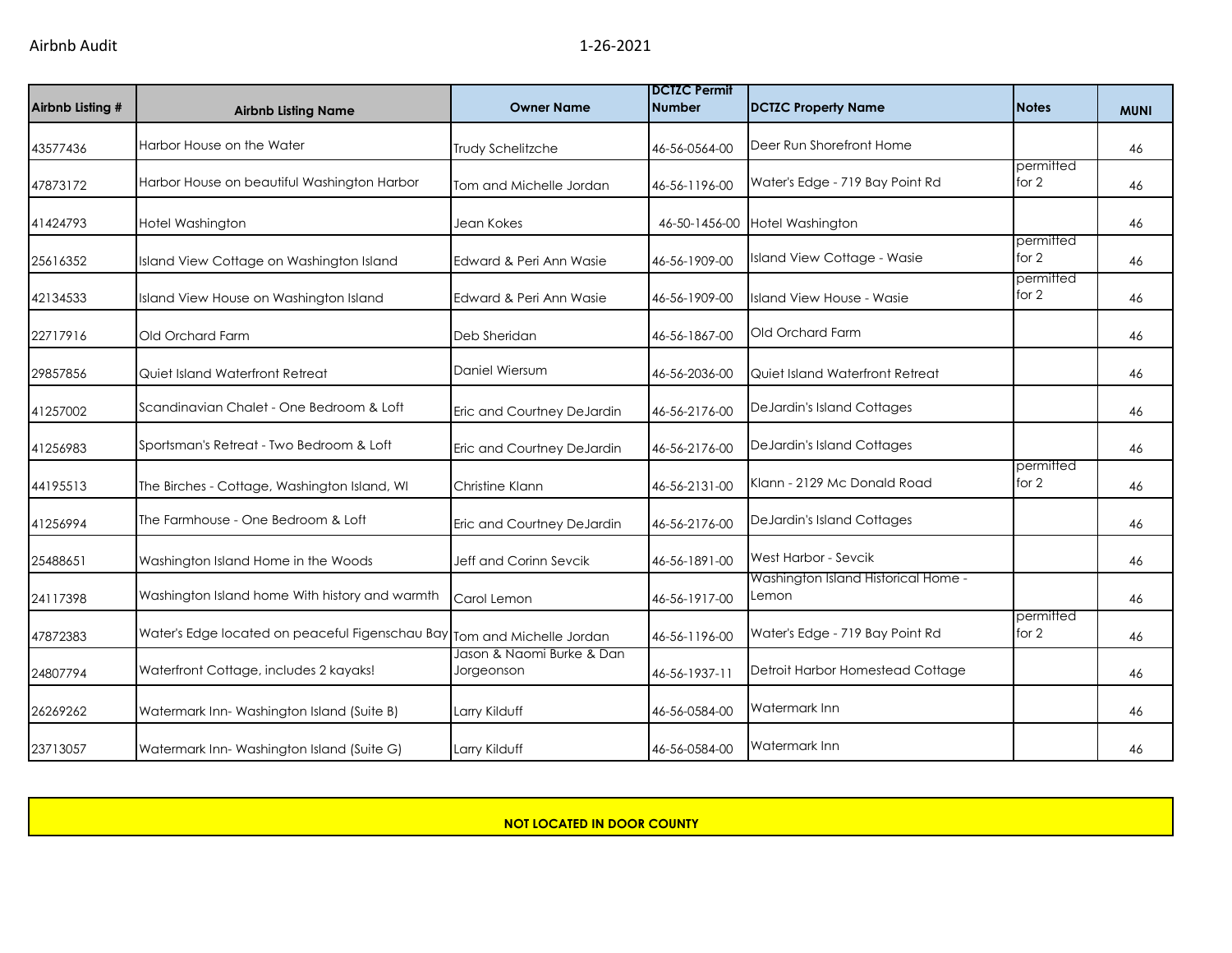| Airbnb Listing # | <b>Airbnb Listing Name</b>                                                                      | <b>Owner Name</b>                              | <b>IDCTZC Permit</b><br><b>Number</b>                        | <b>DCTZC Property Name</b>                     | <b>Notes</b> | <b>MUNI</b> |
|------------------|-------------------------------------------------------------------------------------------------|------------------------------------------------|--------------------------------------------------------------|------------------------------------------------|--------------|-------------|
| 36871011         | The Family Lure                                                                                 |                                                |                                                              | Not Door County Comes up in Door County Search | Outside DC   |             |
| 21549001         | Cozy Lakefront Home                                                                             |                                                | Not Door County Comes up in Door County Search<br>Outside DC |                                                |              |             |
| 32736987         | Warm, Inviting 2 bedroom house in Marinette, WI                                                 | Not Door County Comes up in Door County Search |                                                              |                                                | Outside DC   |             |
| 31441773         | 1 bed apartment, lake view next to Lake Michigan Not Door County Comes up in Door County Search |                                                |                                                              |                                                | Outside DC   |             |
| 31401357         | Double Queen Beds - Independence Stay of Marin Not Door County Comes up in Door County Search   |                                                |                                                              |                                                | Outside DC   |             |
| 1075853          | Modern, Sunny Getaway Door County!                                                              | Not Door County Comes up in Door County Search |                                                              |                                                | Outside DC   |             |
| 32284600         | Private Room with 10' Ceilings & Kitchen                                                        | Not Door County Comes up in Door County Search |                                                              |                                                | Outside DC   |             |
| 32317062         | Big Private Room with 10' Ceiling & Pool Table                                                  | Not Door County Comes up in Door County Search |                                                              |                                                | Outside DC   |             |
| 30106811         | Nice Studio with 2 Full Beds and Full Kitchen                                                   | Not Door County Comes up in Door County Search |                                                              |                                                | Outside DC   |             |
| 14266783         | Cottage on Cedar                                                                                | Not Door County Comes up in Door County Search |                                                              |                                                | Outside DC   |             |
| 19012043         | Home Away From Home Northern Wisconsin                                                          | Not Door County Comes up in Door County Search |                                                              |                                                | Outside DC   |             |
| 19176512         | Guest House on the Menominee River                                                              | Not Door County Comes up in Door County Search |                                                              |                                                | Outside DC   |             |
| 20991844         | <b>Menominee River Vacation Home</b>                                                            | Not Door County Comes up in Door County Search |                                                              |                                                | Outside DC   |             |
| 21816932         | <b>Hogans Place 2</b>                                                                           | Not Door County Comes up in Door County Search |                                                              |                                                | Outside DC   |             |
| 21816968         | Hogans Place 1                                                                                  | Not Door County Comes up in Door County Search |                                                              |                                                | Outside DC   |             |
| 27232787         | Cute 2 Bedroom Bungalow                                                                         | Not Door County Comes up in Door County Search |                                                              |                                                | Outside DC   |             |
| 31402597         | King Executive Suite - Independence Stay<br>Marinette #202                                      | Not Door County Comes up in Door County Search |                                                              |                                                | Outside DC   |             |
| 443694           | Lundgren Tree Farm                                                                              | Not Door County Comes up in Door County Search |                                                              |                                                | Outside DC   |             |
| 33710736         | Winding River Cottages-Pine Cone Cottage                                                        | Not Door County Comes up in Door County Search |                                                              |                                                | Outside DC   |             |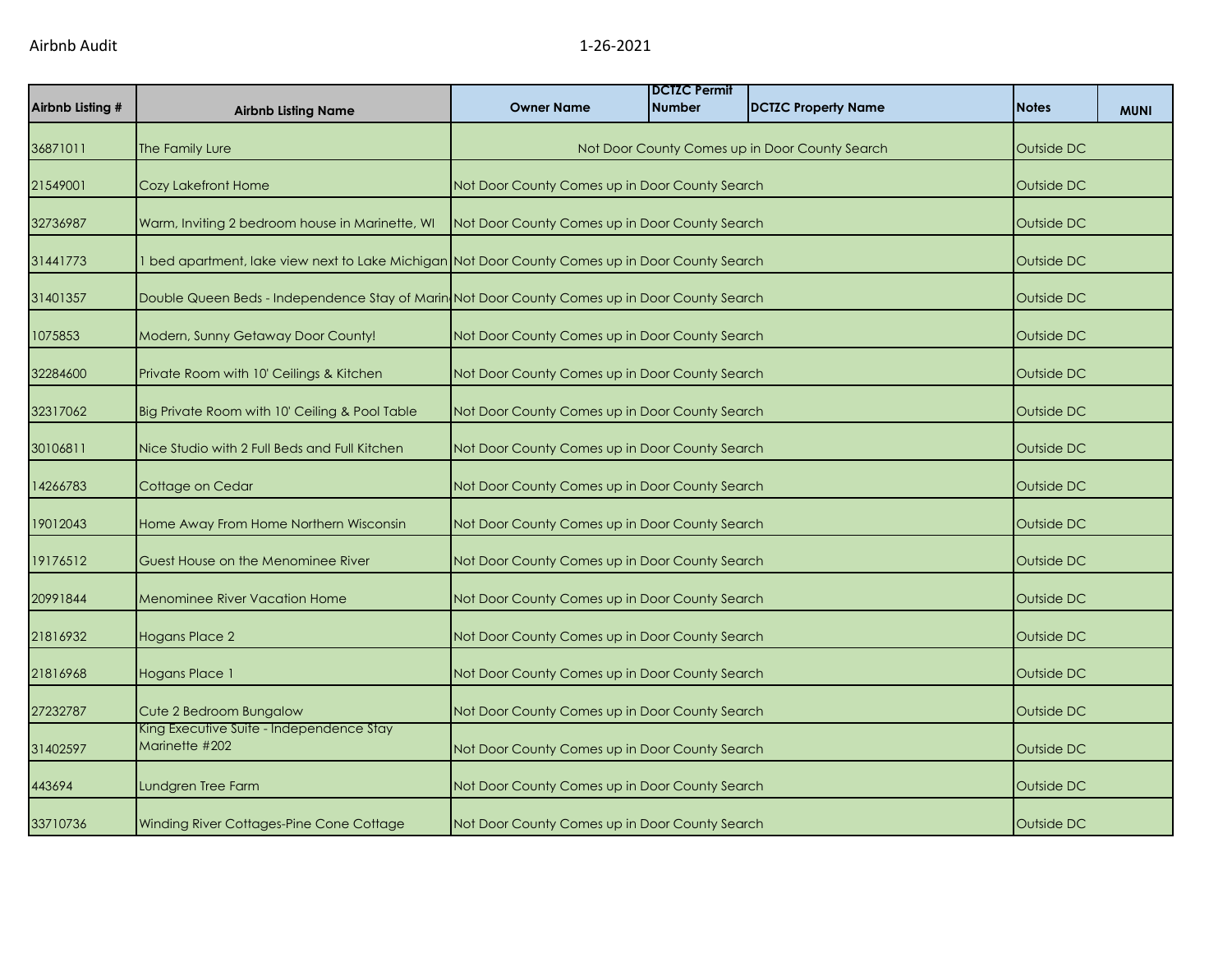| Airbnb Listing # | <b>Airbnb Listing Name</b>                                                                    | <b>Owner Name</b>                              | <b>DCTZC Permit</b><br><b>Number</b>                         | <b>DCTZC Property Name</b> | <b>Notes</b> | <b>MUNI</b> |  |
|------------------|-----------------------------------------------------------------------------------------------|------------------------------------------------|--------------------------------------------------------------|----------------------------|--------------|-------------|--|
| 33045130         | Winding River Cottages-Evergreen Cottage                                                      | Not Door County Comes up in Door County Search |                                                              |                            | Outside DC   |             |  |
| 37321902         | Winding River Cottages-The River House                                                        |                                                | Not Door County Comes up in Door County Search<br>Outside DC |                            |              |             |  |
| 33155244         | Quiet & Cozy upstairs apartment 1 bedroom                                                     |                                                | Not Door County Comes up in Door County Search<br>Outside DC |                            |              |             |  |
| 28734368         | Luxury on the Lake                                                                            | Not Door County Comes up in Door County Search |                                                              |                            | Outside DC   |             |  |
| 29841495         | Hogan's Place 3                                                                               | Not Door County Comes up in Door County Search |                                                              |                            | Outside DC   |             |  |
| 31402252         | King Suite Room - Independence Stay of<br>Marinette #205                                      | Not Door County Comes up in Door County Search |                                                              |                            | Outside DC   |             |  |
| 27703908         | 2 bedroom duplex in quiet neighborhood                                                        | Not Door County Comes up in Door County Search |                                                              |                            | Outside DC   |             |  |
| 30403078         | <b>Bentley's Place</b>                                                                        | Not Door County Comes up in Door County Search |                                                              |                            | Outside DC   |             |  |
| 32744370         | Cottage on the Bay                                                                            |                                                | Not Door County Comes up in Door County Search               |                            |              | Outside DC  |  |
| 29843132         | Hogans Place 4                                                                                | Not Door County Comes up in Door County Search |                                                              |                            | Outside DC   |             |  |
| 35508656         | CEDAR CABIN on the BAY (Lake Michigan--Green B Not Door County Comes up in Door County Search |                                                |                                                              |                            | Outside DC   |             |  |
| 31440292         | Stunning Waterfront! Fully Equipped 1 BR Condo                                                | Not Door County Comes up in Door County Search |                                                              |                            | Outside DC   |             |  |
| 23147359         | Lakefront beauty Algoma condo                                                                 | Not Door County Comes up in Door County Search |                                                              |                            | Outside DC   |             |  |
| 17416421         | Gorgeous beach & 5 mi's 2 Door Cty.                                                           | Not Door County Comes up in Door County Search |                                                              |                            | Outside DC   |             |  |
| 32941122         | Buck's Harbor LLC in Algoma, WI                                                               | Not Door County Comes up in Door County Search |                                                              |                            | Outside DC   |             |  |
| 36077426         | <b>Country Farmhouse living</b>                                                               | Not Door County Comes up in Door County Search |                                                              |                            | Outside DC   |             |  |
| 15203485         | Minutes from Door County                                                                      | Not Door County Comes up in Door County Search |                                                              |                            | Outside DC   |             |  |
| 11893626         | Lake Michigan Sunrise view, close to Door County                                              | Not Door County Comes up in Door County Search |                                                              |                            | Outside DC   |             |  |
| 29252930         | Lake Michagan Living                                                                          | Not Door County Comes up in Door County Search |                                                              |                            | Outside DC   |             |  |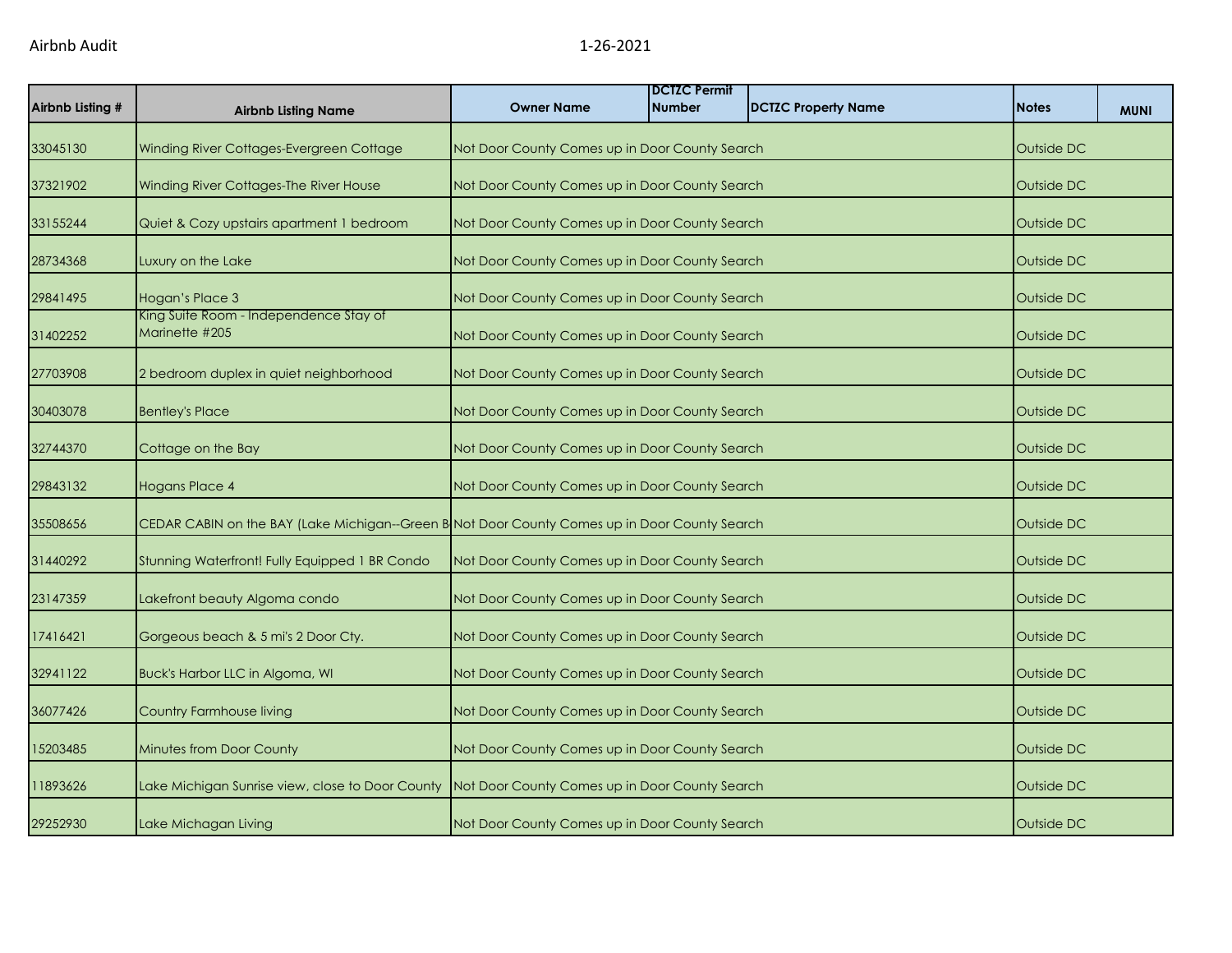| Airbnb Listing # | <b>Airbnb Listing Name</b>                                                                      | <b>Owner Name</b>                              | <b>DCTZC Permit</b><br><b>Number</b>           | <b>DCTZC Property Name</b> | <b>Notes</b> | <b>MUNI</b> |  |
|------------------|-------------------------------------------------------------------------------------------------|------------------------------------------------|------------------------------------------------|----------------------------|--------------|-------------|--|
| 29779882         | 3 bed apartment next to Lake Michigan loading doNot Door County Comes up in Door County Search  |                                                |                                                |                            | Outside DC   |             |  |
| 29780152         | 2 bed apartment, lake view next to Lake Michigan Not Door County Comes up in Door County Search |                                                | Outside DC                                     |                            |              |             |  |
| 31402434         | BR Suite - Independence Stay of Marinete                                                        |                                                | Not Door County Comes up in Door County Search |                            |              | Outside DC  |  |
| 26424111         | Waterfront Inn Sail & Stay                                                                      | Not Door County Comes up in Door County Search |                                                |                            | Outside DC   |             |  |
| 3010681          | Nice Studio with 2 Full Beds and Full Kitchen                                                   | Not Door County Comes up in Door County Search |                                                |                            | Outside DC   |             |  |
| 20411213         | <b>Paradise View</b>                                                                            | Not Door County Comes up in Door County Search |                                                |                            | Outside DC   |             |  |
| 30106940         | 2-Bedroom Apt next to Lake Michigan Loading Dod Not Door County Comes up in Door County Search  |                                                |                                                |                            | Outside DC   |             |  |
| 14648642         | Upper Peninsula MI Retreat                                                                      | Not Door County Comes up in Door County Search |                                                |                            | Outside DC   |             |  |
| 18506853         | Downtown Menominee House                                                                        | Not Door County Comes up in Door County Search |                                                |                            | Outside DC   |             |  |
| 32837226         | Downstairs apartment on private lake                                                            | Not Door County Comes up in Door County Search |                                                |                            | Outside DC   |             |  |
| 38894590?        | Shug Lake View Condo @ The Shores                                                               | Not Door County Comes up in Door County Search |                                                |                            | Outside DC   |             |  |
| 37351248         | Camp Bayshore                                                                                   | Not Door County Comes up in Door County Search |                                                |                            | Outside DC   |             |  |
| 35126526         | King Suite Room Independence Stay RM 105                                                        | Not Door County Comes up in Door County Search |                                                |                            | Outside DC   |             |  |
| 35127290         | King Executive Suite Independence Stay RM 214                                                   | Not Door County Comes up in Door County Search |                                                |                            | Outside DC   |             |  |
| 35128224         | King Suite Room Independence Stay RM 212                                                        | Not Door County Comes up in Door County Search |                                                |                            | Outside DC   |             |  |
| 35127762         | King Suite Room Independence Stay RM 106                                                        | Not Door County Comes up in Door County Search |                                                |                            | Outside DC   |             |  |
| 35127837         | King Suite Room Independence Stay RM 110                                                        | Not Door County Comes up in Door County Search |                                                |                            | Outside DC   |             |  |
| 35128142         | King Suite Room Independence Stay RM 207                                                        | Not Door County Comes up in Door County Search |                                                |                            | Outside DC   |             |  |
| 35128088         | King Suite Room Independence Stay RM 206                                                        | Not Door County Comes up in Door County Search |                                                |                            | Outside DC   |             |  |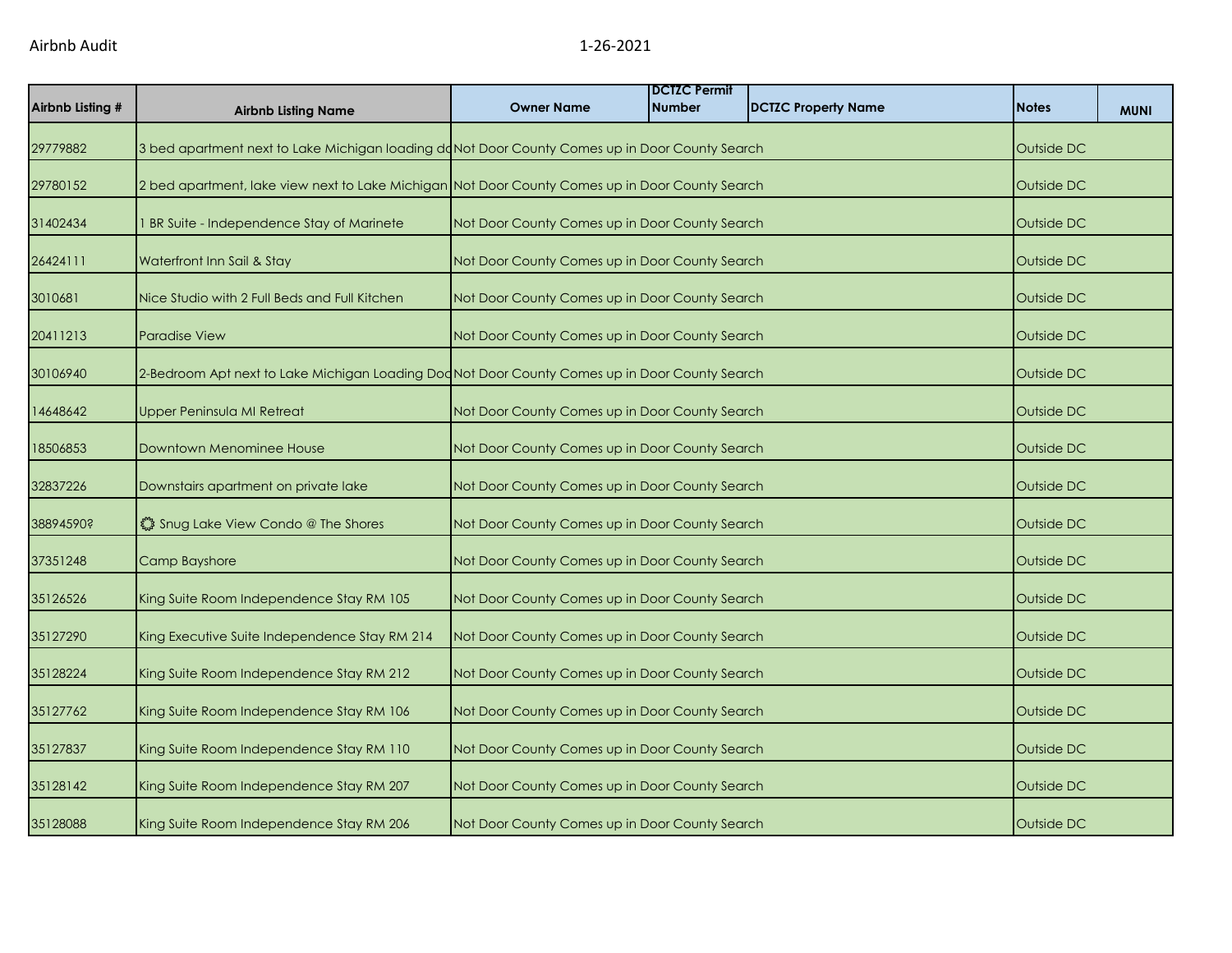| Airbnb Listing # | <b>Airbnb Listing Name</b>                                                                     | <b>Owner Name</b>                              | <b>DCTZC Permit</b><br><b>Number</b> | <b>DCTZC Property Name</b> | <b>Notes</b> | <b>MUNI</b> |
|------------------|------------------------------------------------------------------------------------------------|------------------------------------------------|--------------------------------------|----------------------------|--------------|-------------|
| 35128179         | King Suite Room Independence Stay RM 209                                                       | Not Door County Comes up in Door County Search |                                      |                            | Outside DC   |             |
| 35124944         | BR Suite - Independence Stay of Marinette RM 11 Not Door County Comes up in Door County Search |                                                |                                      |                            | Outside DC   |             |
| 35125797         | BR Suite - Independence Stay of Marinette Rm 21 Not Door County Comes up in Door County Search |                                                |                                      |                            | Outside DC   |             |
| 35128045         | King Suite Room Independence Stay RM 203                                                       | Not Door County Comes up in Door County Search |                                      |                            | Outside DC   |             |
| 35125614         | BR Suite - Independence Stay of Marinette RM 20 Not Door County Comes up in Door County Search |                                                |                                      |                            | Outside DC   |             |
| 35125719         | BR Suite - Independence Stay of Marinette RM 21 Not Door County Comes up in Door County Search |                                                |                                      |                            | Outside DC   |             |
| 35126045         | Double Queen Suite Independent Stay RM 112                                                     | Not Door County Comes up in Door County Search |                                      |                            | Outside DC   |             |
| 35129637         | Double Queen Suite Independence Stay RM 104 H(Not Door County Comes up in Door County Search   |                                                |                                      |                            | Outside DC   |             |
| 35126116         | Double Queen Suite Independence Stay RM 108                                                    | Not Door County Comes up in Door County Search |                                      |                            | Outside DC   |             |
| 35127236         | King Executive Suite Independence Stay RM 210                                                  | Not Door County Comes up in Door County Search |                                      |                            | Outside DC   |             |
| 35126630         | King Executive Suite Independence Stay RM 208                                                  | Not Door County Comes up in Door County Search |                                      |                            | Outside DC   |             |
| 35127711         | King Suite Room Independence Stay RM 103                                                       | Not Door County Comes up in Door County Search |                                      |                            | Outside DC   |             |
| 35126576         | King Executive Suite Independence Stay RM 204                                                  | Not Door County Comes up in Door County Search |                                      |                            | Outside DC   |             |
| 35127334         | King Executive Suite Independence Stay RM 216                                                  | Not Door County Comes up in Door County Search |                                      |                            | Outside DC   |             |
| 35129476         | King Suite Room Independence Stay RM 102 HC                                                    | Not Door County Comes up in Door County Search |                                      |                            | Outside DC   |             |
| 39154811         | Historic Menominee District                                                                    | Not Door County Comes up in Door County Search |                                      |                            | Outside DC   |             |
| 43704843         | Queen Room Portofino                                                                           | Not Door County Comes up in Door County Search |                                      |                            | Outside DC   |             |
| 43704837         | Double Room Desert Sand                                                                        | Not Door County Comes up in Door County Search |                                      |                            | Outside DC   |             |
| 22610666         | Sandahls on the beach                                                                          | Not Door County Comes up in Door County Search |                                      |                            | Outside DC   |             |